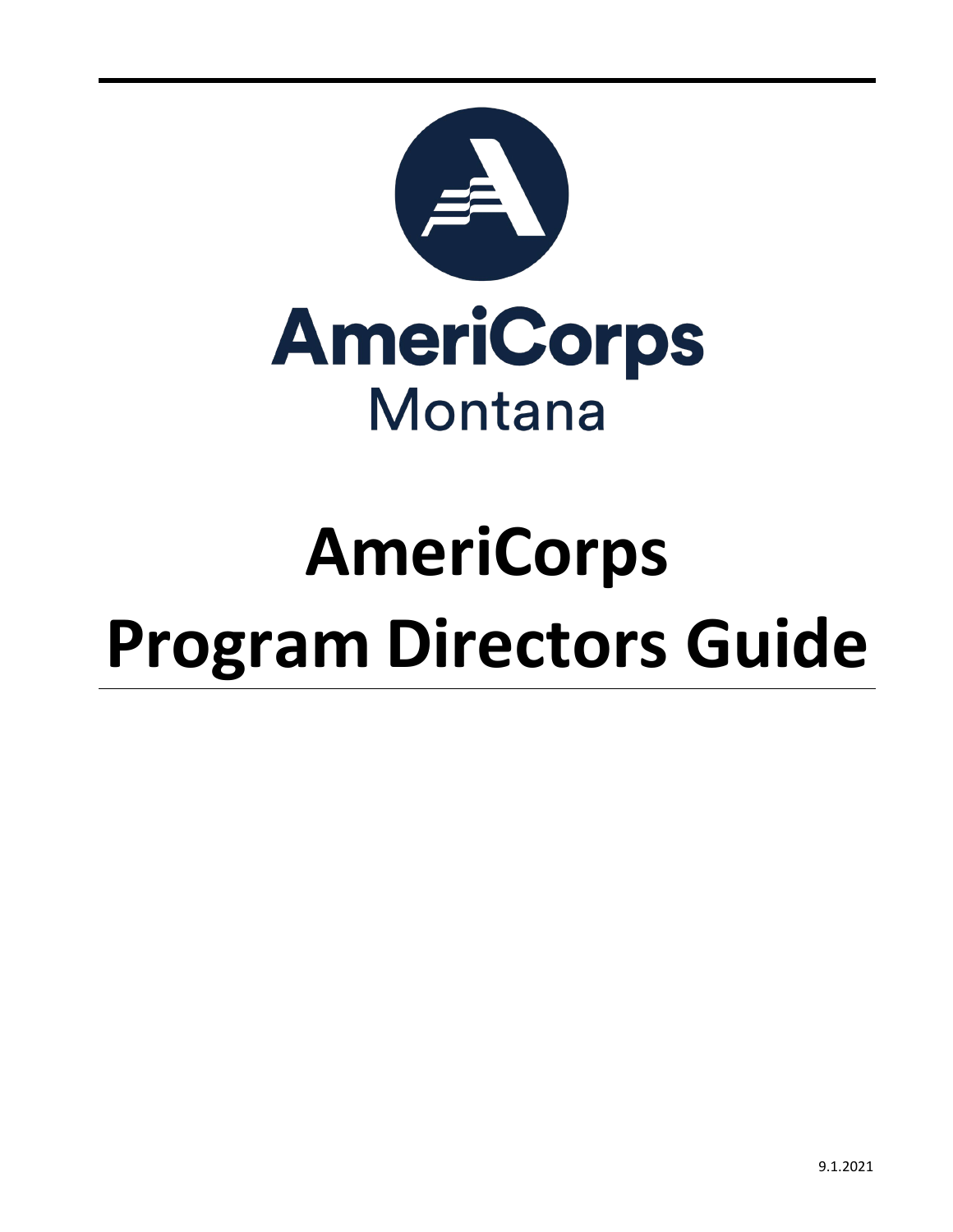# **AmeriCorps Program Directors Guide Table of Contents**

| Recognition of AmeriCorps Support, Affiliation, & Branding Guidelines  12         |  |
|-----------------------------------------------------------------------------------|--|
|                                                                                   |  |
|                                                                                   |  |
|                                                                                   |  |
| Chapter Three: Before Member Start: Records, Recruitment, NSCHC, & Enrollment  19 |  |
|                                                                                   |  |
|                                                                                   |  |
|                                                                                   |  |
|                                                                                   |  |
|                                                                                   |  |
|                                                                                   |  |
|                                                                                   |  |
|                                                                                   |  |
|                                                                                   |  |
|                                                                                   |  |
|                                                                                   |  |
|                                                                                   |  |
|                                                                                   |  |
|                                                                                   |  |
|                                                                                   |  |
|                                                                                   |  |
|                                                                                   |  |
|                                                                                   |  |
|                                                                                   |  |
|                                                                                   |  |
|                                                                                   |  |
|                                                                                   |  |
|                                                                                   |  |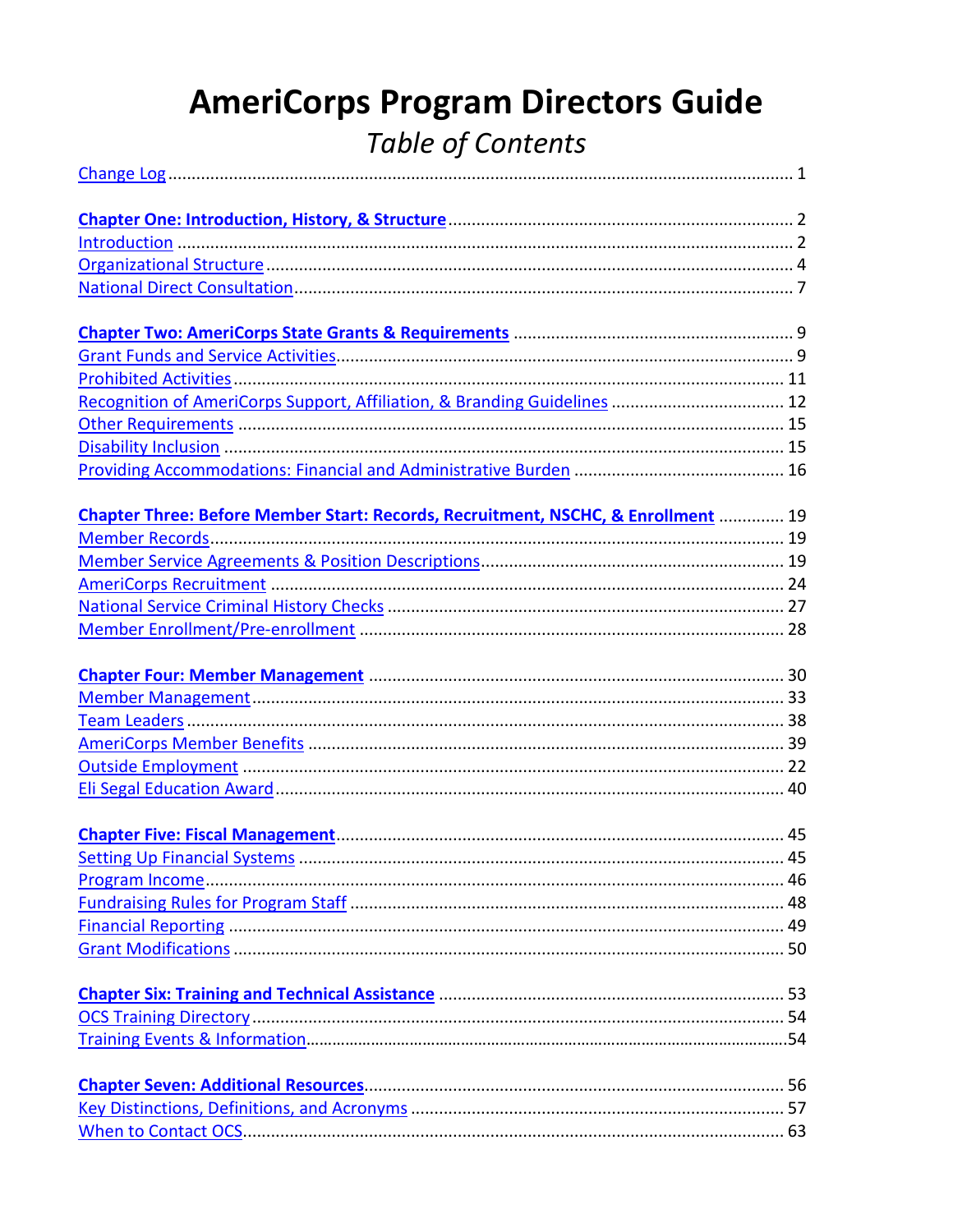### *Change Log*

- <span id="page-2-0"></span>1. (8.1.21) Reorganized PD Guide generally to thematically condense topics into the AmeriCorps Program and Applicant/Member cycles. Resulted in expanded and reorganized chapters: 2. [AmeriCorps](#page-10-0) Grants and [Requirements,](#page-10-0) 3. [Before a Member Starts,](#page-20-0) 4[. Member Management](#page-31-0) chapters.
- 2. (8.1.21) Inserted highlight boxes for various tips, tricks, and recommendations throughout.
- 3. (8.1.21[\) Added AmeriCorps Rebranding to the Chapter 1. Introduction, History, and Structure.](#page-5-1) Describes new "doing business as" AmeriCorps that is used throughout the document.
- 4. (8.1.21) Removed or changed all instances of CNCS when referring to the agency in 2021 and beyond. CNCS references that were changed now read AmeriCorps when referring to the larger agency or ASN, when referring specifically to programs administered by AmeriCorps State and National.
- 5. (8.1.21) Removed all instances of nationalservice.gov across the full document. Provided new links to americorps.gov where available.
- 6. (8.1.21) Reorganized AmeriCorps Affiliation, AmeriCorps Branding and Messaging Guide sections to the Recognition [of AmeriCorps Support, Affiliation with the National AmeriCorps Network, and AmeriCorps](#page-13-0)  [Branding Guidelines](#page-13-0) subsection. Updated all information to be in line with the 2021 General Terms and Conditions.
- 7. (8.1.21) Inserted ecfr.gov/govinfo.gov hyperlinks to all CFR and U.S.C. citations throughout the document.
- 8. (8.1.21) Updated NSCHC section in accordance with the May 1 Rule Change and June 30<sup>th</sup> NSCHC Manual [Update.](#page-27-0)
	- a. Added [Suitability Determination.](#page-29-1)

Always be sure to refer to the latest NSCHC guidance on:<https://americorps.gov/grantees-sponsors/history-check>

- 9. (8.1.21) Updated [Member Enrollment](#page-29-0) section to reflect Pre-Enrollment and other May 1 Rule Changes to enrollment requirements.
- 10. (8.1.21) Update[d AmeriCorps Progress Reports](#page-18-0) to reflect two progress reporting periods that are based on program start date and unified progress reporting form for all reporting periods.
- 11. (8.1.21) Added th[e Professional Development Training Tracker,](#page-55-2) including a link to the form and description.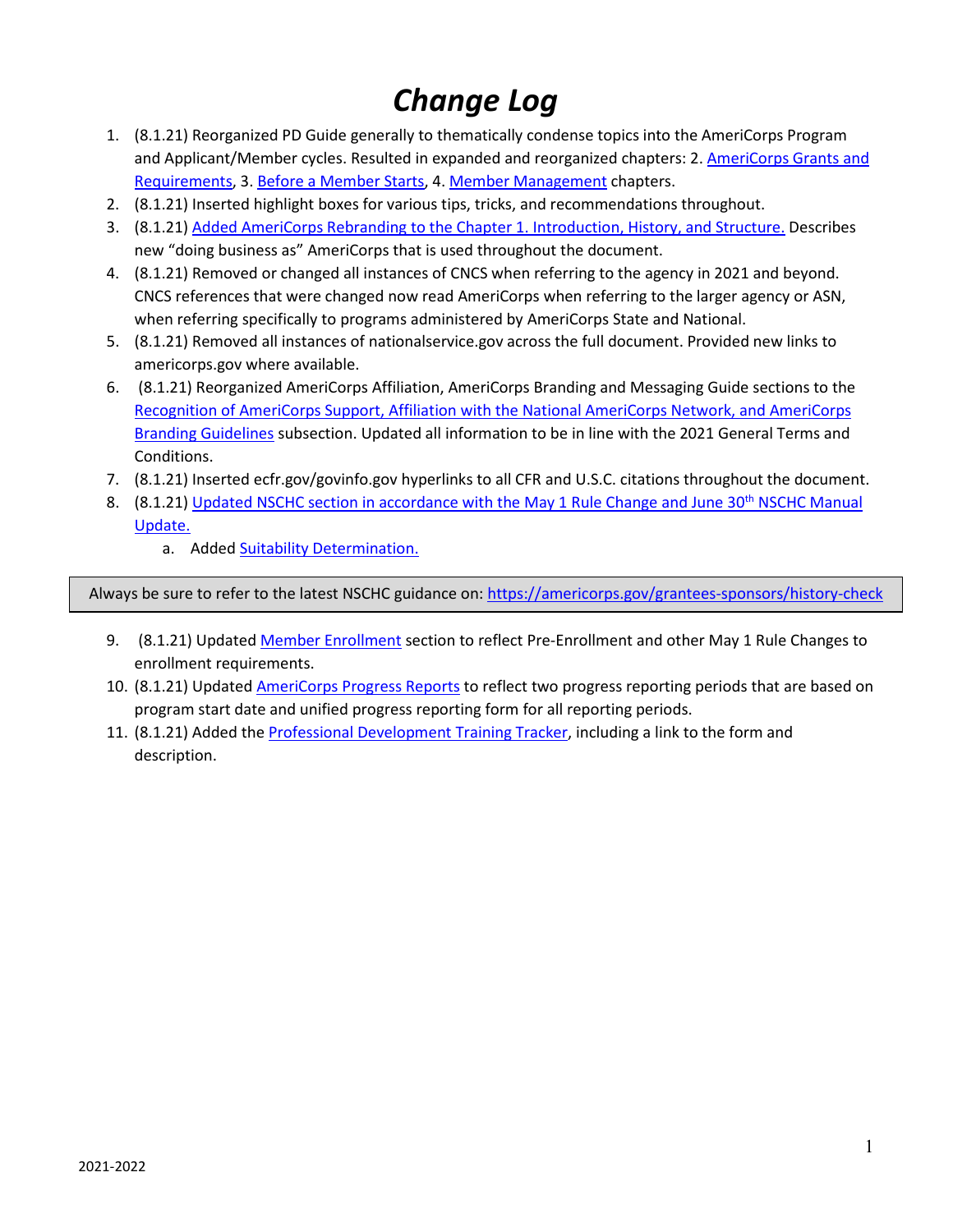## **Chapter One** *Introduction, History & Structure*

#### <span id="page-3-1"></span><span id="page-3-0"></span>**INTRODUCTION**

The Governor's Office of Community Service (OCS), also known as ServeMontana, provides this AmeriCorps Program Director's Guide to set policies and procedures and assist AmeriCorps program staff. It is a resource for program staff to maintain sound operations in compliance with federal and state statutes, regulations, and policies. This guide does not supersede requirements established by the Corporation for National and Community Service, AmeriCorps, AmeriCorps Terms and Conditions, the subaward agreement with the State of Montana, or requirements applicable to federal grants, such as [2CFR](https://www.ecfr.gov/cgi-bin/text-idx?tpl=/ecfrbrowse/Title02/2cfr200_main_02.tpl) 200 Uniform Grant Guidance.

*The information in this guide does not include all legal requirements of managing an AmeriCorps grant, nor does it constitute AmeriCorps' official interpretation of the law, regulations, and policies related to AmeriCorps.* 

#### **A BRIEF HISTORY OF NATIONAL SERVICE**

The United States has always relied on the dedication and action of engaged citizens. The Corporation for National and Community Service (CNCS) advances the ethic of civic engagement by providing opportunities for Americans to improve communities through service, while simultaneously learning and growing[. https://americorps.gov/about](https://americorps.gov/about)

#### **The Civilian Conservation Corps**

In 1933, during the Great Depression, President Franklin D. Roosevelt created the Civilian Conservation Corps (CCC). In response to his call to service, 4 million young people joined, restoring the nation's parks, revitalizing the economy, and supporting their families. For 11 years the CCC provided billions of dollars in service and allowed millions of families to live in dignity. [https://www.history.com/topics/great](https://www.history.com/topics/great-depression/civilian-conservation-corps)[depression/civilian-conservation-corps](https://www.history.com/topics/great-depression/civilian-conservation-corps)

#### **The GI Bill- the Servicemen's Readjustment Act of 1944**

During the 1940's, the GI Bill linked wartime service to educational benefits, offering returning World War II veterans the opportunity to pursue higher education in partial compensation for service to our country. Veterans improved their lives by attending college and contributed mightily to America's future. With the education they received, those citizens sparked the economic boom that helped make America the world's leading economy in the 20<sup>th</sup> century.

#### **Peace Corps**

In 1961 President John F. Kennedy's inaugural address issued a call to service by challenging Americans to "ask not what your country can do for you, ask what you can do for your country." JFK went on to create the Peace Corps. Peace Corps engages 6 to 7 thousand people into international service annually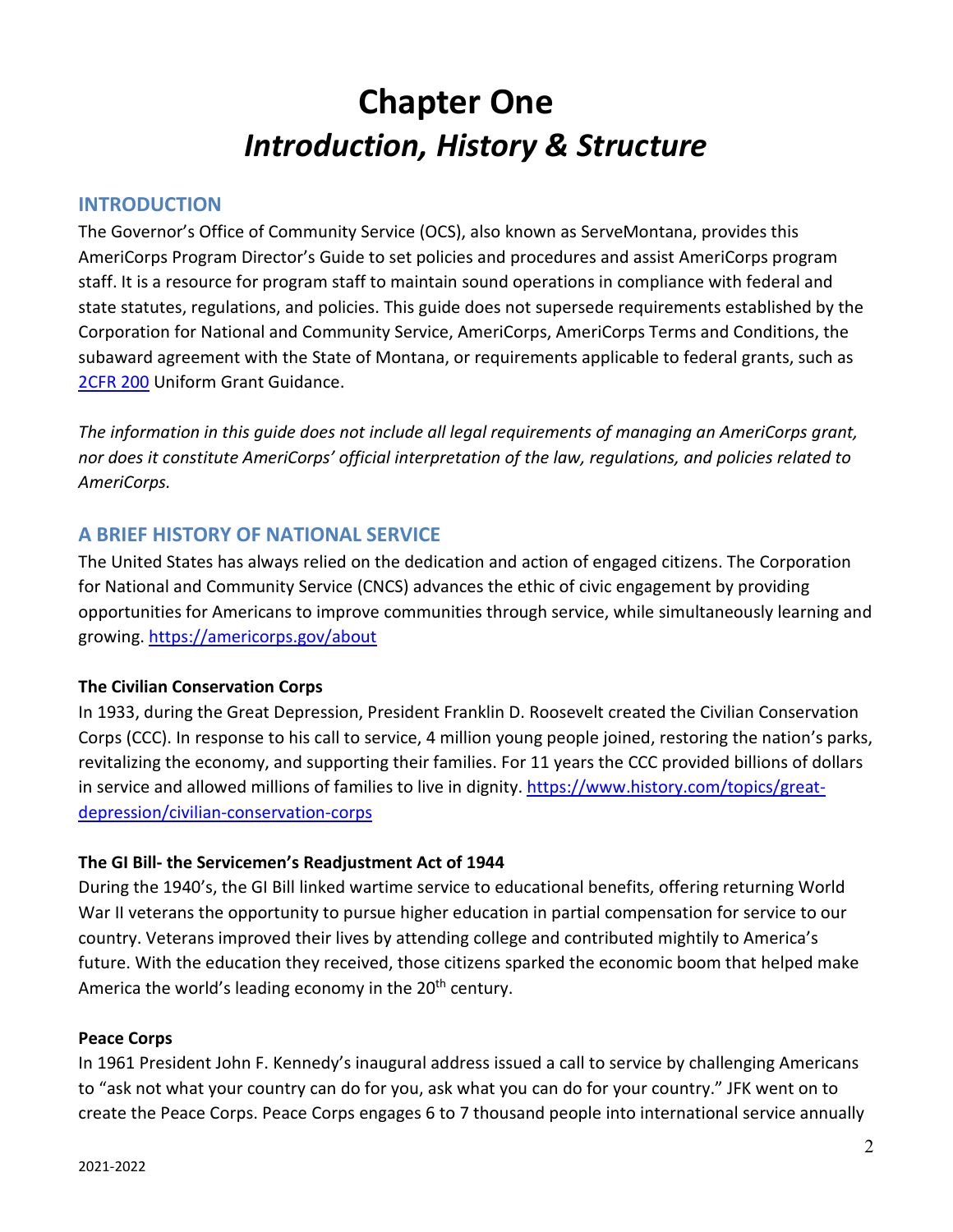to meet needs of people and places. After service, Returned Peace Corps Volunteers (RPCV) put their experience and gained knowledge to work at home, in the spirit of citizenship, changing America for the better. <https://www.peacecorps.gov/>

#### **The War on Poverty**

In 1964, President Lyndon B. Johnson brought the spirit of the Peace Corps home to America by creating Volunteers in Service to America (VISTA). VISTA, now part of AmeriCorps, funds projects under the Domestic and Volunteer Service Act of 1973. VISTA projects are sponsored by public agencies and nonprofit organizations who place service members to improve the condition of people living in underserved, low-income communities throughout the US and Indian Nations. Other initiatives such as Retired and Senior Volunteer Program (RSVP), Foster Grandparent Program (FGP), and Senior Companion Program (SCP) were also developed to engage older Americans in service.

#### **Revival of Interest in National and Community Service**

In 1989, President George H. W. Bush sparked a revival in National Service when he instituted the White House Office of National Service. In 1990 Congress passed the National and Community Service Act, which created a Commission on National and Community Service whose mission was to "renew the ethic of civic responsibility in the United States." Full implementation began in 1992, when the Commission awarded \$64 million in grants to support four broad types of state and local community service, including some here in Montana!

Initiatives included Learn and Serve programs that involved youth in service and service-learning in school and community activities; Higher Education Innovative Projects involving college students in service and promoting service at educational institutions; American Conservation and Youth Service Corps, supported summer and year-round youth corps initiatives to engage both in- and out-of-school youth in service; and the National and Community Service Demonstration Models, for programs that were potential models for large-scale National Service. The National Civilian Community Corps (NCCC), a demonstration program to meet needs here at home, was enacted later as part of the 1993 Defense Authorization Act. NCCC is a residential service program modeled on the Depression-era Civilian Conservation Corps and the US military that continues today.

#### **National and Community Service Trust Act**

President Bill Clinton signed the National and Community Service Trust Act into law on September 21, 1993. The legislation created a new federal agency, the Corporation for National and Community Service (CNCS) to administer National Service resources. The law created AmeriCorps, which was designed to support local, state, and national organizations across the nation by engaging Americans in resultsdriven service. CNCS took over management of two previous agencies, ACTION, which was responsible for running VISTA and the National Senior Service Corps, and the more recent Commission on National and Community Service, including the NCCC, forming the network of National Service we see today.

President George W. Bush called on all Americans to serve their country for two years and announced the creation of the USA Freedom Corps, an umbrella network for volunteerism. A coordinating council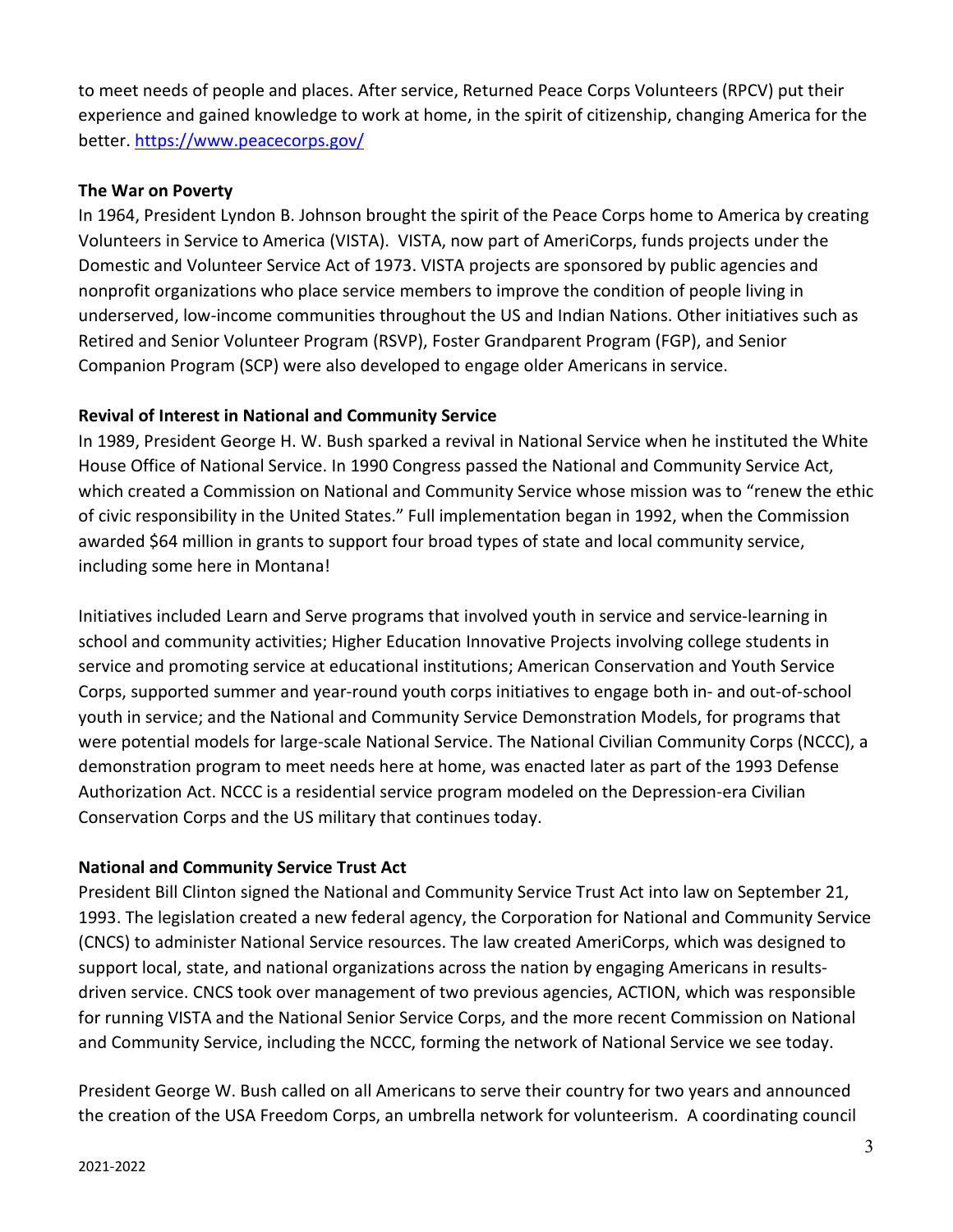housed at the White House and chaired by the President worked to expand and strengthen federal service programs like Peace Corps, Citizen Corps, AmeriCorps, and Senior Corps, and to raise awareness and break down barriers to service opportunities within all federal government agencies.

#### **The Serve America Act**

On April 21, 2009, President Barack Obama signed the Edward M. Kennedy Serve America Act. The Serve America Act reauthorized and expanded National Service administered by the Corporation for National and Community Service by amending the National and Community Service Act of 1990 and the Domestic Volunteer Service Act of 1973.

[https://www.americorps.gov/sites/default/files/document/Summary\\_Edward\\_M\\_Kennedy\\_Serve\\_Ame](https://www.americorps.gov/sites/default/files/document/Summary_Edward_M_Kennedy_Serve_America_Act.pdf) [rica\\_Act.pdf](https://www.americorps.gov/sites/default/files/document/Summary_Edward_M_Kennedy_Serve_America_Act.pdf)

#### <span id="page-5-1"></span>**AmeriCorps Rebranding**

For decades, CNCS has worked to make service a cornerstone of our national culture and an indispensable part of the American experience. Through a series of listening sessions, it was found that "AmeriCorps" was the most recognizable brand in the national service family. In 2021, the Corporation for National and Community Service itself adopted the AmeriCorps name to increase awareness of all opportunities to serve and establish a firmer presence in the minds of people across the country. While the legislated legal name is still the CNCS, the federal agency is doing business as AmeriCorps. Throughout this document, reference to CNCS has been removed and replaced with "AmeriCorps" if referring to the Federal Agency, or "AmeriCorps State & National (ASN)" if referring specifically to the commission/subgrantee funding stream.

#### <span id="page-5-0"></span>**ORGANIZATIONAL STRUCTURE**

AmeriCorps operates in a decentralized manner that gives significant administrative responsibility to states and nonprofits.

#### **Regional Field Offices**

For over 50 years, state offices operated in most states and some territories. In 2019, the Office of Field Liaison's (OFL) state offices were regionalized under the Transformation and Sustainability Plan. Regional offices partner with State Commissions, and administer AmeriCorps VISTA and Seniors programs. Montana falls within the Mountain Region North, which is based in Denver and is supported by a Senior Portfolio Manager and three Portfolio Managers. The Senior Portfolio Manager serves as an ex-officio member on the Montana Commission on Community Service. [https://americorps.gov/contact/region](https://americorps.gov/contact/region-offices)[offices](https://americorps.gov/contact/region-offices)

#### **AmeriCorps Support offices**

This table suggests some of the support that AmeriCorps may provide:

| <b>AmeriCorps Office</b> | <b>AmeriCorps Support Functions</b>                                                                                                                           |
|--------------------------|---------------------------------------------------------------------------------------------------------------------------------------------------------------|
| <b>Program Office</b>    | Oversees programmatic aspects of grants and awards. Program Officers serve as<br>primary liaisons with state Service Commissions & National Program grantees. |
| <b>Grants Office</b>     | Oversees financial aspects of grants and awards.                                                                                                              |
| National Service Trust   | Manages the Education Awards for AmeriCorps members.                                                                                                          |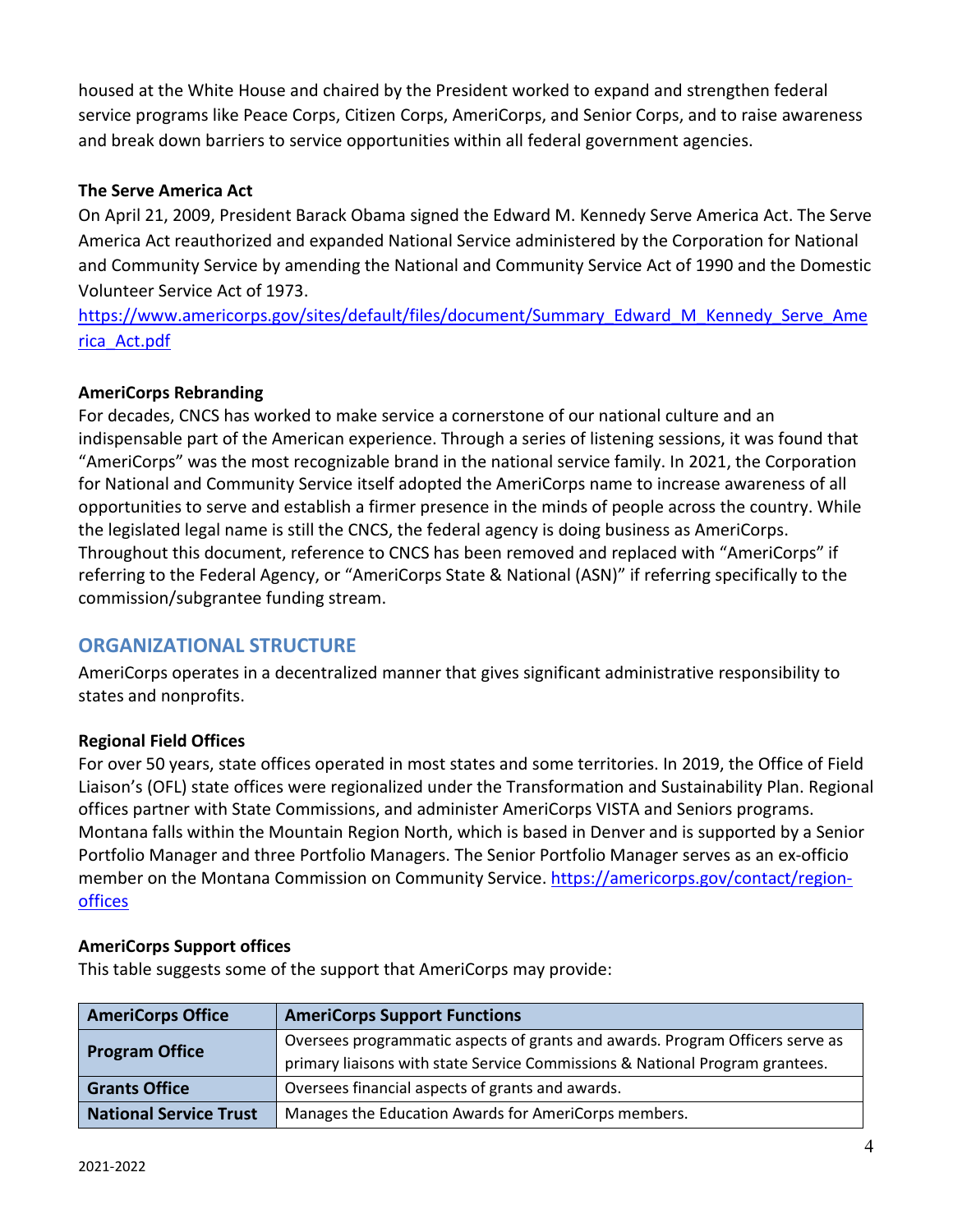| <b>Public Affairs</b>          | Oversees media relations, marketing, and publications, including the online      |  |
|--------------------------------|----------------------------------------------------------------------------------|--|
|                                | recruitment website. Provides marketing and branding information to the field.   |  |
| <b>Public Liaison</b>          | Oversees national initiatives, National Service days, and all AmeriCorps awards. |  |
| <b>General Counsel</b>         | Provides legal counsel for AmeriCorps and can answer legal questions related to  |  |
|                                | AmeriCorps program management.                                                   |  |
| <b>Office of the Inspector</b> | Detects and deters waste, fraud, abuse, and violations of law of AmeriCorps      |  |
| <b>General (OIG)</b>           | funded programs. http://www.americorpsoig.gov/                                   |  |

#### **Montana Commission on Community Service [www.serve.mt.gov](http://www.serve.mt.gov/)**

For over 25 years, state service commissions have administered AmeriCorps State and community volunteer programs to address critical needs and engage citizens into service. The National and Community Service Trust Act created state service commissions in 1993 (amended in 2009). The nation's 52 commissions operate at state and local levels, granting nearly \$425 million in federal funds in FFY2019, (\$412 million in FFY2018 & \$386 million in FFY2017). National Service grantees match the federal dollars with state and local resources to support citizen service and volunteerism in America. Combined, these funds support nearly 75,000 AmeriCorps members nationwide each year. <https://www.americorps.gov/contact/state-service-commissions>

Citizens lead the nation's philanthropic and service movements: more than 1,110 commissioners represent public agencies and nonprofit organizations. The Montana Commission on Community Service is a diverse, non-partisan, governor-appointed body representing a broad cross-section of service interests and statewide leadership in Montana. The Commission oversees OCS, a state agency funded by AmeriCorps grants and the State of Montana. The Montana Commission serves as an independent, nonpartisan governing body which assumes responsibility for distribution, administration, and expenditure of funds related to AmeriCorps State subrecipients and the Governor's Office of Community Service.

The Montana Office of Community Service strengthens civic engagement by:

- Encouraging Montanans of all backgrounds to engage in National Service and community volunteerism.
- Calling young people to serve for the benefit of communities, landscapes, and people, improving their success through literacy, job skills, and interpersonal skills.
- Building on the existing organizational framework of state and local government entities to expand full and part-time service opportunities for all citizens, particularly youth and older Montanans.
- Involving participants in activities that would not otherwise be performed by employed workers.
- Establishing programs to accomplish diverse, meaningful, sometimes labor-intensive service that leads to improvements for citizens and public places across Montana. This is done through subaward agreements/contracts that grant dollars, service positions, and Education Awards to deliver the specific service to be performed.

#### **State Education Agencies - Montana Office of Public Instruction<http://opi.mt.gov/>**

Serve America, a program created under the National and Community Service Act of 1990, was reformed by the National and Community Service Trust Act of 1993 into Learn and Serve America. Learn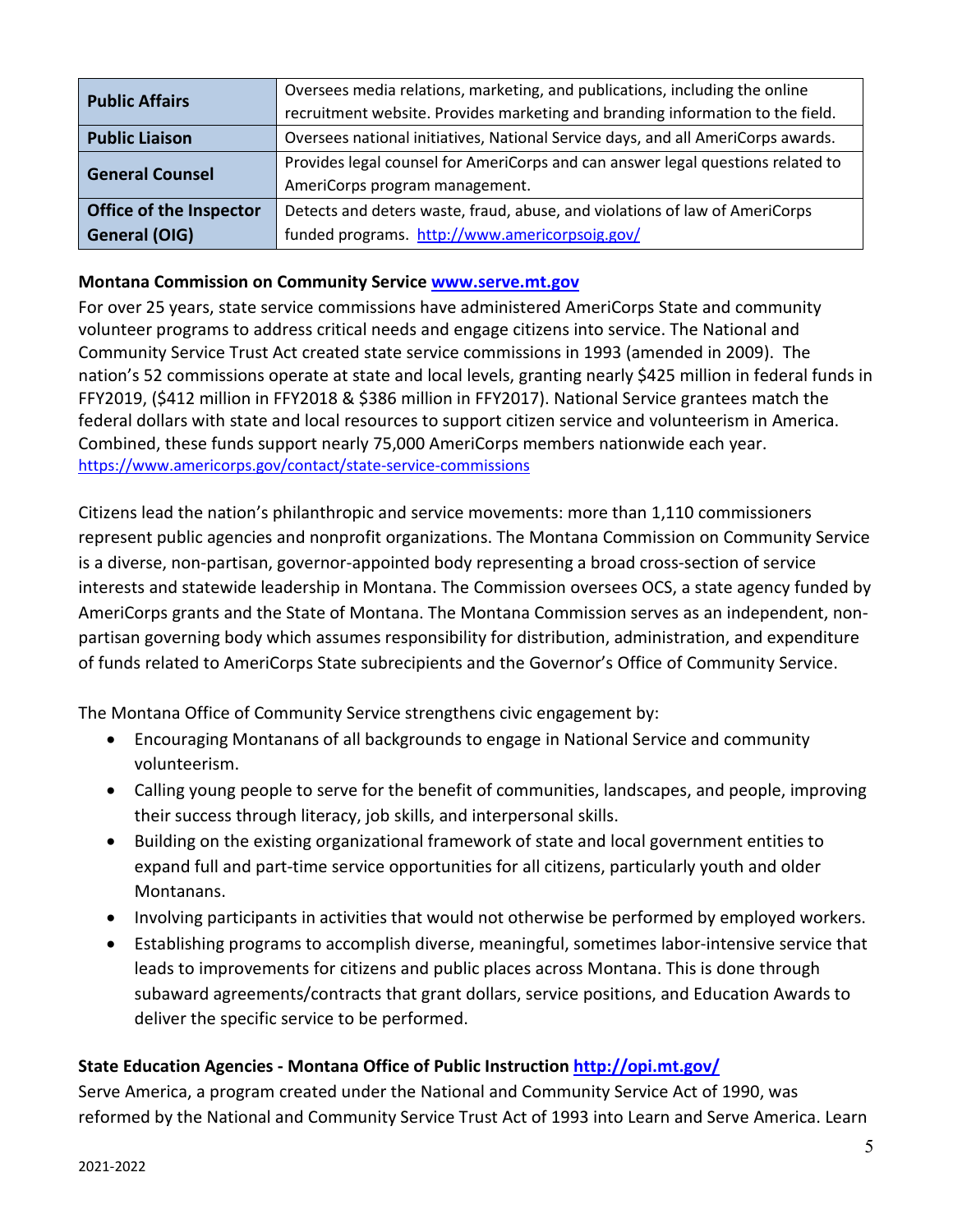and Serve America was reauthorized by the 2009 Edward M. Kennedy Serve America Act. While still authorized in the Serve America Act today, in 2011 the US House Appropriations Committee eliminated the budget for Learn and Serve America. Until 2011, the Montana Office of Public Instruction received and administered the school-based Learn and Serve funds. The Montana Commission of Community Service reserves a seat for a representative of the State Education Agency.

#### **AMERICORPS STREAMS OF SERVICE**

AmeriCorps supports National Service at national, state, and local levels and oversees three main initiatives:

- AmeriCorps programs members serve with local and national organizations to meet community needs and upon successful completion, receive Education Awards. AmeriCorps is further subdivided into three streams of service: AmeriCorps State & National (ASN), VISTA and NCCC. See next section for more information.
- AmeriCorps Seniors, Americans 55 and older contribute skills and experience to their peers, elementary school students and the community (RSVP, Foster Grandparents and Senior Companions).
- Learn and Serve authorized in Legislation however defunded in 2011, provided support to schools, higher education institutions and community-based organizations, to engage students, teachers, and others in service-learning.

Read more[: http://serve.mt.gov/americorps-in-montana/](http://serve.mt.gov/americorps-in-montana/)

#### **AmeriCorps State**

State Service Commissions administer 78% (2016) of the AmeriCorps programs' budgets via grants to public and nonprofit organizations that sponsor national service programs around the country, including hundreds of faith-based and community organizations, higher education institutions, and public agencies. Grants assist these groups recruit, train, and place AmeriCorps members to meet critical community needs.

• Note: AmeriCorps State programs based outside of Montana planning to or discovered to be operating in Montana are expected to consult with OCS. If the out-of-state program fails or refuses to consult with the Commission, OCS may request information and communication regarding the program's activities in Montana from the State Service Commission responsible for that program.

#### **AmeriCorps National Direct**

AmeriCorps National Direct grantees leverage program funds directly from ASN to provide AmeriCorps service across two or more states, including faith-based and community organizations, higher education institutions, and public agencies. Grants assist these groups recruit, train, and place AmeriCorps members to meet critical community needs.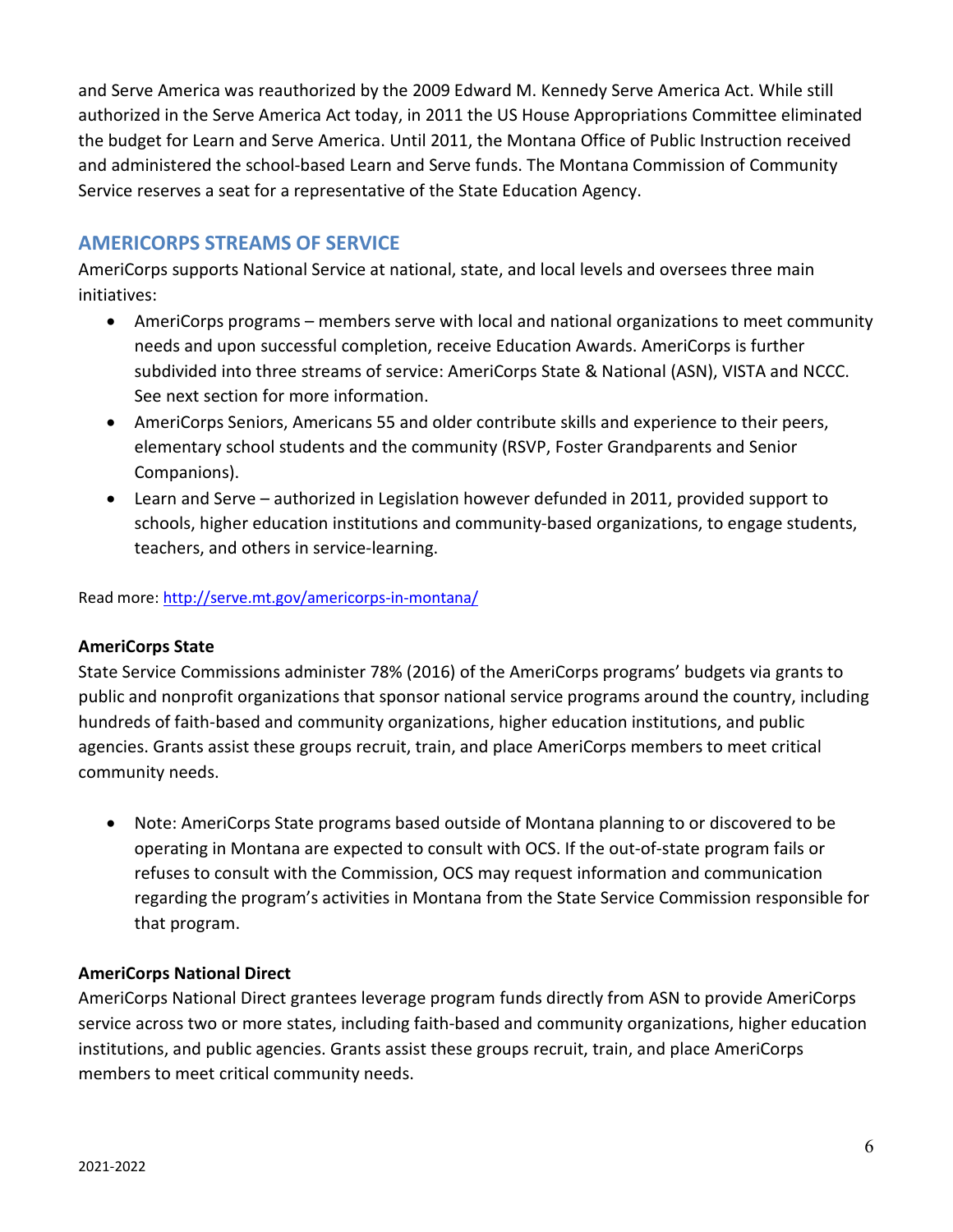#### **AmeriCorps NCCC (National Civilian Community Corps)**

NCCC is a 10-month, full-time residential program operated directly by AmeriCorps. NCCC combines the best practices of civilian service with the best practices of military service, including leadership development and teambuilding. Members age 17-24 live and train at campuses in Denver, CO; Sacramento, CA; Vicksburg, MS; and Vinton, IA. Teams deploy from the campuses to provide direct service in multiple states, conducting service projects in partnership with local and state sponsors. FEMA Corps, at the Vicksburg campus, focuses on disaster response. [https://americorps.gov/partner/how-it](https://americorps.gov/partner/how-it-works/americorps-nccc)[works/americorps-nccc](https://americorps.gov/partner/how-it-works/americorps-nccc) 

#### **AmeriCorps VISTA (Volunteers In Service To America)**

Members serve income-eligible communities and families across the country for one calendar year. VISTA members live in the communities they serve with local project sponsors, creating or expanding initiatives that can continue after they complete service. Their focus is indirect service, such as building capacity, mobilizing resources, and increasing self-reliance.

#### <span id="page-8-0"></span>**National Direct Consultation**

The Edward M. Kennedy Serve America Act requires that each applicant proposing a multi-state National Direct AmeriCorps program must consult the State Service Commission in each of the states where they intend to operate the proposed multi-state program. ASN clearly outlines this requirement in the Notice of Funding Opportunity. **The Montana Commission expects all National Direct applicants (new, recompete, and continuation) will fully engage in the** *Coordination among State Commission & National Direct Applicants* **section outlined in each year's AmeriCorps State and National Notice Of Funding Opportunity at each stage of the Award.**

The Montana Commission uses the National Direct Consultation Single Form provided by America's Service Commission (ASC)s. The link to the Consultation Form is accessible on the home page of <http://serve.mt.gov/> and<https://www.statecommissions.org/national-direct-consultation>

OCS appreciates the consultation process to connect meaningful partnerships and to promote the use of National Service as an effective strategy to address unmet needs in communities throughout our state.

Through the National Direct consultation process, OCS aims to:

- Understand and be familiar in the scope and impacts of National Service operating in Montana.
- Connect National Direct programs to geographic areas with little or no National Service presence to meet needs identified in the Montana State Service Plan.
- Effectively use limited resources for cross-stream collaboration, member training, and other events that will lead to positive member experiences and increased public awareness of AmeriCorps service in Montana.

National Directs placing members in Montana are expected to participate in the annual ServeMontana Symposium and to communicate with the Commission to share information on site and member recruitment, training, National Days of Service and other relevant activities.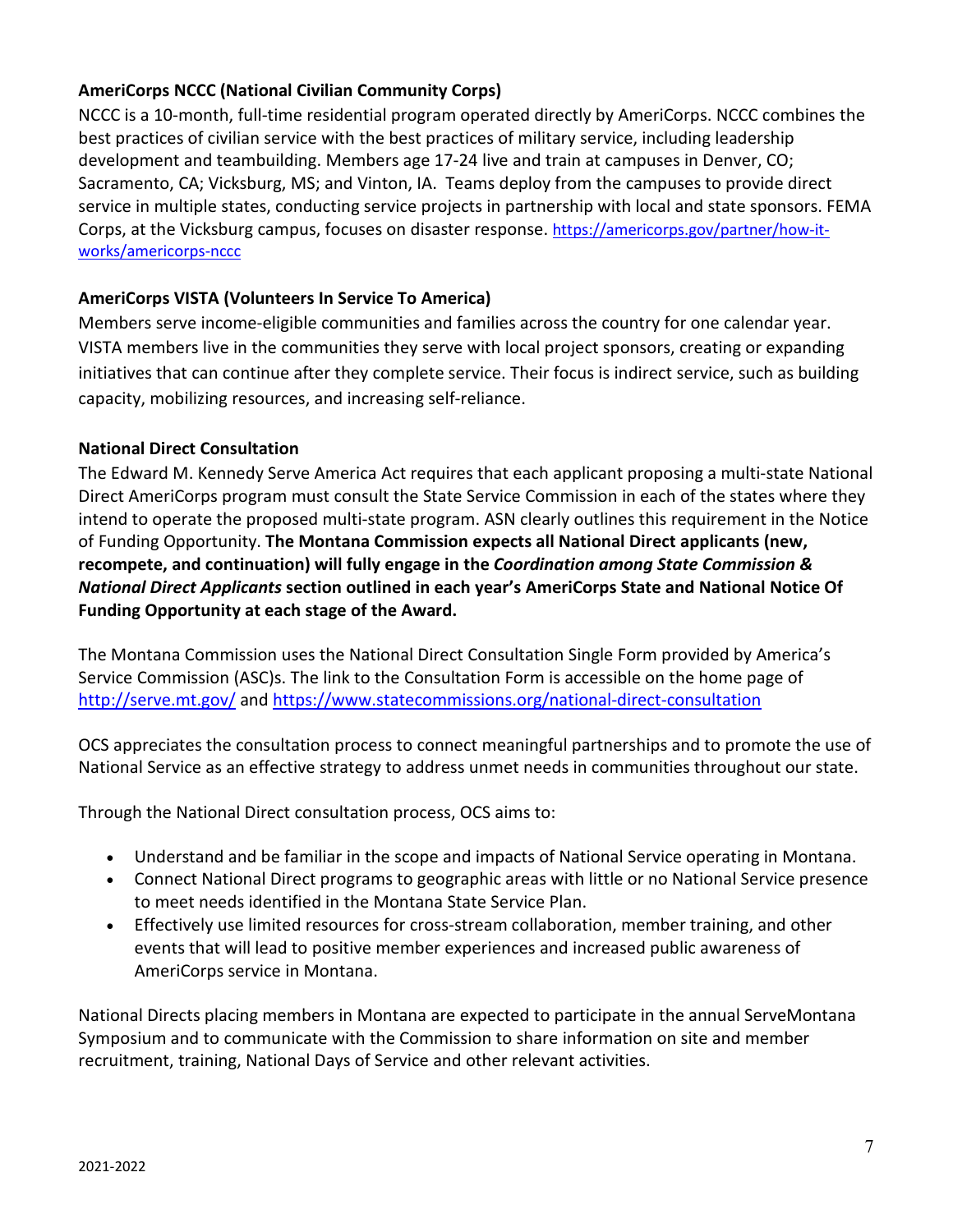OCS uses the information provided through consultation process to give input to ASN on funding decisions that may impact our state, and to provide feedback/recommendations to the National Direct applicant. ASN asks each Commission to provide input on National Direct applicants whose grant proposes to place members in their state by selecting "support," "neutral," or "do not support," along with associated comments.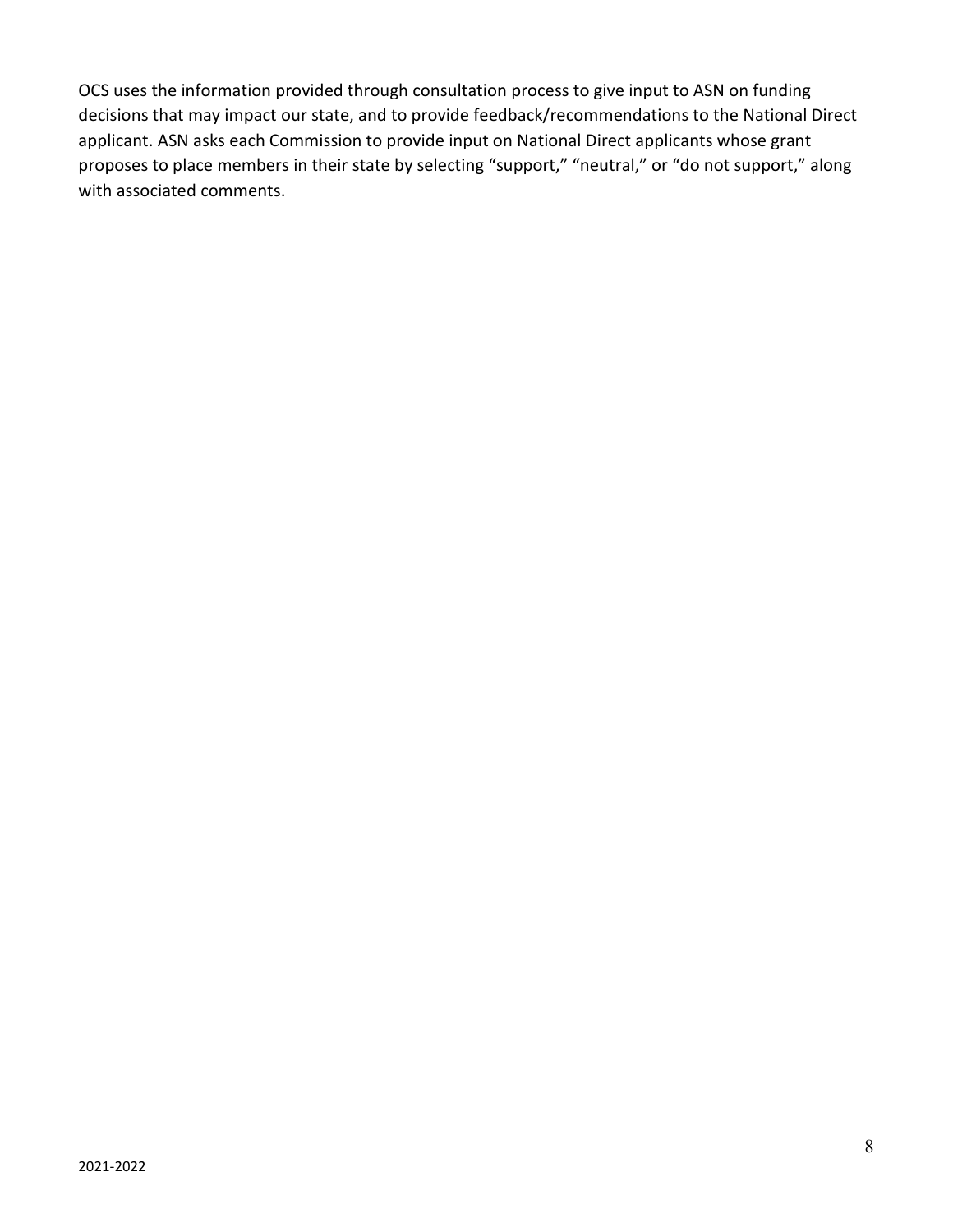# <span id="page-10-0"></span>**Chapter Two** *AmeriCorps State Grants & Requirements*

Generally, the purpose of AmeriCorps State grants is to initiate, improve, or expand the ability of an organization and community to provide service to address unmet environmental, educational, public safety (including disaster preparedness and response), and other human needs. In Montana, OCS strives to connect AmeriCorps resources to meet the goals and objectives of the Montana State Service Plan. AmeriCorps has a dual mission, to meet community needs while simultaneously developing contributors in the areas of leadership and citizenship.

This manual is intended to guide two streams of AmeriCorps State grant funding in Montana: formula funding (awarded at the state level), and competitive funding, (awarded at the national level). Formula funding is based on an allocation, a population driven formula and awarded to State Commissions to fund AmeriCorps programs. Competitive funding is awarded to Commissions, with all subrecipient funding determinations made by AmeriCorps. The determination as to if an application is submitted at the competitive level or not, is given to the state commission and is based on the strength of the application, organizational history, and other strategic grant making decisions. Whether it is a competitive or formula grant, awards are made for three years, with annual continuation applications. Each three-year cycle is referred to as a recompete. As a general rule, any program completing their second three-year cycle under formula funding will be assessed and, in some cases, required to apply for competitive funds. When feasible, funds are available for planning grants, which provide a one-year budget period for an organization to develop a full AmeriCorps program. Planning grants do not have members or performance measures.

#### <span id="page-10-1"></span>**GRANT FUNDS AND SERVICE ACTIVITIES**

**Grant Funds:** AmeriCorps grants provide dollars, service positions (slots and MSY) and Education Awards, but do not provide all funds necessary to administer a program. ASN grants fund one of two types of cost reimbursement grants:

- *Line Item:* Is a grant with a complete budget. The subrecipient must garner, expend and report on federal and grantee shares. A first-time successful applicant is required to match at 24 percent for the first three-year funding period. Starting in year four, the match requirement gradually increases each year to reach 50 percent by year ten, according to [45 CFR 2521.60.](https://www.ecfr.gov/cgi-bin/text-idx?c=ecfr&sid=8dbe66bef1823e0c40bf15a79be6bde3&rgn=div5&view=text&node=45:4.1.9.11.14&idno=45#se45.5.2521_160)
- *Fixed-Amount:* Is a grant with a total budget consisting only of number of Member Service Years (MSY) and cost per MSY. The amounts are identified in the Notice of Funding Opportunity (NOFO) and with application instructions issued each year. There is no minimum match requirement for fixed-amount grants. While fixed-amount grantees provide the resources needed to operate the program, they are not required to track or report on those shares. The fixed amount grant does not cover all costs. Fixed amount of grant reimbursements is based on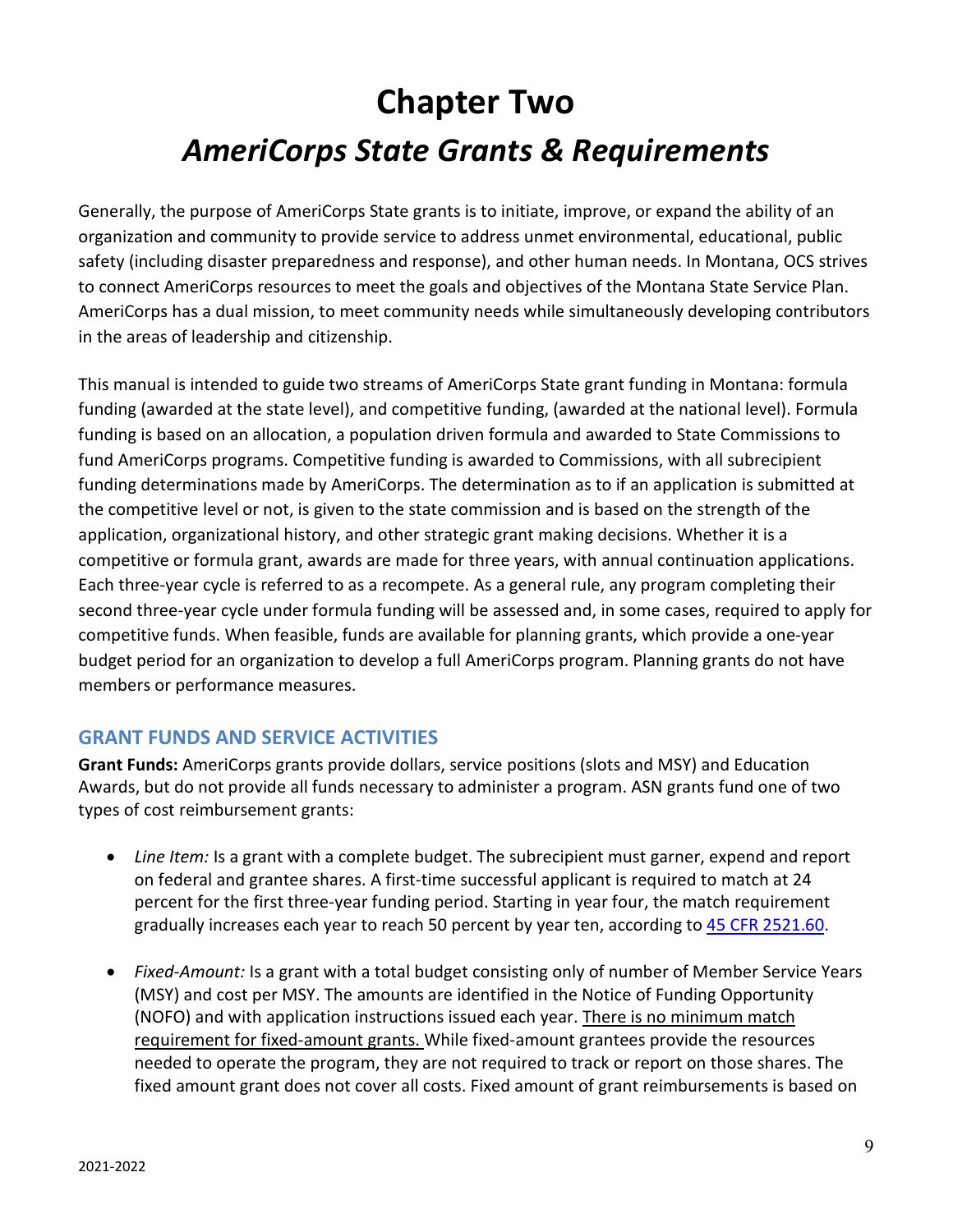#### AmeriCorps member enrollment, service hours, and retention rates. For a subgrantee to access the whole Fixed amount award, 100% recruitment and retention must be achieved.

#### **Eligible Service [Activities:](https://www.ecfr.gov/cgi-bin/text-idx?SID=b0aa14b22aaa3e790880ab18b283fe9a&mc=true&tpl=/ecfrbrowse/Title45/45cfr2520_main_02.tpl) 45 CFR § 2520**

The first key to determining the eligibility of a service activity is whether it falls within AmeriCorps' Focus Areas: Disaster Services, Education, Environmental Stewardship, Healthy Futures, Economic Opportunity, and Veterans and Military Families. From there, it is the responsibility of the legal applicant to demonstrate that one or more of the priority areas are being met in a proposal and in service activities. Within each priority area, AmeriCorps members provide *direct service* and/or *capacity building* activities that initiate, improve, or expand the capacity of an organization and community to meet the needs of those it serves.

*Direct service* activities refer generally to activities that provide a visible, measurable benefit to an individual, a group, or a community. Some examples are:

- Mentoring young adults in schools and communities.
- Engaging in community clean-up projects, trail maintenance and winterization.
- Providing information to vulnerable populations, and access to justice.
- Providing information and/or services to an area affected by disaster.

*Capacity building* activities increase an organization's ability to deliver their mission and are included in, or consistent with, the approved grant application. Some examples are:

- Strengthening volunteer management and recruitment.
- Conducting outreach and securing resources in support of service activities that meet specific needs in the community.
- Helping build the infrastructure of the sponsoring organization.
- Developing collaborative relationships with organizations working to achieve similar goals in the community, such as nonprofits, faith-based organizations, foundations, local government, institutions of higher education and local education agencies.

#### **[Member Development](https://www.ecfr.gov/cgi-bin/text-idx?SID=b0aa14b22aaa3e790880ab18b283fe9a&mc=true&node=se45.5.2520_150&rgn=div8) Activities, 45 CFR § 2520.50**

No more than 20 percent of the aggregate of all AmeriCorps member hours in the program, as reflected in the member enrollments in the National Service Trust, may be spent on member education and training. Training opportunities may include but not limited to: ServeMontana Symposium, orientations, in-service training, Life After Service training and other member development activities as approved by the program, the service site, and the Governor's Office of Community Service. For more information on types of development activities, see the [Member Development](#page-31-1) in Member Management chapter.

#### **Fundraising Activities Guidelines for Members, [45 CFR 2520.40.45](https://www.ecfr.gov/cgi-bin/text-idx?c=ecfr&SID=4193d25175e06a4c35ecfadf2e6252a0&rgn=div5&view=text&node=45:4.1.9.11.13&idno=45#se45.5.2520_140)**

AmeriCorps policy permits limited member activities related to fundraising when resources raised directly in support of the program's service activities. Member hours earned fundraising must be tracked on the time logs in a separate category and may not exceed 10% of the originally agreed-upon term of service, as reflected in the member enrollment in the National Service Trust. Examples of allowable activities include but are not limited to: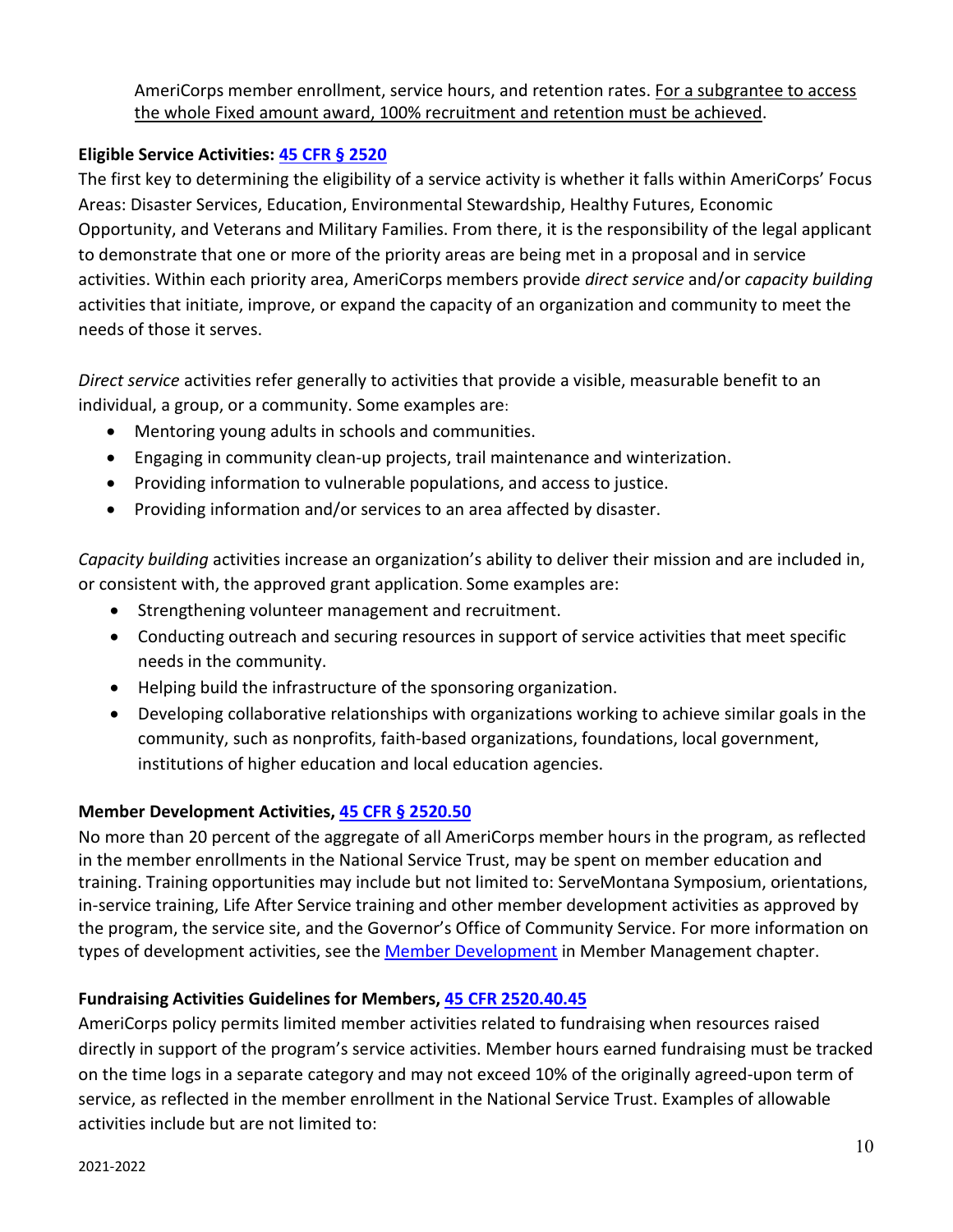- Seek donations of books from companies and individuals for a program in which volunteers teach children to read.
- Write a grant proposal to a foundation to secure resources to train community volunteers.
- Secure supplies and equipment from the community to enable volunteers to help build houses for low-income individuals.
- Secure financial resources from the community to assist in launching or expanding a program that provides social services to the community and is delivered, in whole or in part, through the members of a community-based organization.
- Seek donations from program alumni for specific service projects performed by current members.

AmeriCorps members may not raise funds for member living allowances or for an organization's general (as opposed to project) operating budget. Additionally, they may not write grant applications to AmeriCorps or any other Federal Agency.

#### **Ineligible Service Categories, Activities and Use of Grant Funds**

There are activities which grant funded staff and members may not participate in while on duty or perceived to be on duty. There are specific types of organizations whose mission may fit the eligibility criteria but are expressly prohibited from receiving AmeriCorps funding under federal law. This section is intended to provide a general outline, for full descriptions of the topics discussed in this section refer directly to AmeriCorps legislation.

#### <span id="page-12-0"></span>**Prohibited Activities [45 CFR § 2520.65](https://www.ecfr.gov/cgi-bin/retrieveECFR?gp=&SID=8d39dfd206f17d00178ffa4c35843b97&mc=true&n=pt45.5.2520&r=PART&ty=HTML#se45.5.2520_165)**

While charging time to the AmeriCorps program, accumulating service or training hours, or otherwise performing activities supported by the AmeriCorps program or the Corporation, staff and members may not engage in the following activities:

- a. Attempting to influence legislation;
- b. Organizing or engaging in protests, petitions, boycotts, or strikes;
- c. Assisting, promoting, or deterring union organizing;
- d. Impairing existing contracts for services or collective bargaining agreements;
- e. Engaging in partisan political activities, or other activities designed to influence the outcome of an election to any public office;
- f. Participating in, or endorsing, events or activities that are likely to include advocacy for or against political parties, political platforms, political candidates, proposed legislation, or elected officials;
- g. Engaging in religious instruction, conducting worship services, providing instruction as part of a program that includes mandatory religious instruction or worship, constructing or operating facilities devoted to religious instruction or worship, maintaining facilities primarily or inherently devoted to religious instruction or worship, or engaging in any form of religious proselytization;
- h. Providing a direct benefit to
	- a. A business organized for profit;
	- b. A labor union;
	- c. A partisan political organization;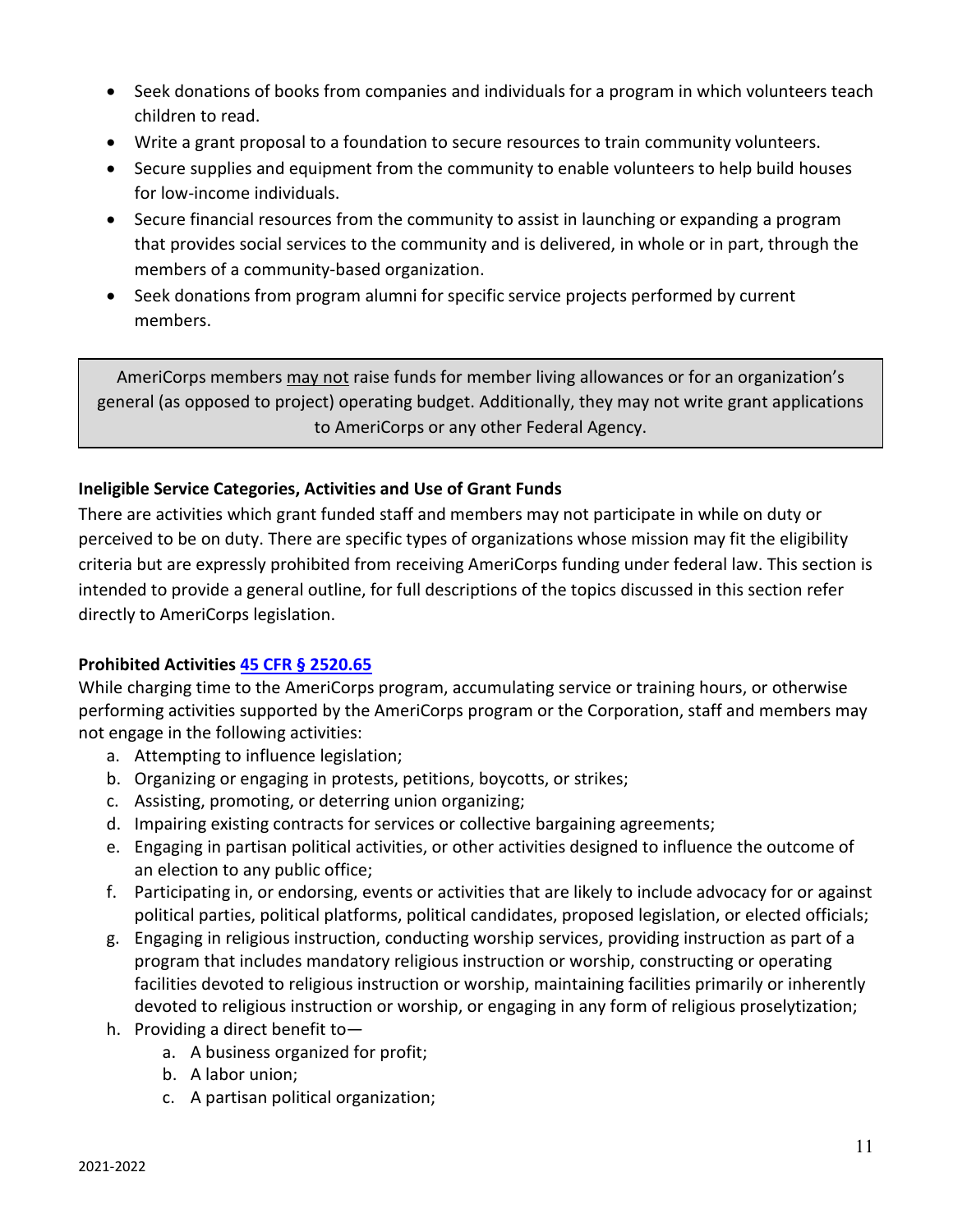- d. A nonprofit organization that fails to comply with the restrictions contained in section 501(c)(3) of the Internal Revenue Code of 1986 except that nothing in this section shall be construed to prevent participants from engaging in advocacy activities undertaken at their own initiative; and
- e. An organization engaged in the religious activities described in paragraph (g) of this section, unless Corporation assistance is not used to support those religious activities;
- i. Conducting a voter registration drive or using Corporation funds to conduct a voter registration drive;
- j. Providing abortion services or referrals for receipt of such services; and
- k. Such other activities as the Corporation may prohibit.

AmeriCorps members may not engage in Prohibited Activities directly or indirectly by recruiting, training, or managing others for the primary purpose of engaging in one of the activities listed above. Individuals may exercise their rights as private citizens and may participate in the activities listed above on their initiative, on non-AmeriCorps time, and using non-Corporation funds. Individuals should not wear the AmeriCorps logo while doing so.

• AmeriCorps urges that the Prohibited Activities be posted at program offices and all service locations. Programs should review Prohibited Activities with members.

#### **Nonduplication and Nondisplacement 45 CFR § [2540.100](https://ecfr.federalregister.gov/current/title-45/subtitle-B/chapter-XXV/part-2540/subpart-A/section-2540.100)**

- Nonduplication— Assistance provided under National Service laws shall be used only for a program that does not duplicate, and is in addition to, an activity otherwise available in the locality of such program.
- Nondisplacement—An employer shall not displace an employee, position, or volunteer (other than a participant under the National Service laws), including partial displacement such as reduction in hours, wages, or employment benefits, as a result of the use by such employer of a participant in a program receiving assistance under National Service laws.
- Private Nonprofit—Assistance made available under National Service laws shall not be provided to a private nonprofit entity to conduct activities that are the same or substantially equivalent to activities provided by a State or local government agency that such entity resides unless Nondisplacement requirements are met.

#### <span id="page-13-0"></span>**RECOGNITION OF AMERICORPS SUPPORT, AFFILIATION WITH THE NATIONAL AMERICORPS NETWORK, AND AMERICORPS BRANDING GUIDELINES**

#### **Affiliation**

AmeriCorps Terms & Conditions dictate "the grantee must identify the program as an AmeriCorps program and members eligible for an Education Award as AmeriCorps member." This does not mean "AmeriCorps" must be in the name of the program, however the program must identify itself and its service locations as associated with AmeriCorps.

[\(https://americorps.gov/sites/default/files/document/20201202\\_2021GeneralTandC508.pdf](https://americorps.gov/sites/default/files/document/20201202_2021GeneralTandC508.pdf) pg 7.)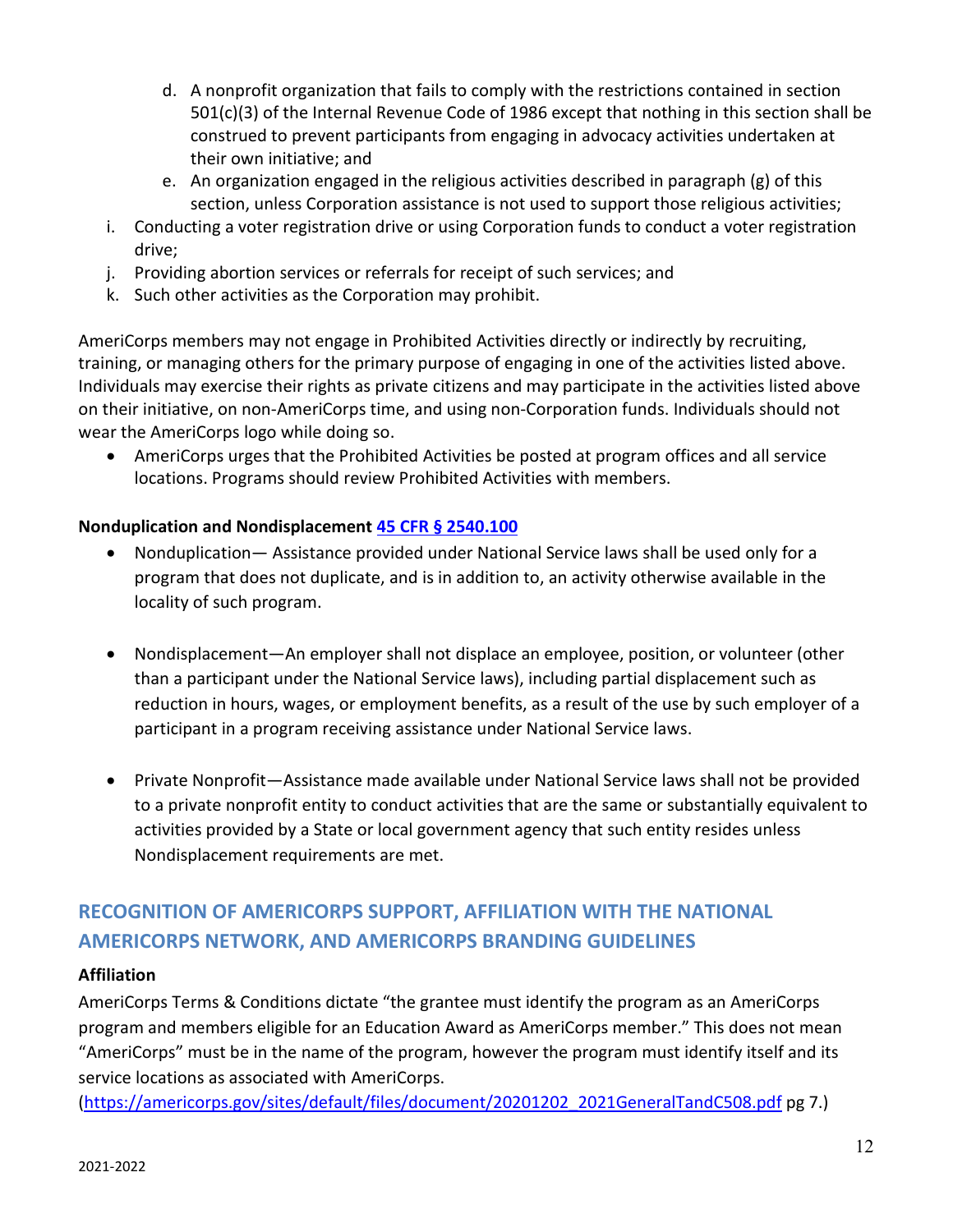Further, "[t]o establish the relationship between the program and AmeriCorps, the subrecipient should use the phrase 'The AmeriCorps National Service Network' or 'an AmeriCorps program' or 'a proud member of the AmeriCorps National Service network'".

• Donors to subrecipients may not use the AmeriCorps name or logo in advertising or promotional materials without the written permission of AmeriCorps. Permission may be withheld if recognition of the donor is inconsistent with AmeriCorps policies and objectives.

#### **AmeriCorps Branding, effective 9.1.2021**

AmeriCorps grantees and subrecipients must comply with approved AmeriCorps branding and messaging outlined in the General Terms and Conditions Section H and Specific Terms and Conditions Section III as of fiscal year 2021. OCS requires subrecipients, staff, site supervisors, and members use the AmeriCorps Branding Guidelines as it pertains to logos, terminology and more. Recipients of AmeriCorps resources are strongly encouraged to place signs that include the AmeriCorps name and logo at service sites and may use the slogan "AmeriCorps Serving Here." During introductions and public speaking opportunities, AmeriCorps participants must state they are AmeriCorps members serving. Noncompliance may result in corrective action or disallowed costs.

- OCS guidance for programs: [https://serve.mt.gov/americorps/program-directors/OCS-](https://serve.mt.gov/americorps/program-directors/OCS-Rebranding-Guidance.pdf)[Rebranding-Guidance.pdf](https://serve.mt.gov/americorps/program-directors/OCS-Rebranding-Guidance.pdf)
- Additional resources provided by AmeriCorps: [https://americorps.gov/newsroom/communication](https://americorps.gov/newsroom/communication-resources)[resources](https://americorps.gov/newsroom/communication-resources)

#### **Logos**

The AmeriCorps Montana logo should be used whenever and wherever appropriate. Logos are located on Serve Montana's website, via the Program Director's Page under "General AmeriCorps Program Information and Guidance". If you have trouble, contact OCS Outreach staff to request the logo file.

AmeriCorps provides logos for use here:<https://americorps.gov/newsroom/communication-resources> To maintain uniform AmeriCorps identity, written permission is required prior to:

- Using the AmeriCorps name or logo on materials that will be sold;
- Using the AmeriCorps name or logo on clothing *not* worn by members or alumni;
- Altering the AmeriCorps logo or use it as a part of any other logo or design; or
- Allowing a donor to use the AmeriCorps name or logo in promotional material.

#### **Service Gear and Promotional Items**

For a program to identify with AmeriCorps (except Education Award only Programs (EAP)) each, "must use the AmeriCorps name and logo on service gear and public materials such as stationery, recruitment brochures, online service listing or other recruitment strategies, orientation materials, member curriculum, agendas, forms, signs, banners, press releases, and publications related to their AmeriCorps members".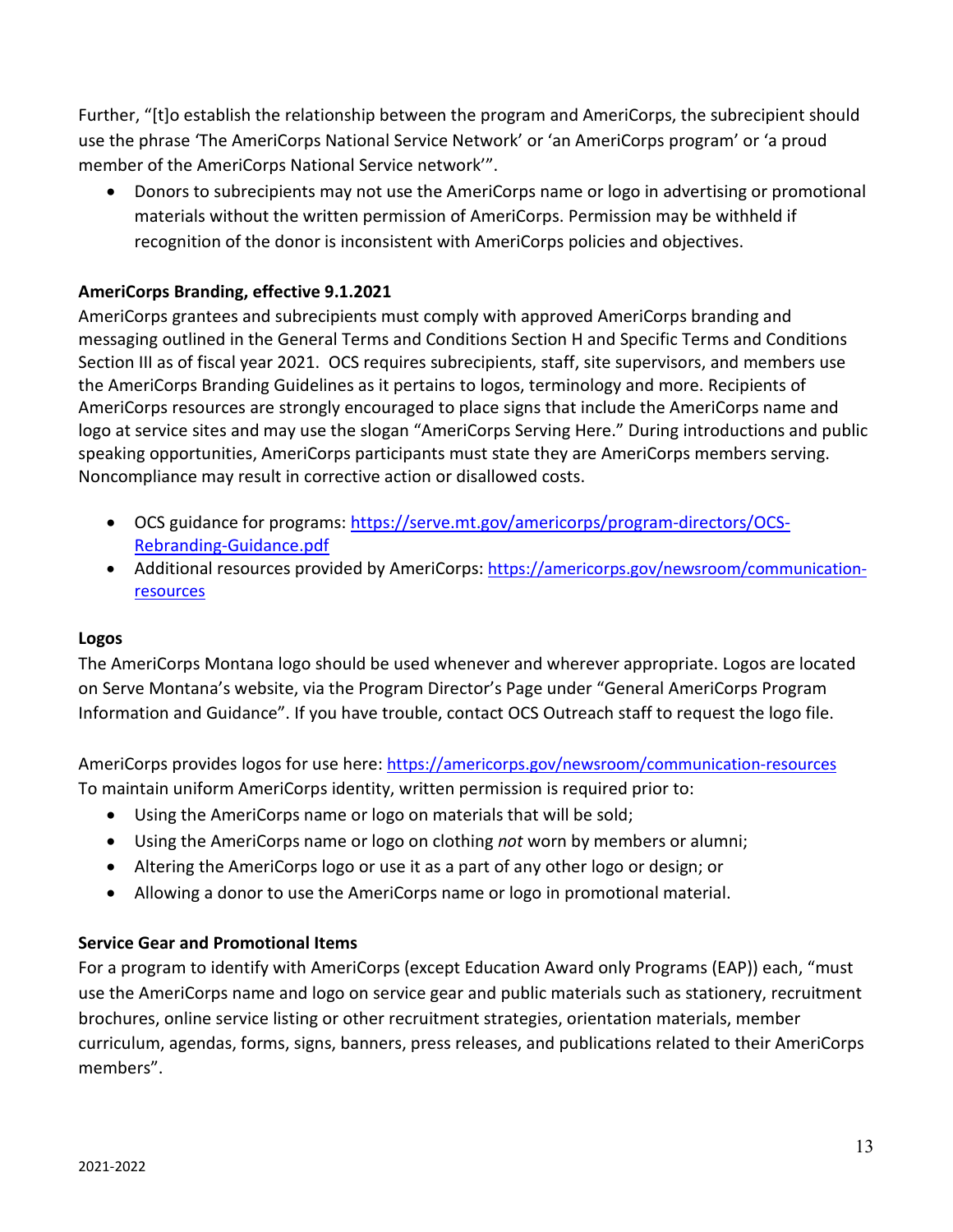#### **Service Gear**

- Approved AmeriCorps gear:<http://www.nationalservicegear.org/>
- Good Deed Organization:<http://gooddeed.org/>
- AmeriCorps promotional items:<https://promote.americorps.gov/>

#### **Promotional items**

- Order promotional items and publications: https://promote.americorps.gov/americorps?page=1
- National Service Photos:<https://www.flickr.com/photos/nationalservicephotos/>

In addition to the AmeriCorps publications (handbooks, manuals, recruitment, and marketing materials), subrecipients often develop their own materials. The appropriate AmeriCorps logo shall be included on publications related to an award of AmeriCorps assistance or resources. An acknowledgement and disclaimer shall be displayed on all reports and other published materials based upon work supported by the award. The acknowledgement and disclaimer may contain language the same as or similar to:

*"This material is based upon work supported by AmeriCorps under Grant No(s) [ ]. Opinions or points of view expressed in this document are those of the authors and do not necessarily reflect the official position of, or a position that is endorsed by, AmeriCorps."*

Except for safety equipment, *grantees may only charge the cost of member service gear to the federal share if it includes the AmeriCorps logo*. All safety gear may be charged to the federal share, regardless if it includes the AmeriCorps logo. Grantees may add the AmeriCorps logo to program specific gear, including a uniform, using federal funds. All other nonbranded service gear must be purchased with nongrant funds.

In addition to AmeriCorps service gear, there are other ways the common look and affiliation may be achieved. Some of these items are allowable to the grant.

- Participants should identify as AmeriCorps members and appropriately describe AmeriCorps service. Members and the community should know they are AmeriCorps members serving, not workers or volunteers.
- Signs should identify sites as AmeriCorps service sites/service locations/host sites.
- Program staff, site supervisors, and members should be able to discuss AmeriCorps with stakeholders and members of the public.
- Stationery, brochures, newsletters, and more should identify the program as AmeriCorps and include the logo.
- Press releases and other public materials should acknowledge the program as part of the AmeriCorps National Service network.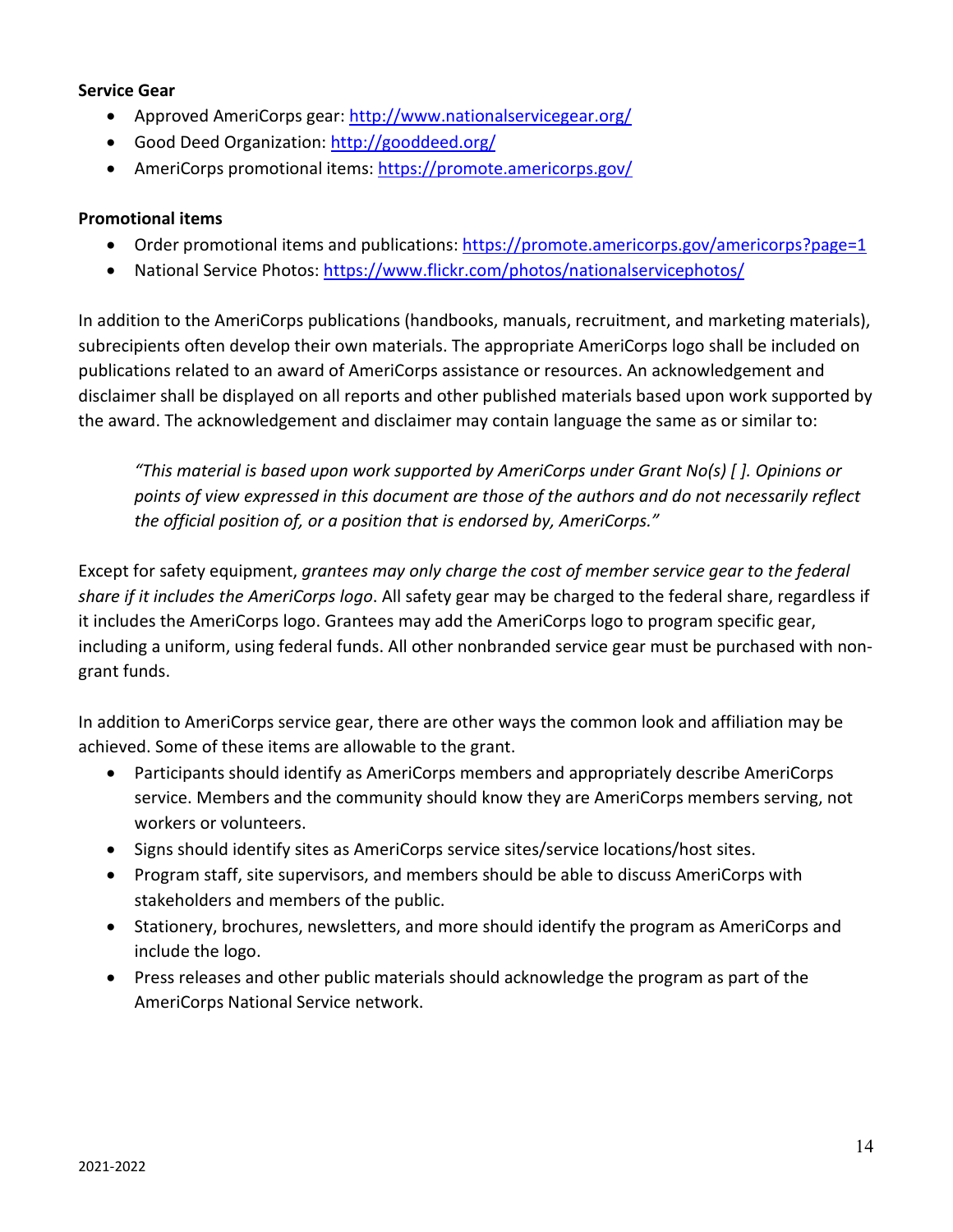#### <span id="page-16-0"></span>**OTHER REQUIREMENTS**

#### **Insurance Coverage**

Subgrantee organizations must provide OCS proof of general liability and motor vehicle insurance, both with policy limit amounts meeting the requirements outlined it the subaward contract. Members engaged in both on- and off-site project activities must be covered. Agencies should review current policies to ensure they cover non-employees in special statuses, such as AmeriCorps members.

Generally, insurance costs are an allowable expense and may be charged to the grant as an administrative cost on a pro-rated basis or included in program match. If insurance is included in the approved budget, insurance purchased specifically for the AmeriCorps program may be charged as a direct program cost.

#### <span id="page-16-1"></span>**Disability Inclusion**

All AmeriCorps subrecipients are urged to recruit members with diverse backgrounds who are qualified to contribute their unique set of perceptions, skills, and life experiences to the program and the community served. Programs and service activities must be accessible to people with disabilities, and subrecipients must provide reasonable accommodation for known mental or physical disabilities of otherwise qualified members, service recipients, applicants, and program staff.

- In all cases, member selection must be based on the applicant's qualifications and if they can perform the essential service activities, with or without reasonable accommodation.
- All selections and project assignments must be made without regard to the need to provide reasonable accommodation. Subrecipients are not asked to enroll individuals who are unqualified or who pose a direct threat to the health or safety of others that cannot be eliminated through reasonable accommodation, nor is a program required to make accommodations that are unduly burdensome or that will alter the program design fundamentally. However, all determinations must be documented.

The first step is to talk to the person. Find out what functional limitations exist and what essential functions need to be accomplished, or what barrier exists to participation in the program or activity. Once an individual discloses a disability and requests an accommodation, evaluate the organizations capacity to provide the accommodation. In many cases individuals will know what they need and how to secure it. In other cases, individuals will not be certain what they need.

When an individual discloses a disability and requests an accommodation that involves getting or modifying equipment, or structural changes, subrecipients are strongly encouraged to utilize technical assistance resources. There are knowledgeable resources available to assist both you and the individual in evaluating appropriate and effective accommodations. Often practical, cost-effective reasonable accommodations that are cost effective and practical can be identified and implemented.

• National Service Inclusion Projec[t www.serviceandinclusion.org](http://www.serviceandinclusion.org/)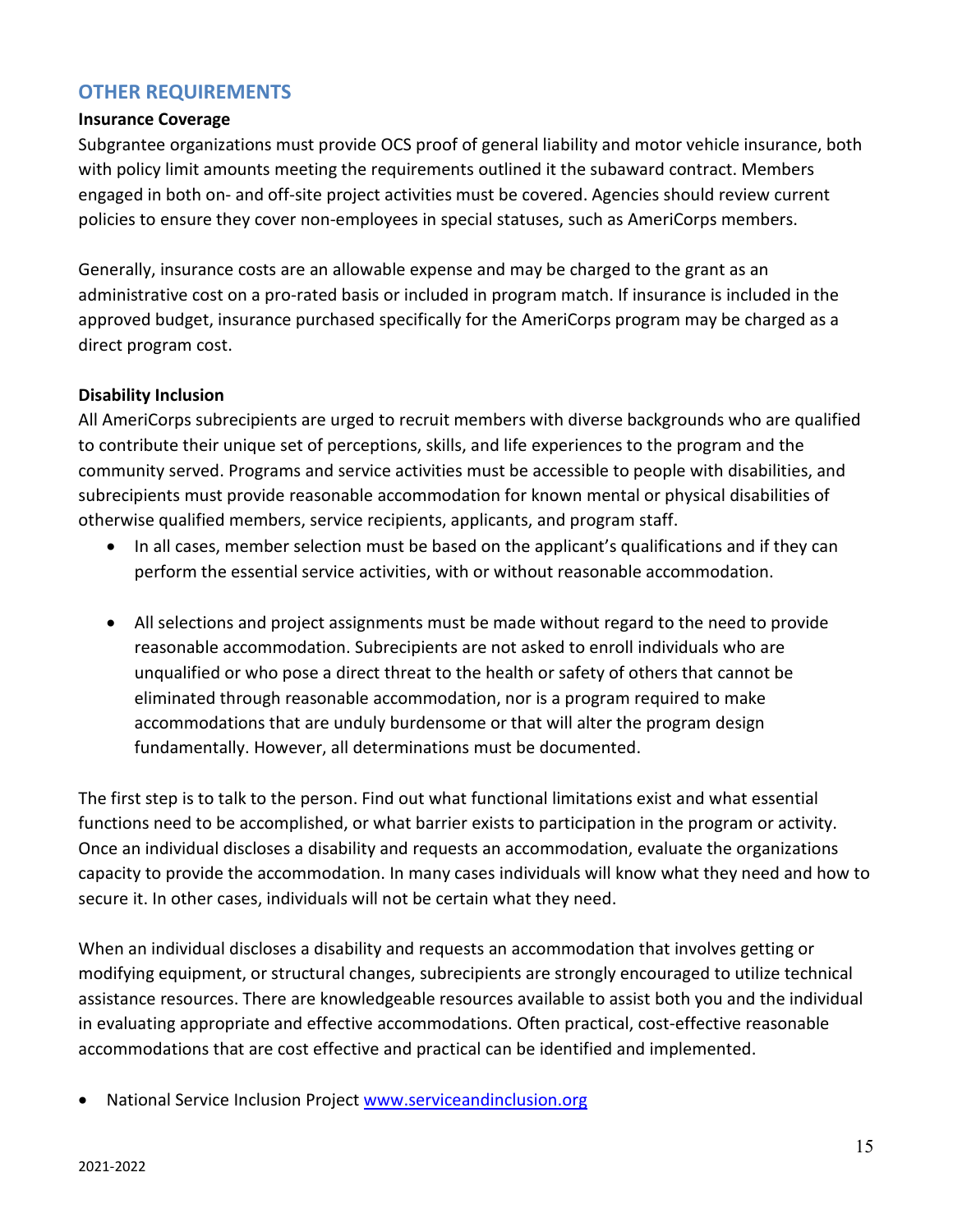- ServeMontana <http://serve.mt.gov/>
- Job Accommodation Network (JAN) is an available, no cost resource 800.526.7234 <http://askjan.org/>
- Independent Living Centers (ILCs) are federally funded and exist nationwide to provide assistance. <http://www.ilru.org/projects/cil-net/cil-center-and-association-directory-results/MT>

#### <span id="page-17-0"></span>**Providing Accommodations: Financial and Administrative Burden**

Under the Rehabilitation Act, grant Terms & Conditions, and the contract with OCS, your organization must provide accommodation upon request by a qualified individual with disabilities, unless doing so is an undue financial or administrative burden. This is a high standard. In some cases, you may receive requests for accommodations that are unduly disruptive to the program or are expensive. Being difficult to achieve, time-consuming, or costly, do not meet this standard. There are many factors that go into evaluating the obligation to provide accommodations.

**Undue administrative burden** means the accommodation will alter the fundamental nature of your program. For example, adjustment of hours is often a form of reasonable accommodation. However, you must carefully consider the circumstances and legal requirements when adjusting hours for participants. AmeriCorps State subrecipients have statutory requirements regarding service hours and changes to hours that violate these requirements alter the fundamental nature of the program. Therefore, these changes are not required for reasonable accommodation and providing them may violate the Corporation's statute.

First, determine if your program has consistently applied these requirements to all participants. Strict adherence to the legal requirements to deny a person an accommodation for their disability when flexibility is allowed for others is discrimination because of disability. If consistently applied, the following scenarios would alter the fundamental nature of the program:

- 1. A full-time AmeriCorps State/National/NCCC member who is not required to serve 1700 (or a higher minimum established by the program);
- 2. An AmeriCorps VISTA who is not available for service 24 hours a day, 7 days a week, in the same manner as other AmeriCorps VISTAs at that site or within that state; and
- 3. An AmeriCorps member who extends the time within which to complete the requisite number of hours. NOTE: There are ways to work around a fundamental alteration in the 12-month completion requirement. If a person with a disability needs time off for extensive medical treatments, hospitalization, etc. or is unable to serve full time for a period, options are:
	- Place on a non-disciplinary suspension for the period, with that time added to the end of the current service period. This allows the person to complete the full term of service and obtain the Education Award. It makes no difference if this puts their completion date after the end of the grant cycle. However, the participant cannot receive a living allowance during this period.
	- There may be circumstances under which they can be converted to part-time status. This is dependent on program design and may affect the individual's member benefits.
	- They can be released for compelling personal circumstances. This allows them to receive a prorated Education Award.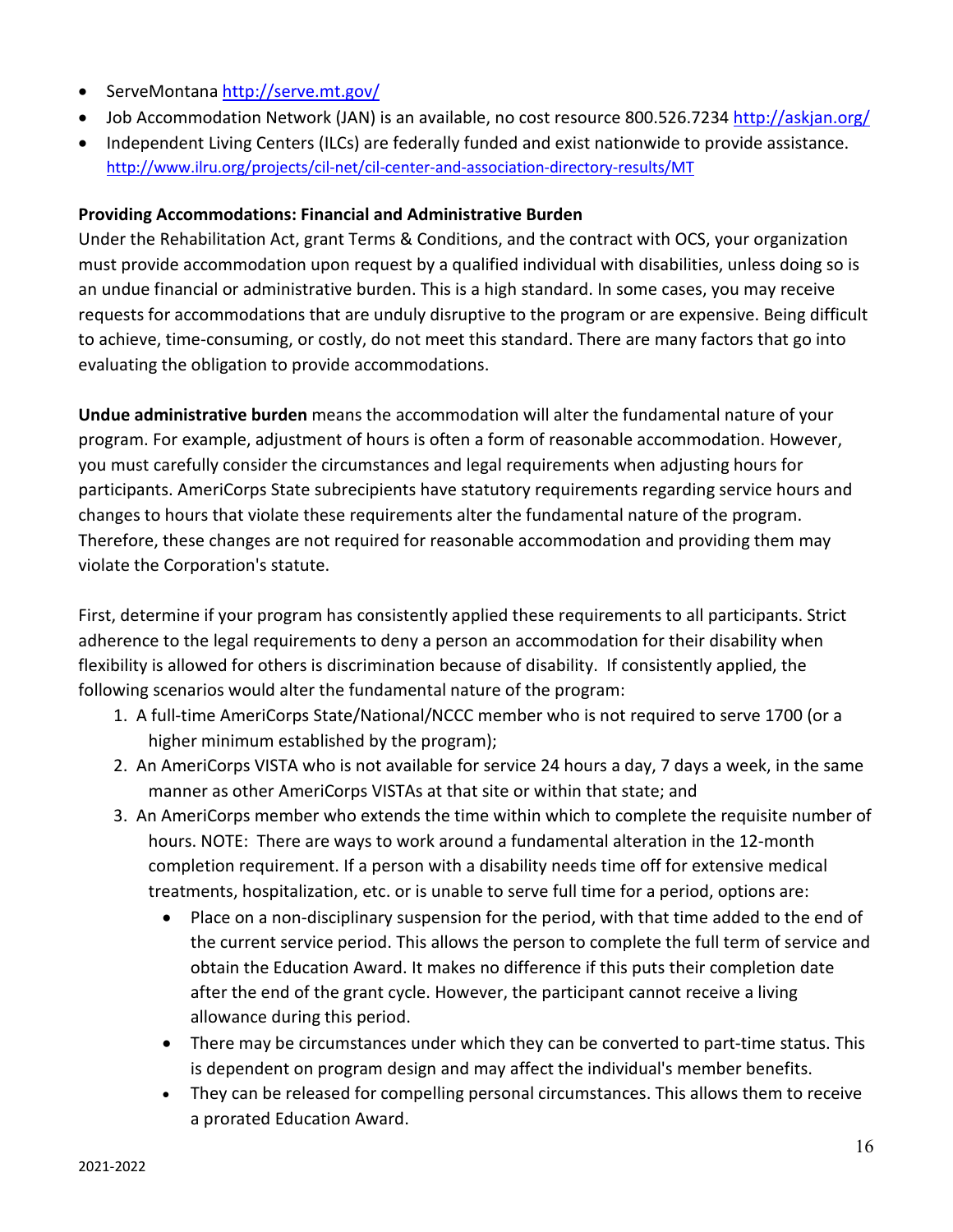#### **Undue financial burden**

Considers many factors, including the overall size of the entire organization (not just the AmeriCorps program) – number of employees and participants; number and type of facilities; and size of budget.

- 1. The organizations design, including the composition and structure of your entire organization's work force and service force.
- 2. The nature and cost of the accommodation needed.

*In all cases, if you fail to provide a reasonable accommodation when requested by a qualified individual with disabilities and claim undue burden, the onus is on you to justify the undue burden claim.*

In some cases, funds may be available from AmeriCorps and/or the State Commission to help pay for accommodations by reimbursement. If available, funds may not be used to meet basic accessibility and accommodation requirements but are prioritized for the program to be more accessible than the minimum requirements mandated to provide reasonable accommodation. If providing an accommodation would be an undue financial burden for your organization, funds may be available on a case by case basis.

#### **OCS Diversity, Equity, and Inclusion (DEI) Statement**

During a DEI cohort, OCS developed a DEI statement to present to the Commission. On March 4, 2020, the Commission approved this statement with the intention to promote diversity, equity, and inclusion among the OCS office and AmeriCorps State in Montana. This statement may be adapted and adopted by AmeriCorps programs in Montana if they so choose.

*The Governor's Office of Community Service (OCS), also known as ServeMontana, affords individuals the opportunity to reach their fullest potential by recognizing, respecting, and engaging the unique backgrounds, experiences, and perspectives they bring to national service and community volunteerism in Montana.*

#### **OCS Inclusion & Accommodation Assessment** - <http://serve.mt.gov/AmeriCorps/program-directors>

In the spring OCS issues the AmeriCorps Inclusion & Accommodation Assessment. The Assessment is an anonymous survey, and the goal is to have all active members respond. The results of the Assessment are compiled and presented to the Commission at each Quarter Two meeting and are posted online.

#### <span id="page-18-0"></span>**AmeriCorps Progress Reports (APR)** - <http://serve.mt.gov/AmeriCorps/program-directors>

Each AmeriCorps subrecipient is required to submit AmeriCorps Progress Reports. Progress reports monitor performance measures, assess program strengths and challenges, and highlight unique program/member achievements as well as other reporting required by the ASN/OCS. Operating programs submit progress reports at least biannually and planning grants submit reports quarterly.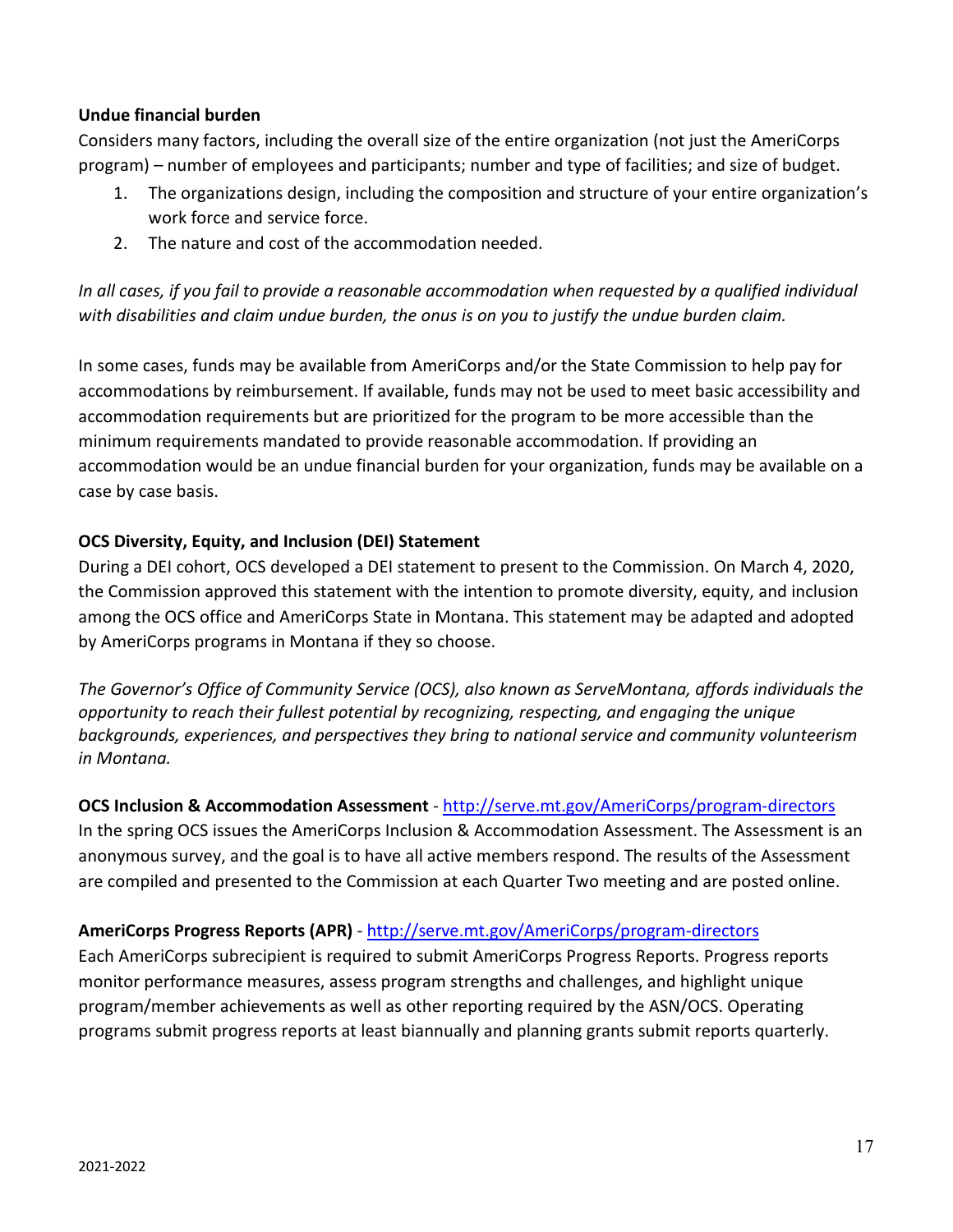OCS has two performance period tracks that align with the program's start date. The operating program APRs are due the 20<sup>th</sup> of the month after the end of the reporting period and should be submitted to the OCS Grants Manager.

- Programs beginning September 1:
	- o Reporting Period September 1 March 31, due April 20
	- o Reporting Period April 1 September 30, due October 20
- Programs beginning January 1:
	- o Reporting Period January 1 June 30, due July 20
	- o Reporting Period July 1 September 30, due October 20
	- o Reporting Period November 1 to December 31 is due January 20

OCS moved to a single cumulative reporting form for FY 2021. Each reporting period is represented on the form, which is resubmitted with new data inserted on each due date. At a minimum, subrecipients must clearly:

- Answer all questions;
- State program impact;
- Outline challenges; and
- Identify measures to address challenges, improve the program, and/or comply with federal laws and regulations.

#### **Fiscal Reports**

Financial report formats depend on grant type. Late or inaccurate progress and financial reports are considered indication of poor performance, increase risk, and may impact future funding recommendations. Details on fiscal reporting can be found in the Fiscal Management Chapter section titled [Financial Reporting.](#page-50-0)

#### **Reporting Extensions**

Extension requests for program and financial reports should be made prior to the due date.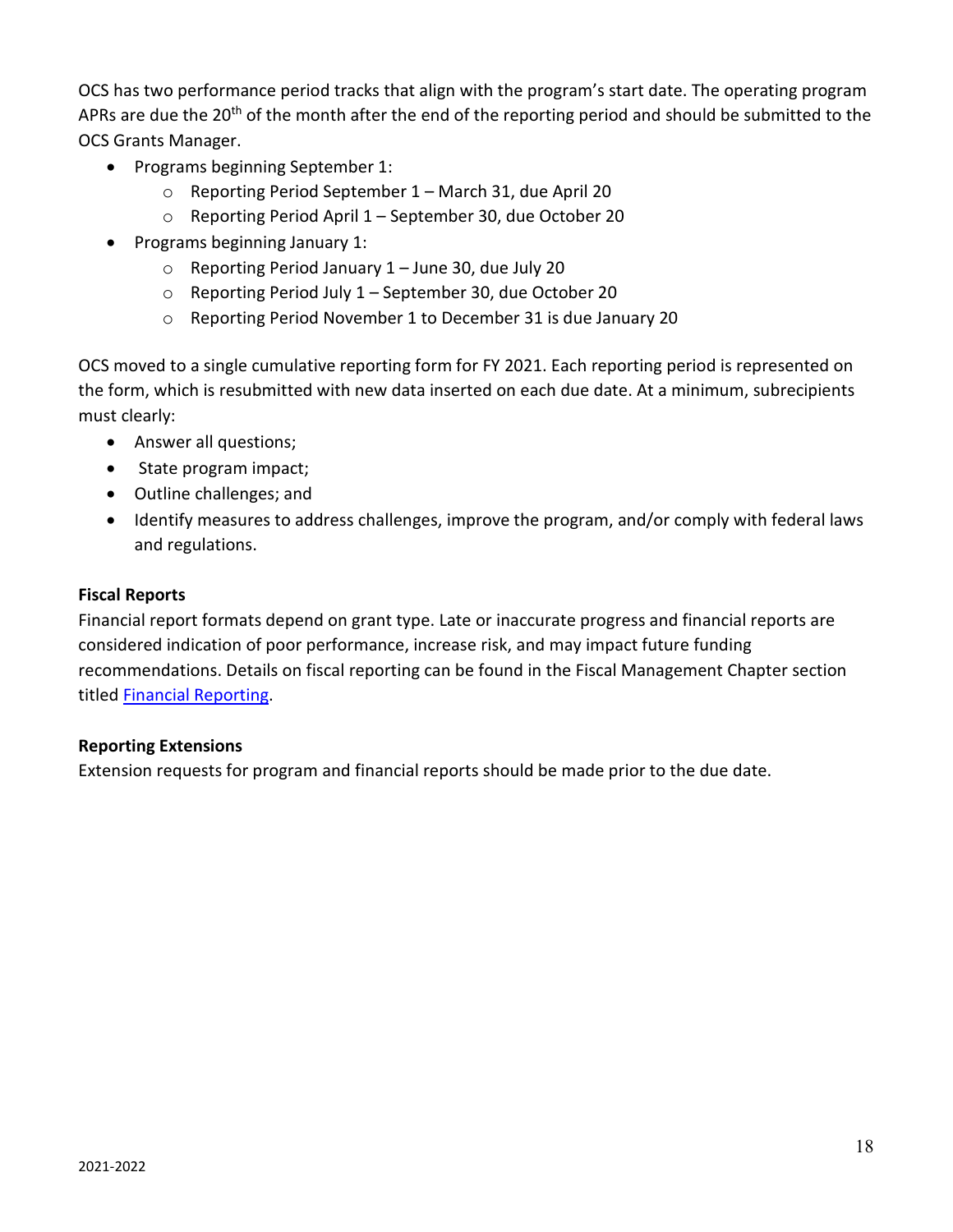# <span id="page-20-0"></span>**Chapter Three** *Before a Member Starts: Records, Recruitment, NSCHC, Enrollment*

#### <span id="page-20-1"></span>**MEMBER RECORDS**

For each member entered into an AmeriCorps position, several records must be documented and retained by the program before they begin service. These records may be stored electronically in some instances, but since many require signatures cha file must be kept for each member. If your program intends to keep any member records in an electronic format the system must meet all requirements of Sections 1703 and 1705 of th[e Government Paperwork Elimination Act,](https://cdt.org/wp-content/uploads/righttoknow/981019gpea.pdf) the Terms and Conditions, and the contract with the Governor's Office of Community Service. For more details on electronic signatures and records management, see the grant Terms and Conditions.

Records must be kept of each member's application, documentation of eligibility, service agreement, time sheets, performance evaluations, entrance and exit forms (depending on subrecipient internal policies), and documentation of all pertinent National Service Criminal History Checks (NSCHC). These items are discussed further in this chapter.

Some required documentation can or should be stored separately from the member file. Examples include documentation of childcare eligibility, tax forms, and components of the National Service Criminal History Check.

• It is important to note that in alignment with [HIPAA,](http://www.hhs.gov/hipaa/) *any member medical documentation received by the program should be stored separately from* the member file. All medical information should be stored in a separate, secure location and only available to the personnel for whom it is necessary.

Supervisors and program directors should conduct periodic internal reviews of member files and time sheets to ensure service descriptions are allowable, hours are being accurately tracked, and member files are current, complete, and compliant.

#### **Member Eligibility [45 C.F.R. 2522.200](https://www.ecfr.gov/cgi-bin/text-idx?SID=1cdddd4ad4d72234ffaa8e34d95c1ddd&mc=true&node=se45.4.2522_1200&rgn=div8)**

Effective February 27, 2012, AmeriCorps subrecipients are not required to retain documentation to verify identity and citizenship of selected applicants, however the program must document their review. When the individual accepts the invitation to enroll in the program, the process to verify the citizenship status and social security number of potential AmeriCorps members by the Social Security Administration (SSA) is initiated. Typically, verification is completed within three days and the member's status in the Portal will be indicated as "verified."

• In some instances, the member's identity cannot be automatically verified by the SSA and must be manually verified. Manual verification should be initiated upon discovery so the start date is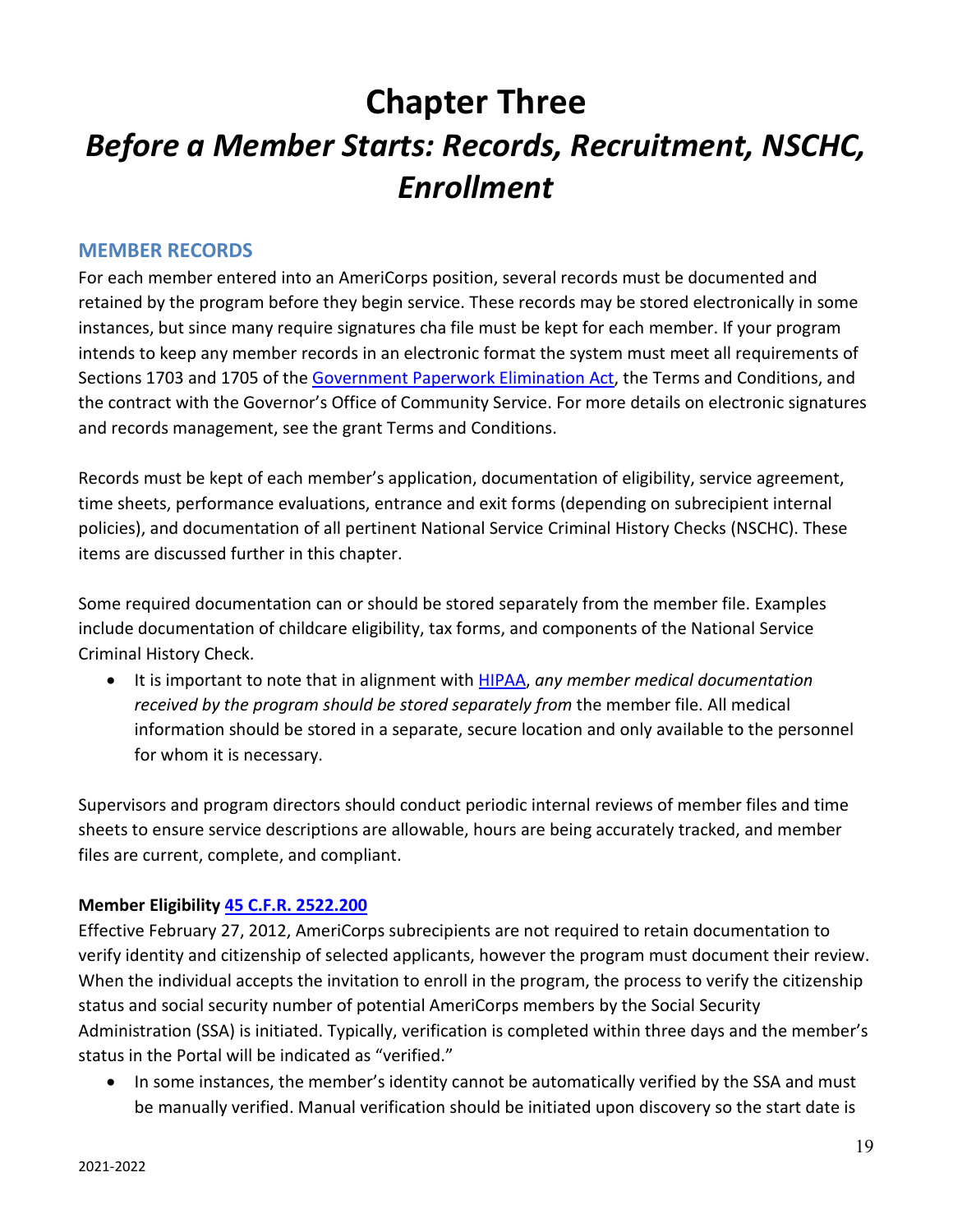not delayed. Contact the National Service Help Desk for further instructions on manual verification (1-800-942-2677). Social Security cards should be signed by the cardholder.

#### **High School Diploma and Self-Certification**

To be eligible for AmeriCorps service, an individual must have a high school diploma or equivalent, or:

- Did not drop out of secondary school to enroll as an AmeriCorps participant and must agree to obtain a high school diploma or its equivalent prior to using the Education Award; or
- Obtain a waiver from AmeriCorps based on an independent evaluation secured by the program demonstrating the individual is not capable of obtaining a high school diploma or its equivalent; or
- Be enrolled in an institution of higher education on an ability to benefit basis and be considered eligible for funds under section 484 of the Higher Education Act of 1965 [\(20 U.S.C. 1091\)](https://uscode.house.gov/view.xhtml?req=(title:20%20section:1091%20edition:prelim)); For tutoring programs [\(42 U.S.C 12572\)](https://www.govinfo.gov/content/pkg/USCODE-2010-title42/html/USCODE-2010-title42-chap129.htm)
	- oThe applicant must have obtained a high school diploma; Unless the tutoring services are through a structured, school managed cross-grade tutoring program

Members must certify their high school status to enroll in the My AmeriCorps portal. Certification fulfills the recipient's verification requirement to obtain and maintain documentation from the member relating to the member's high school education. If the member is incapable of obtaining a high school diploma or its equivalent, as determined by an independent evaluation, the recipient must retain a copy of the supporting evaluation.

Programs must provide support services to help members without a high school diploma or equivalent achieve one. Members must have their high school diploma or equivalent, or obtain a waiver, to access the Education Award. For programs that include the attainment of high school equivalency as a purpose and include GED classes during the program year. Attaining a high school diploma or equivalent may be a requirement of successful completion of the term of service.

#### **Terms of Service**

A term of service must be stated in a member service agreement. There are two definitions which must be followed regarding the term of service,

- 1. Full time term of service is defined as 1,700 hours of service during a period of up to one year
- 2. Half time term of service is defined as 900 hours of service during a period of up to one year

Upon enrollment, eGrants sets a default end date of exactly one year from the start date. There are no specific guidelines on the amount of time which a member must be allowed to complete a less than halftime term, however regulations state a program must "ensure each member has sufficient opportunity to complete the required number of hours for the Education Award". AmeriCorps grant Terms and Conditions further state "[in] planning for the member's term of service, the [sub] recipient must account for holidays and other time off and must provide each member with sufficient opportunity to make up missed hours."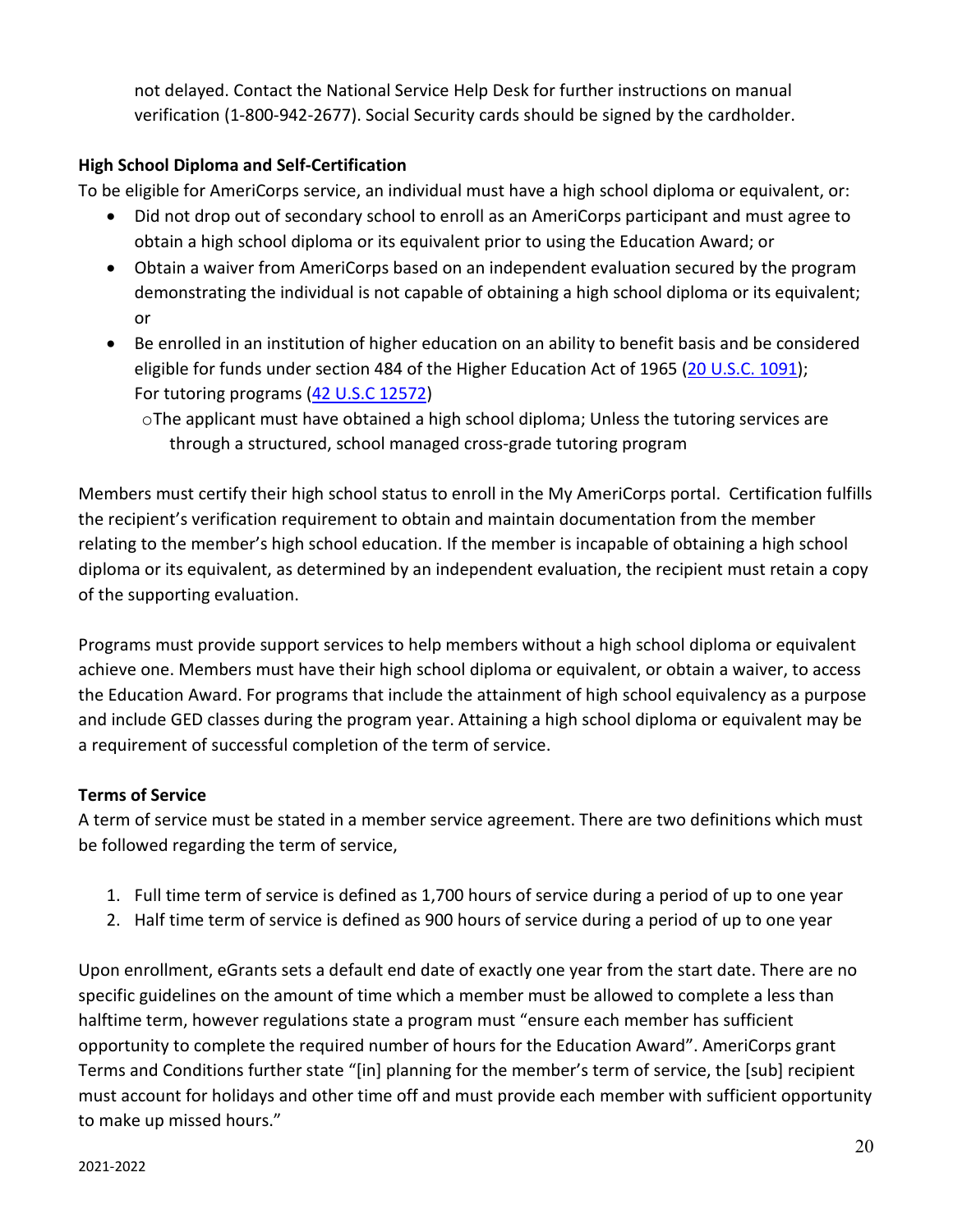An exception to all Term of Service rules is allowed if a member is serving in an approved National Service Position directly related to disaster response. In this case the member may extend their term of service for up to 90 days. During this extended service period, the program is permitted to continue offering that member with a living allowance and other benefits; however, the value of the member's Education Award will not change.

#### **Member Start and End Dates**

Member start and end dates must fall within the start and end dates of the subaward contract issued by OCS, typically within a 12-month period. Members cannot serve beyond the end date of the contract unless unforeseen or special circumstances arise where the contract must be extended to allow members to complete service hours. This applies to all members – those receiving a living allowance and those not receiving a living allowance.

Extending a grant beyond the contracted end date is a "no-cost extension" and must be requested from OCS at least 30 days before the end of the contract. No-cost extensions are reserved for situations where a member needs additional time to complete their term of service. Extending a contract requires OCS approval, may result in adjusting required reporting dates and will likely create additional reporting requirements for the program.

#### **Number of Education Awards**

Under no circumstances will an individual be eligible to receive more than the equivalent of two full time Education Awards.

#### **Serving Multiple Terms**

The Edward M. Kennedy [Serve America Act Final Rule](https://www.federalregister.gov/documents/2010/08/20/2010-20525/americorps-national-service-program) (published August 20, 2010) increased the limit of terms one may serve in AmeriCorps State and National from two to four terms with added limits stating no individual may receive more than the aggregate value of two full-time Education Awards regardless of the stream of service through which the member earns the Award.

The following guidance is provided by AmeriCorps: Although the *amount* of a fulltime award may change, the *value* of a fulltime award will always be equal to 1.

- For example, an individual who completed a half-time position approved in 2009 received an education award of \$2,362.50. The value of this award is the amount received, \$2,362.50, divided by \$4,725, the amount of a full-time award in the year the position was approved, or .5.
	- o Another individual completes a half-time position approved in 2010 and receives an Ed Award of \$2,675. The value of this award is the amount received, \$2,675, divided by \$5,350, the amount of a full-time award in the year the position was approved, or .5.

Using this calculation, the value of an award received for half-time service will always be equal to .5. If an individual exits a term of service for compelling personal circumstances and receives a pro-rated award, the value attributed to that award will be based on the amount actually received.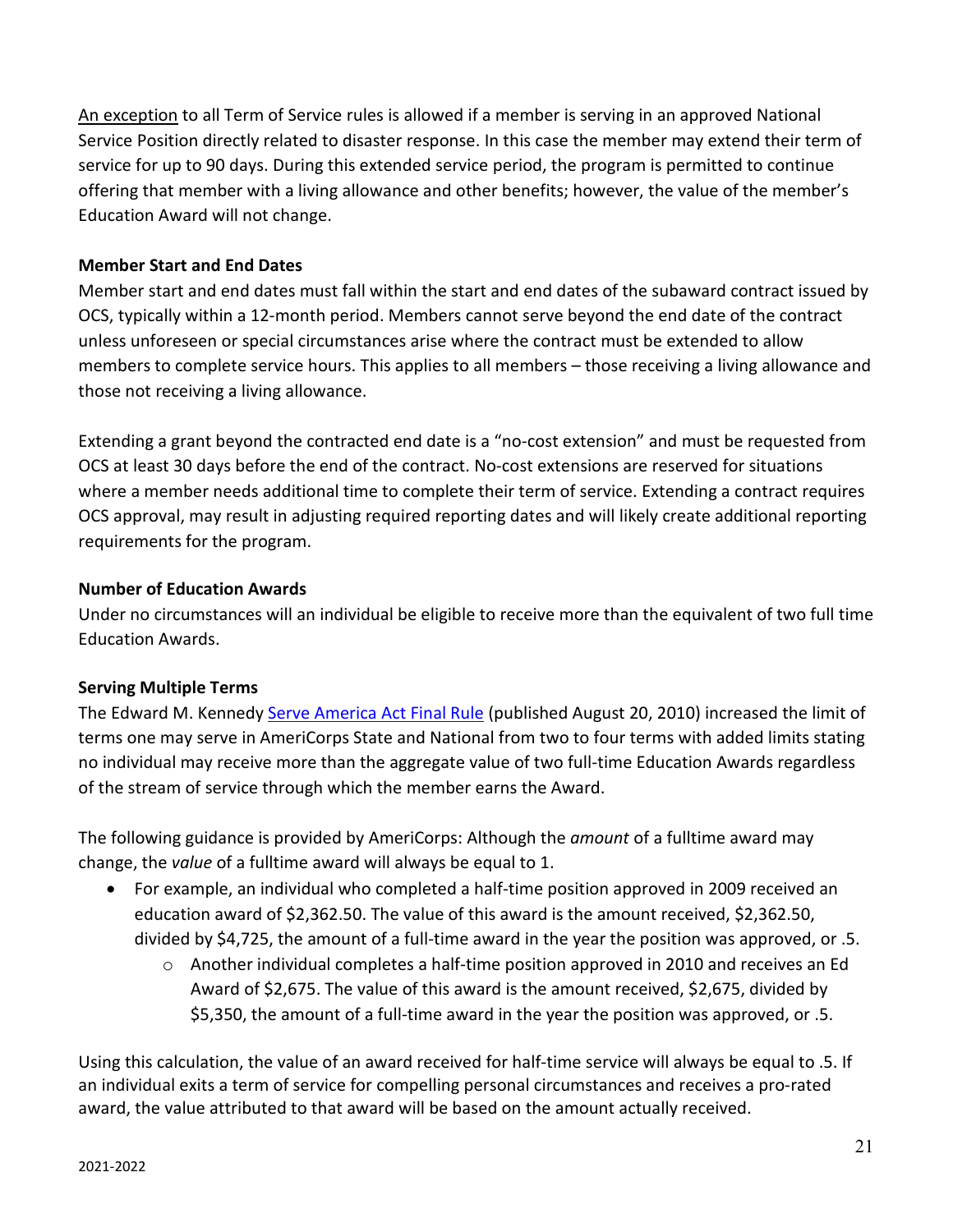- For example, an individual was released for compelling personal circumstances from a full-time position approved in 2009 after serving 800 hours and received a pro-rated award of \$2,223.52. The value of this award is the amount of the award received, \$2,223.52, divided by, \$4,725, the amount of a full-time award in the year the position was approved, or .47.
- Another individual was released for compelling personal circumstances from a full-time position approved in 2010 after serving 800 hours and received a pro-rated award of \$2,517.64. The value of this award is the amount of the award received, \$2,517.64, divided by \$5,350, the amount of a full-time award in the year the position was approved, or .47.

Exhaustion of the number of terms one may serve in AmeriCorps State and National would not necessarily prevent an individual from enrolling in a position in another National Service program, such as AmeriCorps NCCC, AmeriCorps VISTA, or Silver Scholars.

| <b>AmeriCorps National Service Network</b> | <b>Maximum Number of Terms within each type of</b><br><b>AmeriCorps Program</b>                                                                            |  |
|--------------------------------------------|------------------------------------------------------------------------------------------------------------------------------------------------------------|--|
| AmeriCorps State & National                | 4                                                                                                                                                          |  |
| <b>AmeriCorps NCCC</b>                     | no limit on service terms, but members may NOT serve<br>more than two consecutive NCCC terms without a break<br>of at least 10 months before serving again |  |
| <b>AmeriCorps VISTA</b>                    | 5                                                                                                                                                          |  |

*For further guidance, read the limitation section or contact OCS Grants Manager, <https://americorps.gov/members-volunteers/segal-americorps-education-award>*

#### **EGRANTS MEMBER PORTAL**

Most technical member and grant management tasks are completed through the eGrants Portal which also serves as the repository for applications coming through the My AmeriCorps website. eGrants questions and error messages should first be directed to the eGrants helpline and secondarily to OCS.

- Member time records are not a function of the AmeriCorps portal. All AmeriCorps State grantees must establish a member time management system outside of the Portal that tracks the hour categories and is used consistently.
- Help Desk: <https://americorps.gov/contact> or 800.942.2677.

#### <span id="page-23-0"></span>**MEMBER SERVICE AGREEMENTS**

The Member Service Agreement outlines member responsibilities, terms, conditions, and benefits as an AmeriCorps member in a specific program. The minimum required components of a Member Service Agreement are clearly stated in the Terms & Conditions of the specific grant your organization has been awarded. Members must sign their Member Service Agreement no later than the first day of service. See the [AmeriCorps Grant Terms & Conditions.](https://americorps.gov/grantees-sponsors/state-subgrantees)

At a minimum, the Member Service Agreement must contain:

• Member position description: Each member must have a position description for the service activities including performance criteria. It is the responsibility of the grantee to ensure member positions "do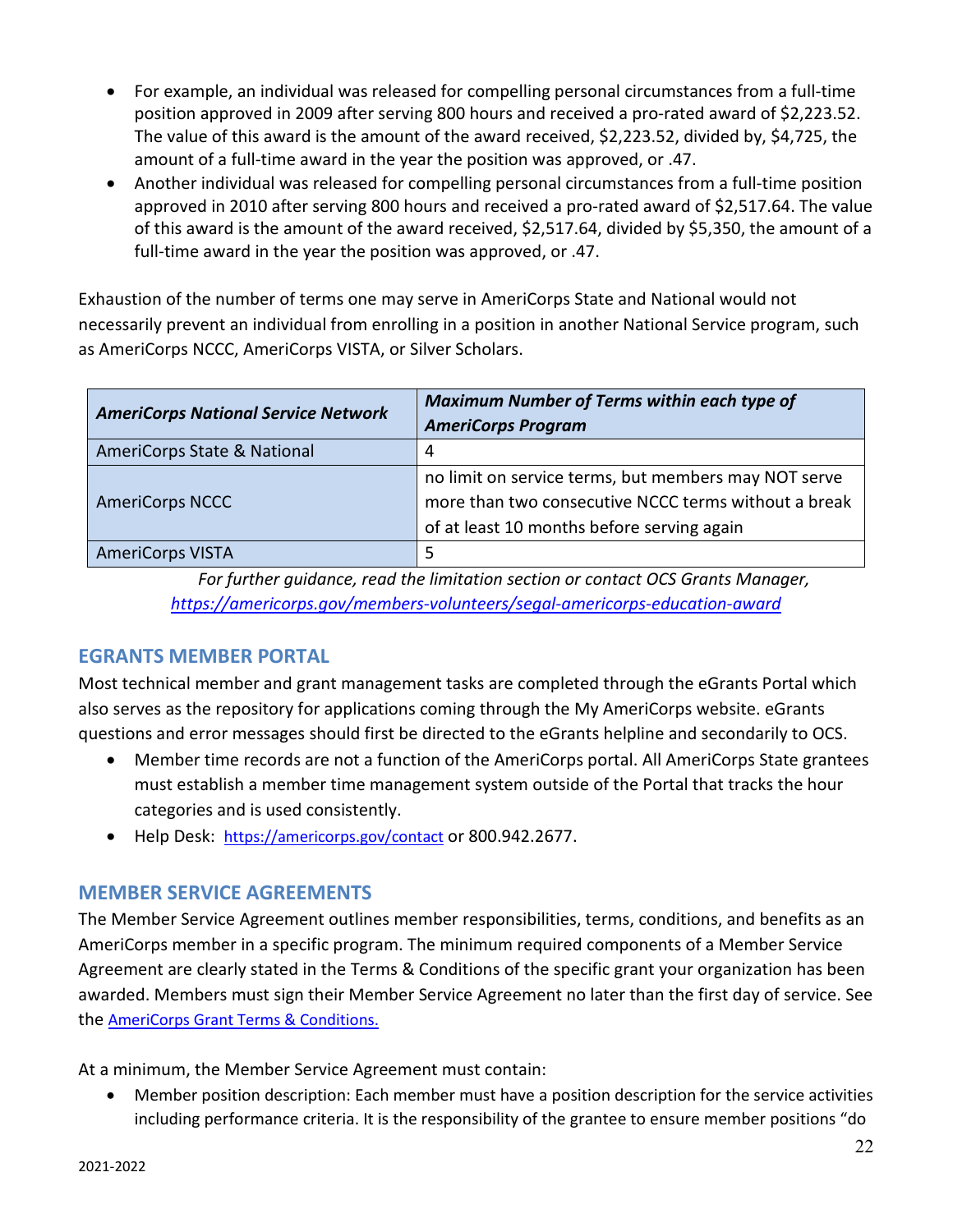not include or put the AmeriCorps member in a situation where the member is at risk for engaging in any prohibited activity [\(45 CFR § 2520.65\)](https://www.ecfr.gov/cgi-bin/retrieveECFR?gp=&SID=8d39dfd206f17d00178ffa4c35843b97&mc=true&n=pt45.5.2520&r=PART&ty=HTML#se45.5.2520_165)." Resources on creating a member position description: [https://americorps.gov/sites/default/files/documents/Member-Position-Description-Outline\\_2.pdf](https://americorps.gov/sites/default/files/documents/Member-Position-Description-Outline_2.pdf) See the next section for more details.

- Member term of service: Each agreement must state the number of hours the member must serve to complete the term of service and the time span a member must complete the service hours.
- The value of the Ed Award the member will receive for successful completion of service.
- Standards of Conduct: Describe how the member is expected to behave under the specific circumstances of their service; this may include dress code and appropriate use of language.
- Prohibited Activities, 45 CFR 2520: ex. lobbying, political, religious, and advocacy activities and more.
- Non-duplication and Nondisplacement[: 45 CFR § 2540.100,](https://www.ecfr.gov/cgi-bin/text-idx?node=pt45.5.2540&rgn=div5#se45.5.2540_1100) (e)-(f)
- Fundraising, [45 CFR § 2520.40-.45](https://www.ecfr.gov/cgi-bin/text-idx?c=ecfr&SID=4193d25175e06a4c35ecfadf2e6252a0&rgn=div5&view=text&node=45:4.1.9.11.13&idno=45#se45.5.2520_140)
- Drug Free Workplace Act of 1988: Subrecipients receiving federal funds must comply with the Drug Free Workplace Act and publish a Drug Free Workplace statement.
- Civil rights requirements, complaint procedures, and rights of beneficiaries
- Suspension and Termination Rules [\(45 CFR 2522.230\)](https://www.ecfr.gov/cgi-bin/text-idx?node=pt45.5.2522&rgn=div5#se45.5.2522_1230) \*see more on page 36
	- o Release for Cause, Release for Compelling Personal Circumstance, Suspended Service, Reinstatement and Release prior to serving 15% of the term
- Grievance Procedures [\(45 CFR 2540.230\)](https://www.ecfr.gov/cgi-bin/text-idx?node=se45.5.2540_1230&rgn=div8) Including Grievance procedures in the Member Service Agreement ensures the member receives the procedure and signs acknowledging the receipt and review of the document.
- Other requirements by Grantee: In the Member Service Agreement, grantees may include additional requirements necessary for the member to complete their term of service and receive the Education Award. Examples of additional requirements of members may be mandatory attendance at service events and trainings, or a minimum number of volunteers recruited.

#### <span id="page-24-0"></span>**Member Position Descriptions**

Position descriptions support successful member recruitment and ensure compliance with AmeriCorps Prohibited Activities. Each grantee must provide an accurate and complete position description for each member position, including meaningful service activities and appropriate performance criteria.

The grantee is responsible for ensuring the positions do not include or put the AmeriCorps member in a situation where they may be at risk for engaging in any prohibited activity, or being perceived as engaging in any prohibited activity [45 CFR § 2520.65,](https://www.ecfr.gov/cgi-bin/text-idx?SID=2d9c321b5db0f2a5a4286116d41ab206&node=se45.4.2520_165&rgn=div8) an activity that would violate the non-duplication and non-displacement requirements [45 CFR § 2540.100,](https://www.ecfr.gov/cgi-bin/text-idx?c=ecfr&SID=4193d25175e06a4c35ecfadf2e6252a0&rgn=div5&view=text&node=45:4.1.9.11.28&idno=45#se45.5.2540_1100) or exceed limitations on allowable fundraising [45 CFR §2520.40-.45.](https://www.ecfr.gov/cgi-bin/text-idx?c=ecfr&SID=4193d25175e06a4c35ecfadf2e6252a0&rgn=div5&view=text&node=45:4.1.9.11.13&idno=45#se45.5.2520_140)

- $\checkmark$  The recipient must accurately and completely describe the activities to be performed by each member in a position description.
- $\checkmark$  Position descriptions must be provided to AmeriCorps and OCS immediately upon request.
- $\checkmark$  The recipient must ensure each member has sufficient opportunity to complete the required number of hours to qualify for an Education Award.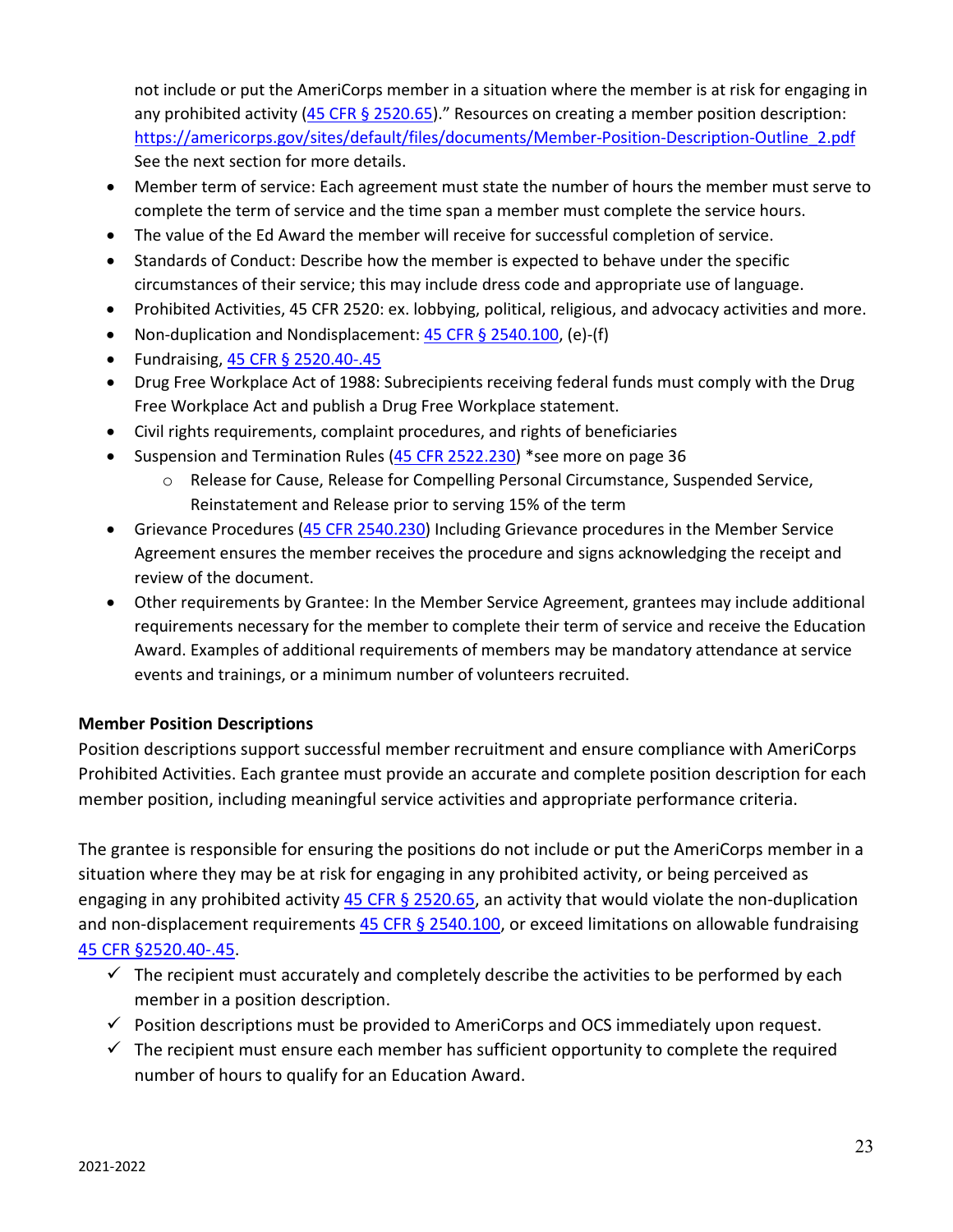$\checkmark$  In planning for the member's term of service, the recipient must account for holidays and other time off and must provide each member with sufficient opportunity to make up missed hours.

AmeriCorps sets the standard and resources on member position descriptions and can request them anytime.

[https://americorps.gov/sites/default/files/documents/Member-Position-Description-Outline\\_2.pdf](https://americorps.gov/sites/default/files/documents/Member-Position-Description-Outline_2.pdf)

Certain words, even if accurate in describing a member's service, may construe an unallowable activity and should be avoided in position descriptions and service listings.

- For example, the word advocate is defined as *one that defends or maintains a cause or proposal.*  However, in National Service the word is interpreted to mean: *to conduct activities aimed at influencing public officials.* The definition of the actual word may be an allowable AmeriCorps activity however the interpretation of the word is unallowable.
- Similarly, the description of 'other duties as assigned' should also be avoided.

#### <span id="page-25-0"></span>**AMERICORPS RECRUITMENT**

Each AmeriCorps program should have a written recruitment plan outlining the practical strategy for both local and national recruitment. Recruitment plans include position descriptions for members and site supervisors, a list of target audiences who are well-suited for service, and ways to advertise your programs available positions.<https://americorps.gov/grantees-sponsors/state-subgrantees>

AmeriCorps & OCS expects programs to recruit from all pools: national, state, and local communities. Diversity is important and can be represented in many ways: age, gender, economic status, education background, race and ethnicity, skills, physical abilities, and others.

#### **Developing a Recruiting Message**

After developing a list of target groups, think of different ways to market the AmeriCorps message to each group. Not all people respond to the same message, so targeting your approach to each group is key. Below are some basic "selling" points:

- connect with others to make a difference
- gain job skills and career networks
- travel/meet new people/adventure
- appeal of AmeriCorps and service
- give back to your community
- defer qualified student loans
- education award to pay off student loans and/or for post-secondary education
- opportunity to apply education and experience to serve communities

Target your materials. What would attract an applicant to your program? Ask current members what attracted them! Applicants want to know what they'll be doing and what they'll gain. Target your approach to specific audiences such as degree departments at institutions of higher ed. For example, if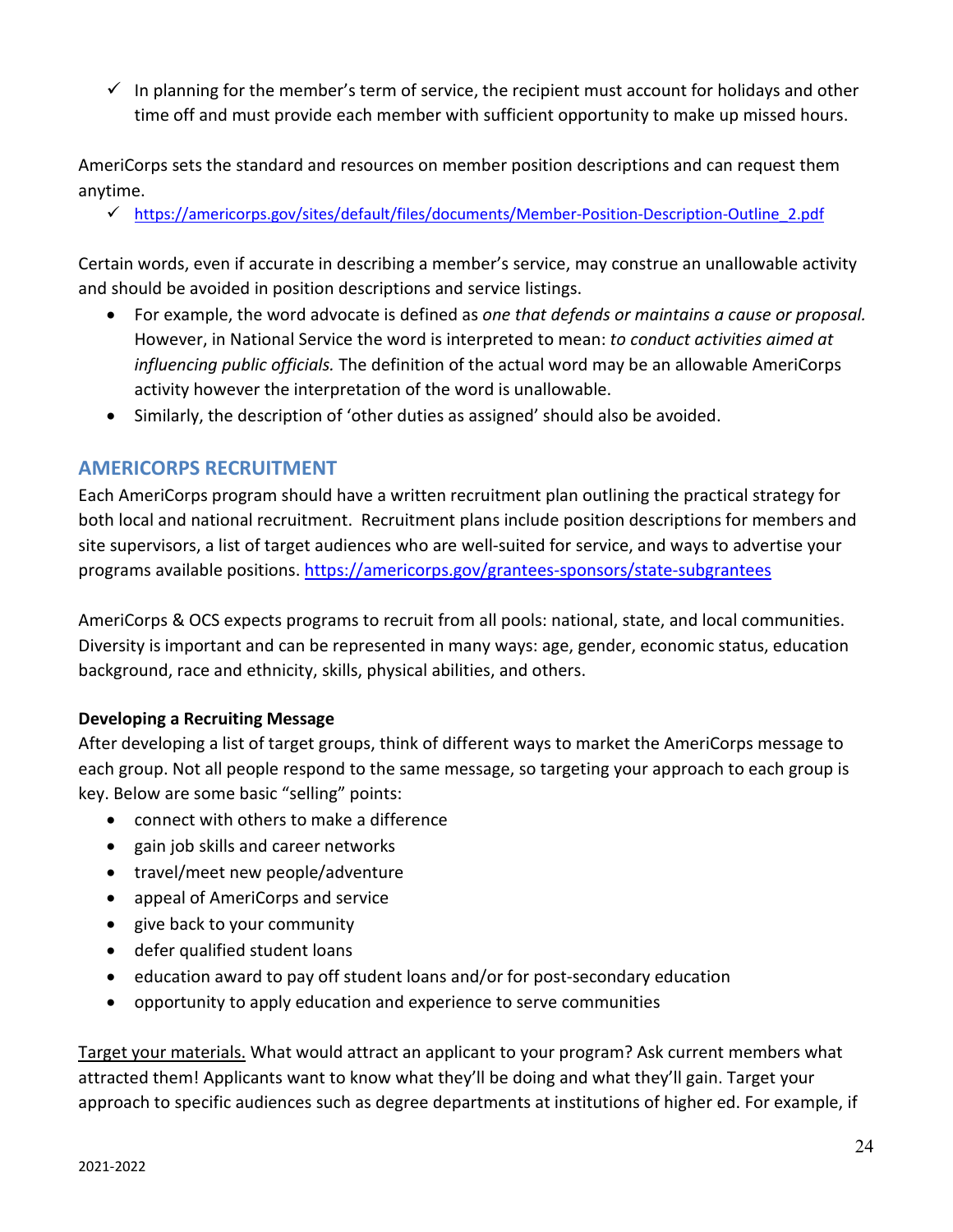the AmeriCorps opportunity focuses on education, advertise to education majors the valuable classroom experience they will gain as AmeriCorps members. Ask your current members to comment on your existing materials and give either formal or informal feedback. Even though you don't need to incorporate all their comments you are likely to receive some useful information

Make it personal**.** Personal contact makes the difference. Use your alumni (or current members on nonservice hours) to attend a local state fair, conference, or school career day to share their experiences. Consider holding an information session with the contacts you've made. Invite your current members, service alumni, and other members in the area to share their experiences and give potential applicants a firsthand account of your program.

Connect and engage**.** Keep a record of people you've sent applications to or who have requested further information. Follow up with a postcard, phone call, or email to invite them to take the next step. Offer application assistance, whether one-on-one or group informational sessions. Potential members usually apply to multiple AmeriCorps opportunities; being responsive and engaged gives your program an edge. If the applicant is better suited for another opportunity in Montana, please connect them to that program's staff.

Collaborate. There may be other programs recruiting in your area - check with them and find out how you can combine mailings or share space at events. They may even have a list of people they were unable to place who could be perfect for your program. Contact other National Service programs in your area, including AmeriCorps VISTA and Senior Corps.

Create a network**.** Suggestions from those we respect and trust carry weight. Ask local high school counselors, college placement officers, local alumni, and community leaders to promote AmeriCorps and your program. Consider your audiences and the attraction the program holds for them.

#### **National Recruitment Website – <https://my.americorps.gov/>**

My AmeriCorps is the web-based system for the recruitment, selection and placement of AmeriCorps members. The system allows individuals to learn about AmeriCorps service opportunities throughout the country, search for opportunities based on selected criteria, and apply online. Program staff initiate a member service listing to list each of the service opportunities, receive applications and select applicants. Using My AmeriCorps program, staff can reach out to potential applicants.

My AmeriCorps is intended to generate interest in serving in AmeriCorps, simplify the application process, and increase customer service to program staff and potential applicants. To access the system for recruitment, an authorized program staff accesses eGrants. The recruitment and member management system side of eGrants is referred to as 'the Portal'.

• New to AmeriCorps? Create an eGrants account to post opportunities, search for potential applicants, contact applicants, review applications and select members. <https://egrants.cns.gov/espan/main/login.jsp>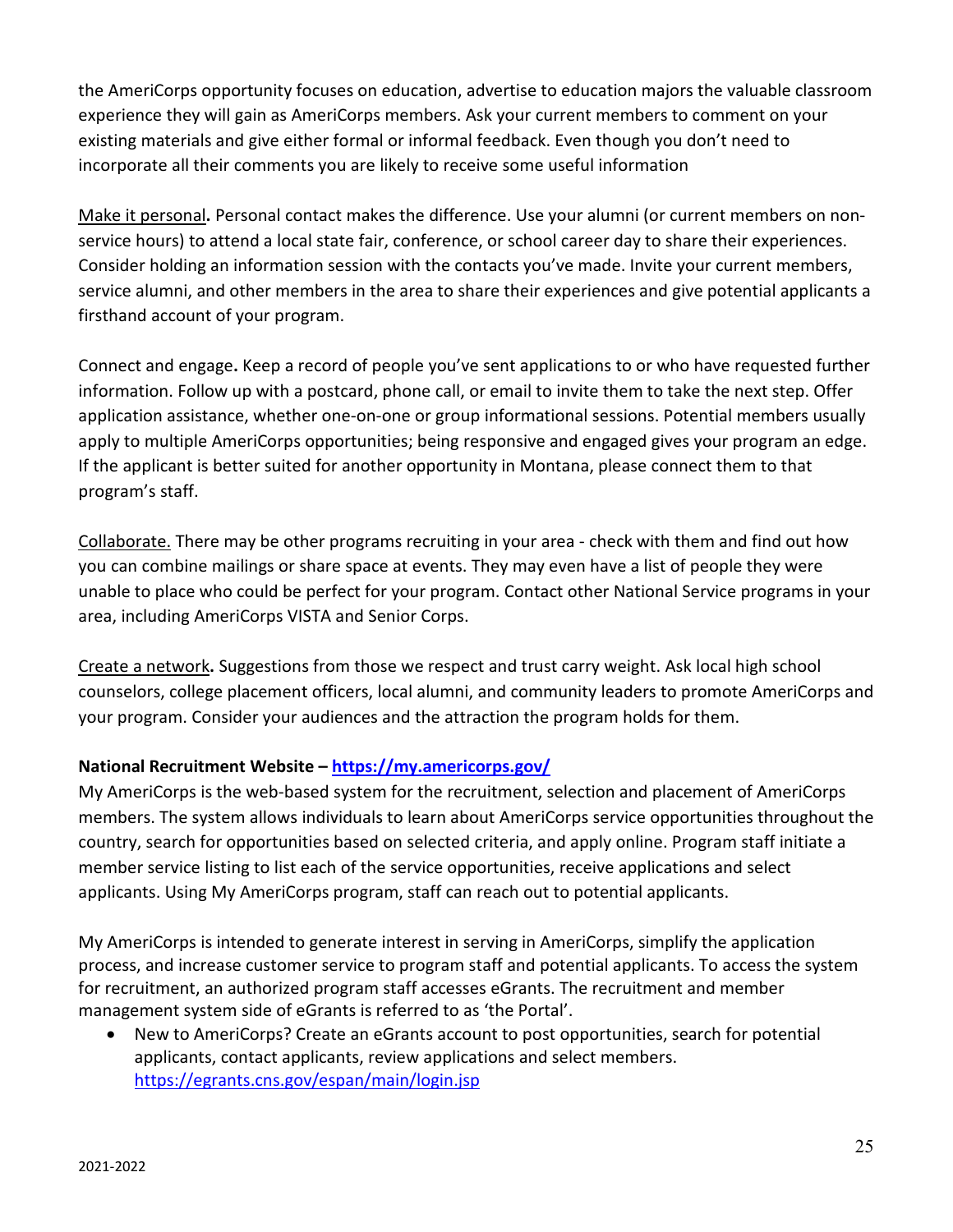• A procedure is in place for applicants without internet access to become users by means of contract staff available via the toll-free number 800.942.2677.

#### **Applying to Serve**

The My AmeriCorps system is the preferred way to apply to service opportunities.

- If an applicant cannot use the My AmeriCorps system then a paper form may be acceptable and if approved, subrecipient staff may complete the official enrollment.
- If requested, subrecipients must make forms available in alternative formats.

**All AmeriCorps Position Descriptions are required to be listed in the My AmeriCorps Portal.** Subrecipients must list member position descriptions as Service Opportunities in the Portal. ASN guidance on member listings [https://americorps.gov/sites/default/files/documents/ASN%20010\\_Pre-](https://americorps.gov/sites/default/files/documents/ASN%20010_Pre-Enrollment_and_Position_Description_Posting.pdf)[Enrollment\\_and\\_Position\\_Description\\_Posting.pdf.](https://americorps.gov/sites/default/files/documents/ASN%20010_Pre-Enrollment_and_Position_Description_Posting.pdf) Refer to [Member Service Agreement](#page-24-0) section for more details.

• Process: Subrecipients submit member recruitment listings for each service opportunity through the My AmeriCorps portal. If the listings are compliant, they are approved and posted. If the listing is not compliant, it may be returned it to the OCS Grants Manager with the requested changes. The OCS Grants Manager will send the program staff an email requesting changes and resubmit for approval.

While posting on My AmeriCorps is required, be encouraged to post service opportunities far and wide. The following links are from Program Directors, if you have an addition to make, please share with the OCS Grants Manager.

- Association of Latino Professional for America (APLFA)- [https://www.hispanicaccess.org/](https://na01.safelinks.protection.outlook.com/?url=https%3A%2F%2Fwww.hispanicaccess.org%2F&data=02%7C01%7CSSadowski%40mt.gov%7C9d1efba8f83e40eb273508d5a6e0ce72%7C07a94c98f30f4abbbd7ed63f8720dc02%7C0%7C1%7C636598406889878035&sdata=k9SztDkZr%2B3OeznRIaG%2Bgt9AssDen8GGU%2FnRpbQF1KI%3D&reserved=0)
- <https://www.coolworks.com/>
- <https://www.experience.com/>
- Greening Youth Foundation- [https://www.gyfoundation.org/](https://na01.safelinks.protection.outlook.com/?url=https%3A%2F%2Fwww.gyfoundation.org%2F&data=02%7C01%7CSSadowski%40mt.gov%7C9d1efba8f83e40eb273508d5a6e0ce72%7C07a94c98f30f4abbbd7ed63f8720dc02%7C0%7C1%7C636598406889878035&sdata=zGgRpiREqizBw%2FJH%2Br2S3SJiY3FRSqilXYMMiTTb9zk%3D&reserved=0)
- Hispanic Access Foundation-[https://www.hispanicaccess.org/](https://na01.safelinks.protection.outlook.com/?url=https%3A%2F%2Fwww.hispanicaccess.org%2F&data=02%7C01%7CSSadowski%40mt.gov%7C9d1efba8f83e40eb273508d5a6e0ce72%7C07a94c98f30f4abbbd7ed63f8720dc02%7C0%7C1%7C636598406889878035&sdata=k9SztDkZr%2B3OeznRIaG%2Bgt9AssDen8GGU%2FnRpbQF1KI%3D&reserved=0)
- Historically Black Colleges and Universities- [http://hbcu.com/cgi-bin/jobs/index.cgi](https://na01.safelinks.protection.outlook.com/?url=http%3A%2F%2Fhbcu.com%2Fcgi-bin%2Fjobs%2Findex.cgi&data=02%7C01%7CSSadowski%40mt.gov%7C9d1efba8f83e40eb273508d5a6e0ce72%7C07a94c98f30f4abbbd7ed63f8720dc02%7C0%7C1%7C636598406889878035&sdata=xzq3i5H2%2Bp56DApOm5p9tI%2BsPh24CDXHdTpdWFC5GBk%3D&reserved=0)
- [www.Indeed.org](http://www.indeed.org/)
- <https://www.monster.com/>
- <https://www.volunteermatch.org/>
- <https://www.workforgood.org/>

#### <span id="page-27-0"></span>**NATIONAL SERVICE CRIMINAL HISTORY CHECKS (NSCHC)** *[42 U.S.C. 12645g](https://www.govinfo.gov/content/pkg/USCODE-2009-title42/html/USCODE-2009-title42-chap129-subchapI-divsnF-sec12645g.htm) as supplemented by [45 § 2540.200](https://ecfr.federalregister.gov/current/title-45/subtitle-B/chapter-XXV/part-2540/subpart-B)*

The Serve America Act of 2009 as amended by the May 1, 2021 Rule Change sets the requirements for NSCHC. All grant covered individuals, AmeriCorps members, program staff and all others, that appear on the programs application budget that are funded either by match or federal funds, are subject to and must adhere to requirements that define and comply with NSCHC.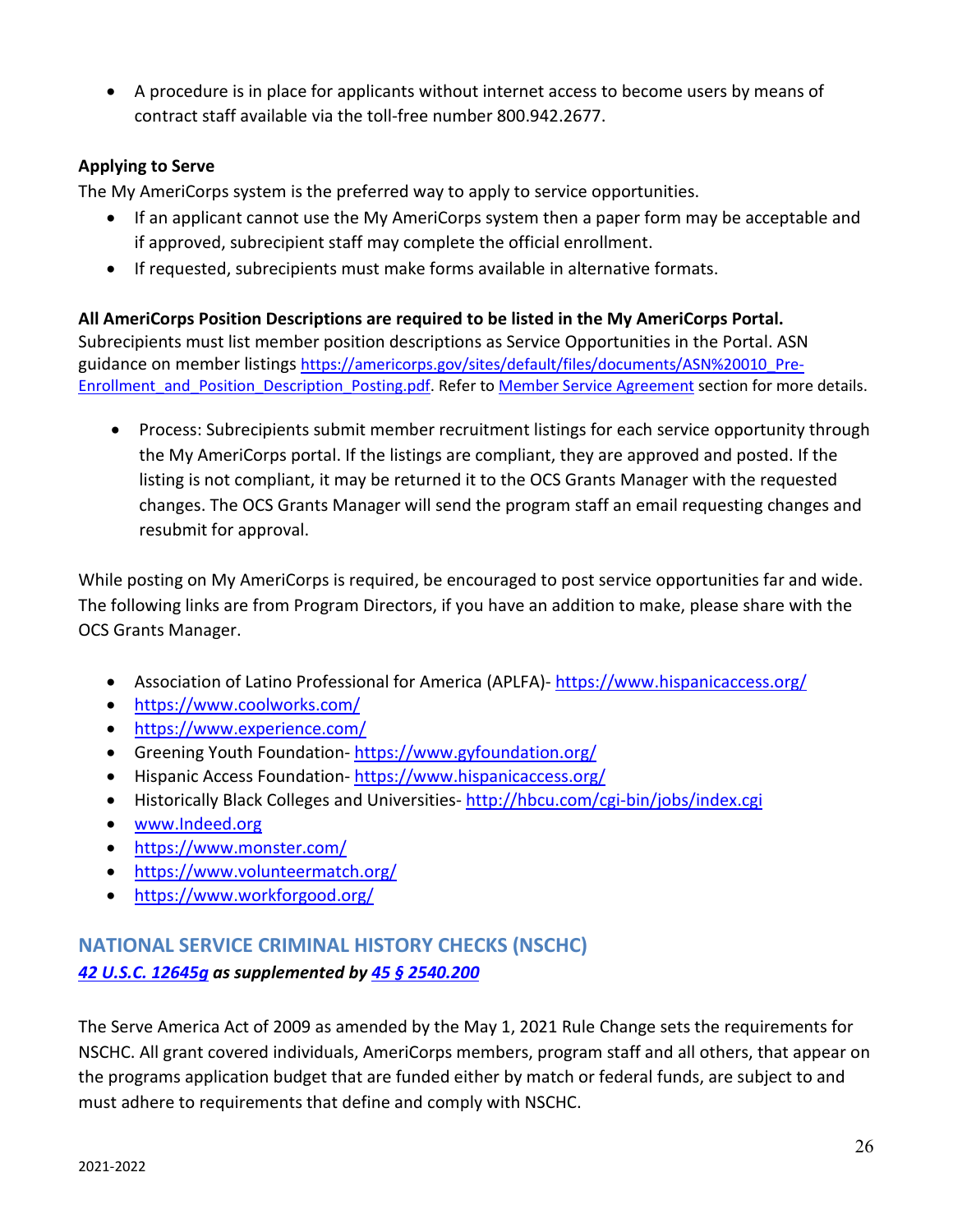**Note:** fixed cost award grants have no submitted budget therefore staff on fixed cost awards are not subject to the NSCHC.

NSCHC is not a background check; it is a series of steps that must be taken before a selected candidate may start work or service. *NSCHC should be referred to as such, not as a background check.*

All grantees **must** complete the NSCHC eCourse annually.

[https://americorps.gov/sites/default/files/document/20200604\\_2020ACSNProgramSpecificTC508.pdf](https://americorps.gov/sites/default/files/document/20200604_2020ACSNProgramSpecificTC508.pdf) pg. 26. OCS requires two staff from each program pass the course annually and submit current certificates of completion to the Training and Technical Assistance Specialist and/or OCS Grants Manager.

• <https://americorpsonlinecourses.litmos.com/course/325500>

AmeriCorps prioritizes National Service Criminal History Check compliance and sets the expectation NSCHC will be 'On Time, Every Time'. To ensure the timing and elements of the law are followed, program staff should refer to AmeriCorps resources to stay current on compliance requirements.

- <https://www.americorps.gov/grantees-sponsors/history-check>
- [NSCHC Manual](https://americorps.gov/sites/default/files/document/06_30_21_NSCHCManual_OCRO.pdf) –*Updated 6/30/2021* (includes enforcement guidance)

#### **Montana State Specific Policies**

While all Montana AmeriCorps State & National subrecipients are expected to use AmeriCorps NSCHC resources to stay compliant, there are also state-specific policies:

**Effective 5.1.2021:** All components of the NSCHC must be conducted, reviewed, and an eligibility determination made *before* a person begins to work or serve in a grant-covered position. Accompaniment is no longer permitted, and the individual may not begin work/service if NSCHC results are still pending and/or not adjudicated.

- **AmeriCorps Simple Log effective 9.1.2019:** The Governor's Office of Community Service requires all AmeriCorps State subrecipients implement the Simple Log to document all NSCHC activities for grant covered individuals. The Simple Log may be requested by AmeriCorps and OCS at any time.<https://americorps.gov/grantees-sponsors/history-check>
- **"Initiation" effective 5.1.2021:** documenting initiation is not required. All checks must be completed prior to the members start date.
- **AmeriCorps approved vendors are the only vendors to be used in Montana for NSCHCs.** Fieldprint is the only approved FBI channeler and Truescreen is the only AmeriCorps approved vendor for conducting the NSOPW and State checks. It is highly recommended subrecipients in Montana use these approved vendors for NSCHC for all required individuals.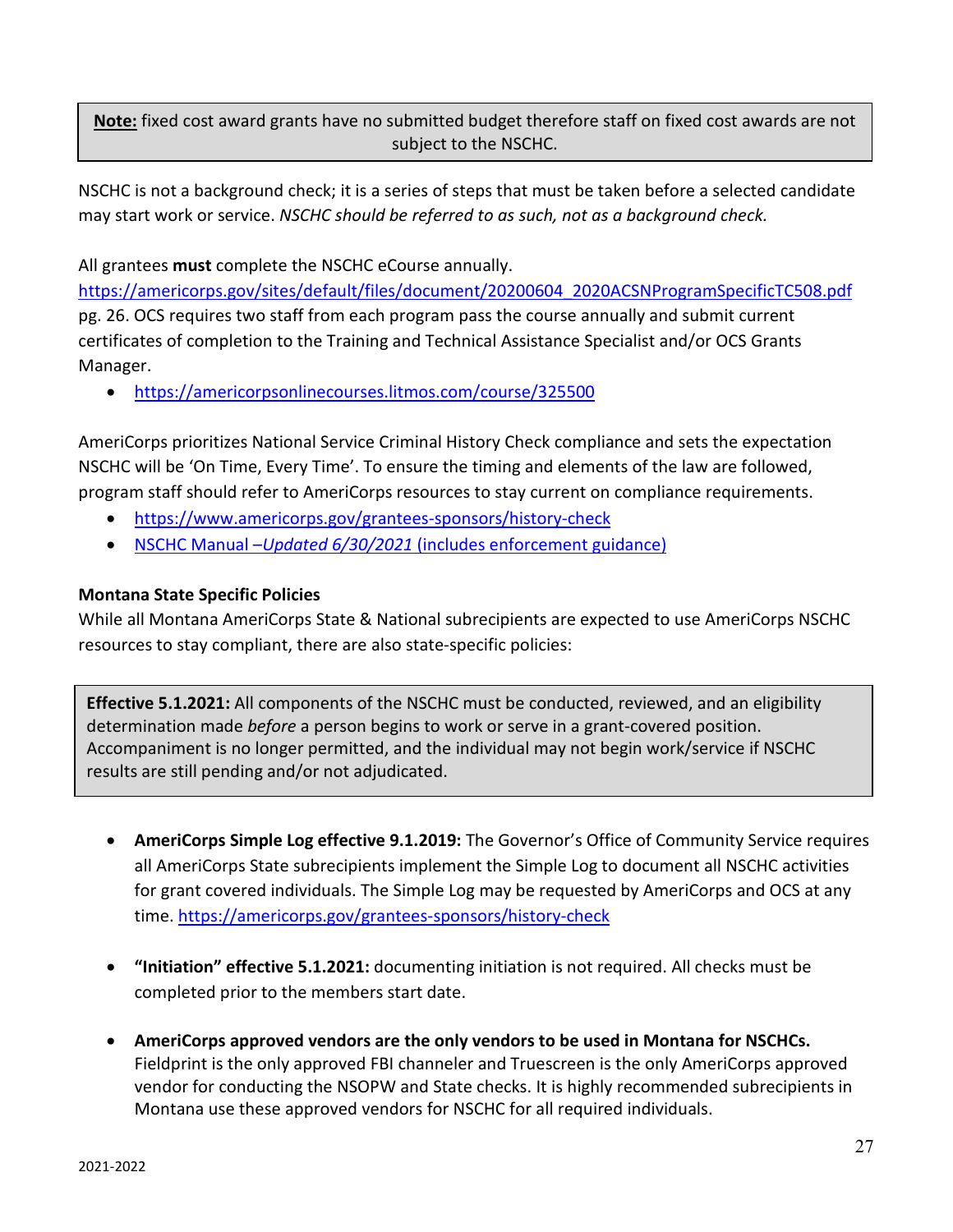- **Noncompliance Self-Report:** Please conduct internal reviews of member files, particularly NSCHC. If member ineligibility or noncompliance is discovered, make a self-report to the OCS Grants Manager and bring into compliance as soon as possible.
- **NSCHC Record retention:** The AmeriCorps approved vendors, Fieldprint and Truescreen, and (if applicable) the Montana Department of Justice (MTDOJ) each have different record retention schedules. Note AmeriCorps, OCS, and MTDOJ have unique record retention periods and dissemination methods that must be followed. Contact OCS with questions and always retain all results of the NSCHC as per the subaward agreement.
- **NSCHC Montana Best Practice:** OCS strongly recommends all subrecipients rerun the NSOPW annually for staff and retain each year of search results.
- <span id="page-29-1"></span>• **Suitability Determination:** Suitability is determined by the grant recipients and subrecipients, or service sites. An individual may be eligible to work or serve in a position, under the NSCHC regulation, but a grant recipient, subrecipient, or service site may determine that an individual is not suitable to work or serve in such a position based on criteria that the grant recipient or subrecipient or service site establishes. The suitability criteria must be consistent with state and federal Civil Rights and nondiscrimination laws, including Titles VI and VII of the Civil Rights Act of 1964 (and AmeriCorps' implementing regulations under Title VI). Additional screening criteria should be clearly described and adhered to within grant recipient and subrecipient or service site policy. Due to the limited nature of the results provided by Fieldprint and Truescreen, programs may opt to run additional checks beyond the NSCHC to garner a more complete understanding of any criminal history an applicant may have. See **NSCHC Manual** for more information.

#### <span id="page-29-0"></span>**AMERICORPS MEMBER ENROLLMENT PROCESS**

#### **Member Pre-Enrollment [ASN Enrollment and Enrollment Date Change Policy](http://americorps.gov/sites/default/files/document/2021.01_ASN_MemberEnrollment_Updated_2021-04_FINAL.pdf)**

In order to enroll members within the enrollment period, certain "pre-enrollment" steps must be completed. If not completed, members start date may be delayed.

1. All members must have a verified citizenship status and valid Social Security Number (SSN) verified by the Social Security Administration via eGrants, or be must be manually verified **on or before** the members start date. If SSN or Citizen verification is "returned" manual verification is required, contact the AmeriCorps Helpdesk (1-800-942-2677) for next steps.

**Tip:** OCS recommended programs select the applicant for service in eGrants as soon as a verbal offer has been accepted. Then ensure the applicant accepts the position offer in the My AmeriCorps Portal in order to initiate SSN and Citizenship verification processes as early as possible.

2. AmeriCorps members must have a completed and adjudicated compliant NSCHC (NSOPW, State, and FBI fingerprint checks) **before** their start date.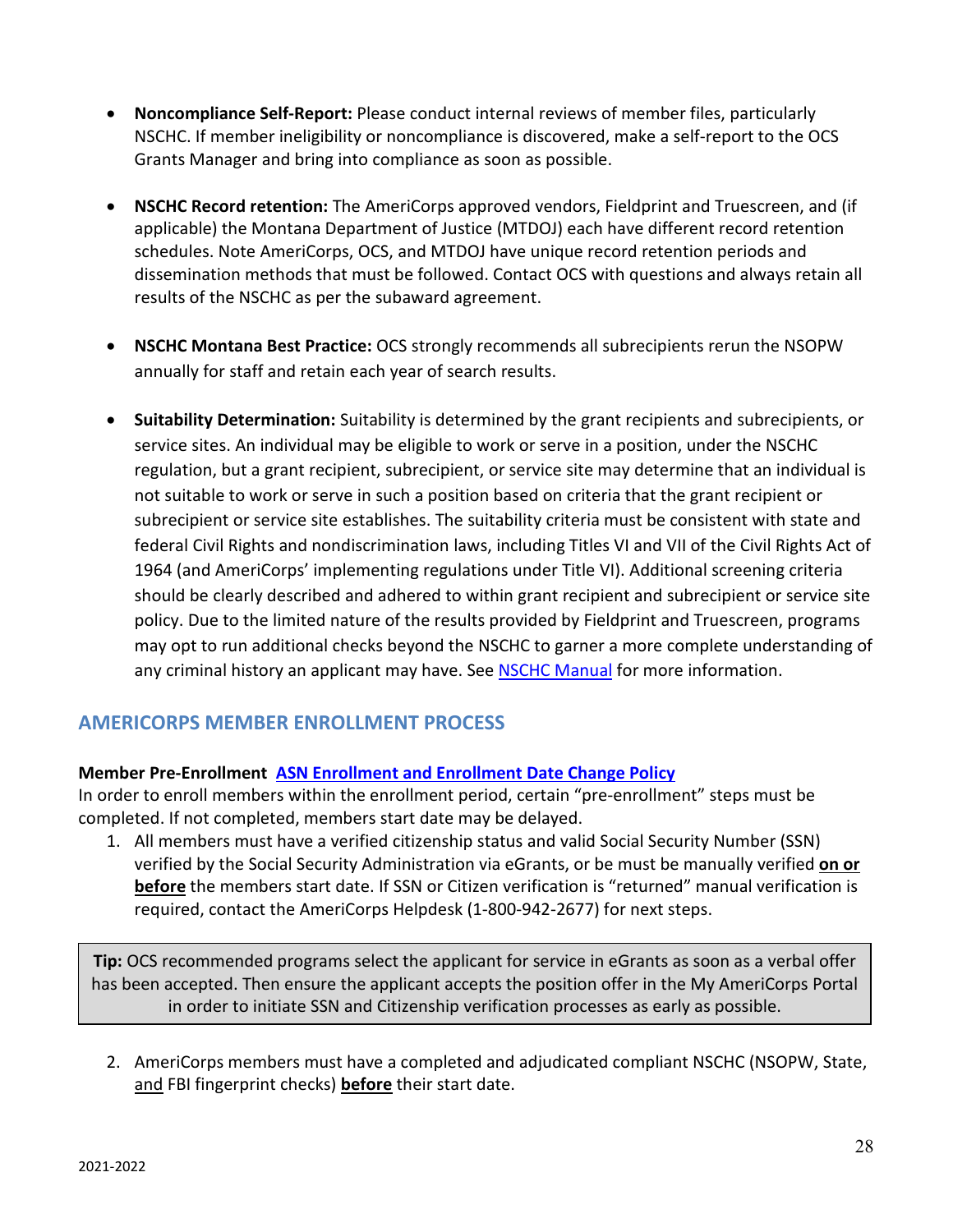• NSOPW, State, and FBI checks must be certified via entering the date in the NSCHC certification field which states NSCHCH was conducted, reviewed, and adjudicated on or before the day before a member begins service. This is not required for individuals under 18 as of their start date.

#### **Enrolling Members**

*Effective July 3, 2019, individuals selected for service must be enrolled within 8 calendar days of the start date.*

#### **Tip:** 8 days to enroll a member includes the start date!

Additional items that may cause a delay in member enrollment that must be in place prior to members being able to be enrolled:

- Notice of Grant Award received
- Program year has begun
- Service locations set up in My AmeriCorps portal
- Slots of the right type are available for all applicants being enrolled (see slot conversion section)
- Applicants have been determined eligible to serve
- Applicants have completed their portion of the enrollment form "accepted the invitation to service term," including acknowledgment of partial education award.

For more information and guidance on AmeriCorps Member Enrollment and search the resources area. <https://americorps.gov/grantees-sponsors/state-subgrantees>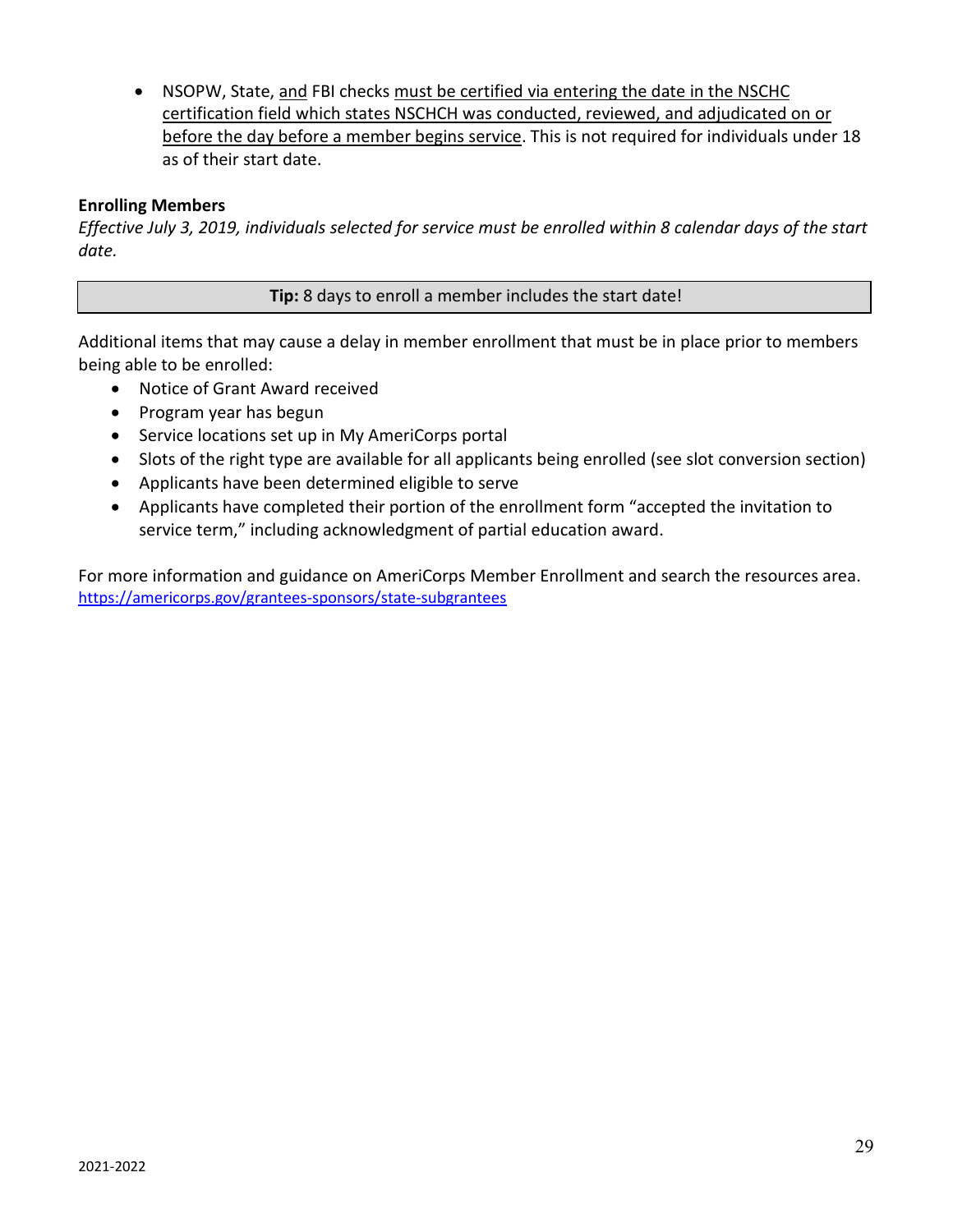# **Chapter Four** *Member Management*

#### <span id="page-31-0"></span>**ETHIC OF SERVICE**

The centerpiece of the AmeriCorps ethic is summed up in the motto "Getting Things Done." The dual mission is to strengthen communities and develop members' leadership skills and civic responsibility. To create an *esprit de corps* for members, programs are encouraged to plan based on member cohorts that begin and end service at or near the same time.

Orientation sessions for staff, site supervisors, and members should include discussion on the national scope of AmeriCorps, an explanation of how the program fits into the AmeriCorps network, and the Montana State Service Plan. Appropriate opening ceremonies, including issuing the AmeriCorps Pledge, are important for all members. Engage community leaders and elected officials in such events is encouraged. Subrecipients should arrange for members to participate in cross-stream activities such as the ServeMontana Symposium, National Days of Service, Martin Luther King, Jr. Day and other development opportunities sponsored by State Commissions or AmeriCorps.

#### **Civic Reflection**

To promote civic engagement and responsibility among members, OCS expects all programs to implement at least three civic reflection activities with members throughout the program year. These activities should be aligned with your training calendar (i.e. orientation, mid-year, close of service).

#### <span id="page-31-1"></span>**MEMBER DEVELOPMENT**

#### **Member Development Activities**

A program may allocate no more than 20 percent of the aggregate required service hours to education and training. *This rule applies to programs, not individual members. Each program should have a written policy on earning hours per category.*

#### **Member Orientation**

The grantee must conduct an orientation for members designed to enhance member safety and sensitivity to the community. Orientation should cover member rights and responsibilities, including code of conduct, Prohibited Activities (including those specified in the regulations), requirements under the Drug-Free Workplace Act of 1988 [\(41 U.S.C.](https://uscode.house.gov/view.xhtml?req=(title:41%20chapter:81%20edition:prelim)%20) 8103), suspension and termination from service, grievance procedures, sexual harassment, non-discrimination issues, and program specific topics to ensure success. Orientation sessions for staff, site supervisors, and members should include a discussion on the national scope of AmeriCorps, and explanation of how your local program fits into the Montana and nationwide AmeriCorps network of national service.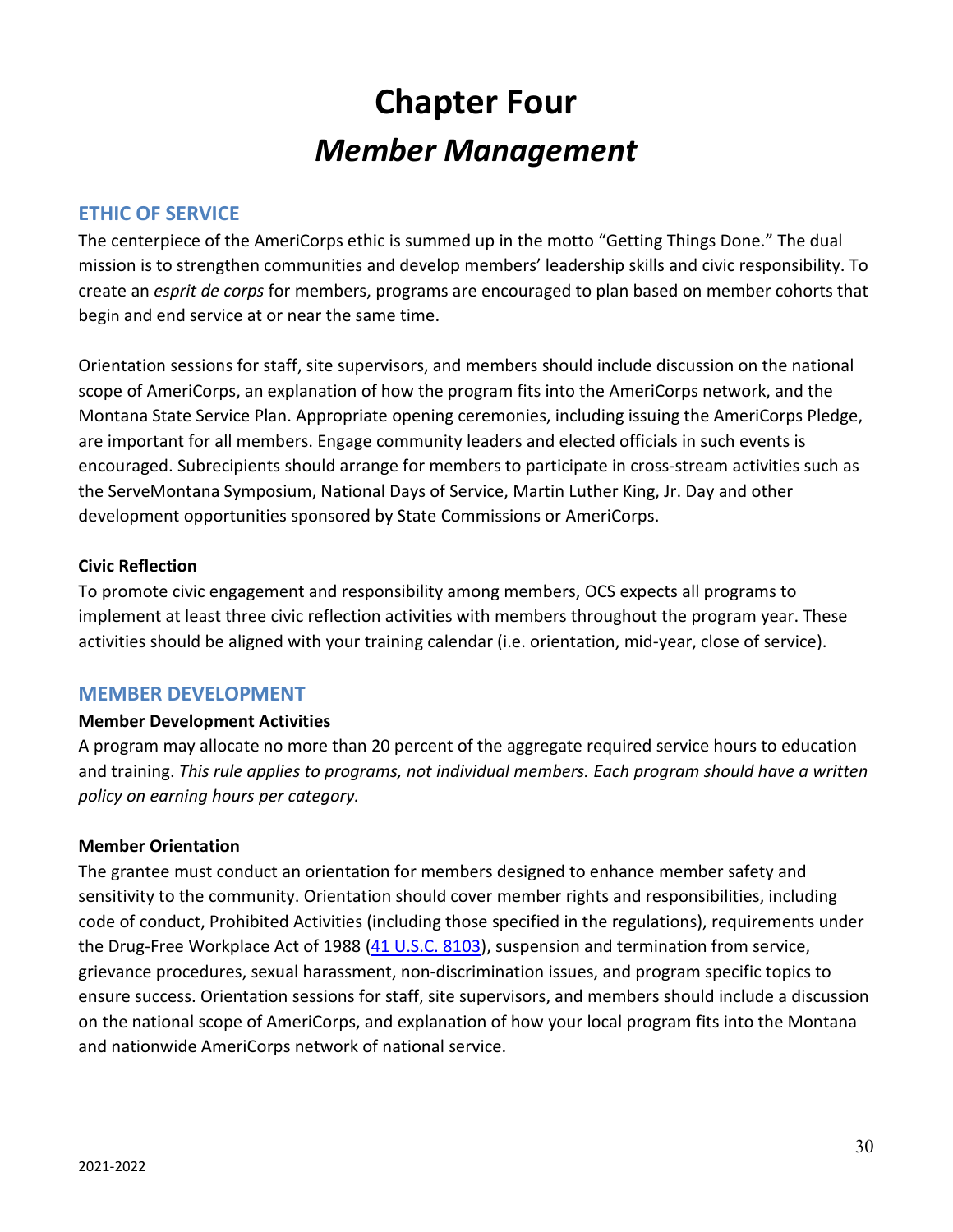#### Core topics for member orientation should include, at a minimum

- National Service: the big picture and the dual mission of AmeriCorps.
- An overview of the history and nationwide importance of National Service including:
	- $\checkmark$  The history of service in America
	- $\checkmark$  A discussion of the AmeriCorps ethic
	- $\checkmark$  The meaning of community
	- $\checkmark$  The doors of opportunity that will open through service
	- $\checkmark$  Responsibilities individuals have to themselves, their families, the community, and the nation.
- Information about the community or natural environment where the service will occur.
	- $\checkmark$  The community need the service addresses
	- $\checkmark$  Member safety
- Program rules & regulations (review member service agreement & program handbook)
	- $\checkmark$  Drug Free Workplace Act of 1988
	- $\checkmark$  Sexual harassment and other discrimination issues
	- $\checkmark$  Grievance procedure
	- $\checkmark$  Making up missed service hours
	- $\checkmark$  Prohibited Activities
	- $\checkmark$  Release: personal compelling, or for cause
	- $\checkmark$  Rules of conduct
	- $\checkmark$  Safety protocol
	- $\checkmark$  Suspension & Reinstatement
- Program operating policies
	- $\checkmark$  Benefits including:
		- o Living allowance
		- $\circ$  Introduction to education award & opportunity for qualified loan forbearance
	- $\checkmark$  Program objectives & how to collect data for performance measure and/or evaluation
	- $\checkmark$  Staff and member roles
	- $\checkmark$  Time sheets
	- $\checkmark$  Training calendar
	- $\checkmark$  Travel and expense reimbursement policies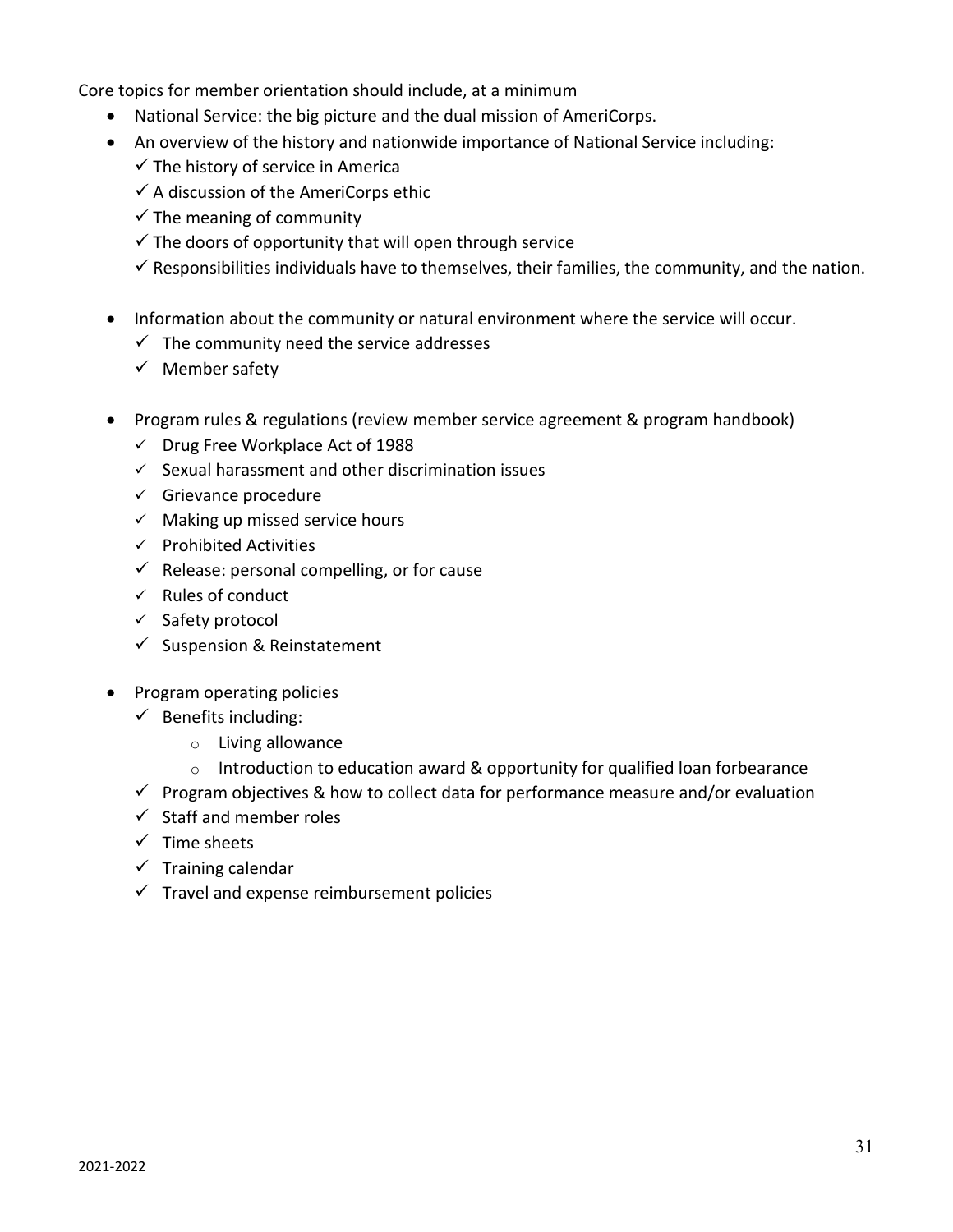#### **AmeriCorps Pledge**

During pre-service orientation, at the completion of pre-service training, or at another appropriate time, members should be asked to take the AmeriCorps pledge. Typically, the Pledge is issued to members by program staff, OCS staff, a Commissioner, or an elected official, such as the Governor, Lieutenant Governor, a Tribal official or a local government official, such as a mayor. Members being inducted should stand, raise their right hand and repeat line by line, after the official.

*I will get things done for America to make our people safer, smarter, and healthier. I will bring Americans together to strengthen our communities. Faced with apathy, I will take action. Faced with conflict, I will seek common ground. Faced with adversity, I will persevere. I will carry this commitment with me this year and beyond. I am an AmeriCorps member, and I will get things done.*

#### **Other Member Training Activities**

Programs are required to provide members with the training, skills, and knowledge they need to succeed in service.

Examples of training for assigned service activities:

- Skills training (mentoring, providing legal information, trail maintenance and construction, etc.)
- Recruiting, training, and retaining community volunteers
- Cross-cultural competency
- Team building
- Program and site-specific training

Examples of in service and end of service member training:

- Citizenship, civic engagement
- Communication and listening styles
- Community Building Institute (CBI)
- Accommodation of persons with disabilities
- Conflict resolution
- CPR/first aid
- Reflection activities
- Life After AmeriCorps, Using Ed Award, describing service on your résumé, & more!

#### **National Days of Service**

Several times throughout the year, AmeriCorps members are asked lead and participate in National Days of Service. This provides the opportunity to serve alongside community volunteers, other AmeriCorps members and members of other streams of National Service.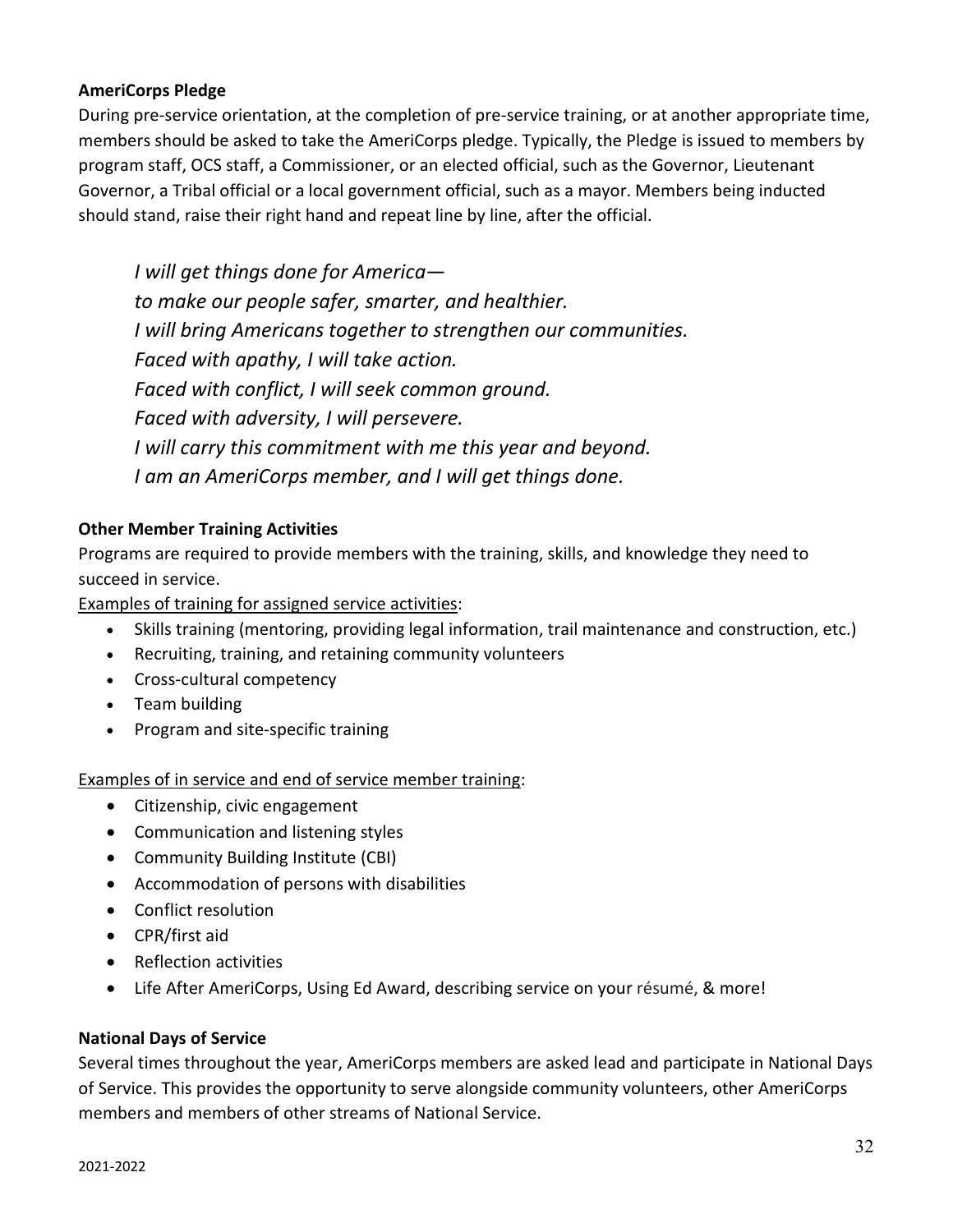National Service days and other events include:

- Martin Luther King Jr. Day of Service (January)
- AmeriCorps Week (March) \*attendance at the ServeMontana Symposium is required\*
- Global Youth Service Day (April)
- 9/11 Day of Service and Remembrance (September)

#### <span id="page-34-0"></span>**MEMBER MANAGEMENT**

#### **Site Supervision**

Members should be supervised while on duty by a designated site supervisor who is available and responsive to the member, the program, and OCS. Programs should provide training and maintain regular communication with all site supervisors. If a site supervisor is grant covered and is listed on a cost reimbursement grant budget, they must consent to and complete NSCHC.

#### **Teleservice should be rare, and requires appropriate documentation, supervision and oversight**.

Teleservice is an arrangement in that the member performs service duties and responsibilities from an alternative service site other than the location where the individual would typically serve. Teleservice does not refer to service performed while on authorized travel status, or mobile service at designated sites as opposed to the active service location.

• [AmeriCorps Teleservice Guidance](https://americorps.gov/sites/default/files/documents/ASN%20006%20Teleservice%20Guidance.pdf)

Spurred by COVID-19, OCS requires each program to have a concise written policy regarding teleservice that addresses the following:

- When teleservice is reasonable;
- That written authorization from OCS in advance is needed;
- Expectations of communication of site supervisors and teleservice members;
- Time and attendance abuse mitigation strategies; and
- How appropriate supervision including validation of the activities to be performed, and verification of hours claimed.

Written requests should be submitted to the Grants Manager 14-30 days in advance. OCS will respond in writing to indicate approval, disapproval, and conditions as applicable.

OCS monitoring and oversight may include inquiry into identified cases of teleservice to ensure that it was conducted appropriately and according to program, OCS, and AmeriCorps policies.

#### **Evaluating Member Performance [\(45 CFR 2522.220\)](https://www.ecfr.gov/cgi-bin/retrieveECFR?gp=&SID=c7a88f3c154b4d8c0f91d671ea3a8138&mc=true&r=PART&n=pt45.5.2522#se45.5.2522_1220)**

At minimum, the grantee must conduct and keep a record of midterm and end-of-term written evaluations of each member's performance for full-time members, and an end-of-term written evaluation for less than half-time members. The end-of-term evaluation should address, at a minimum, the following factors:

• The number of hours the member has completed and whether this satisfies the term of service;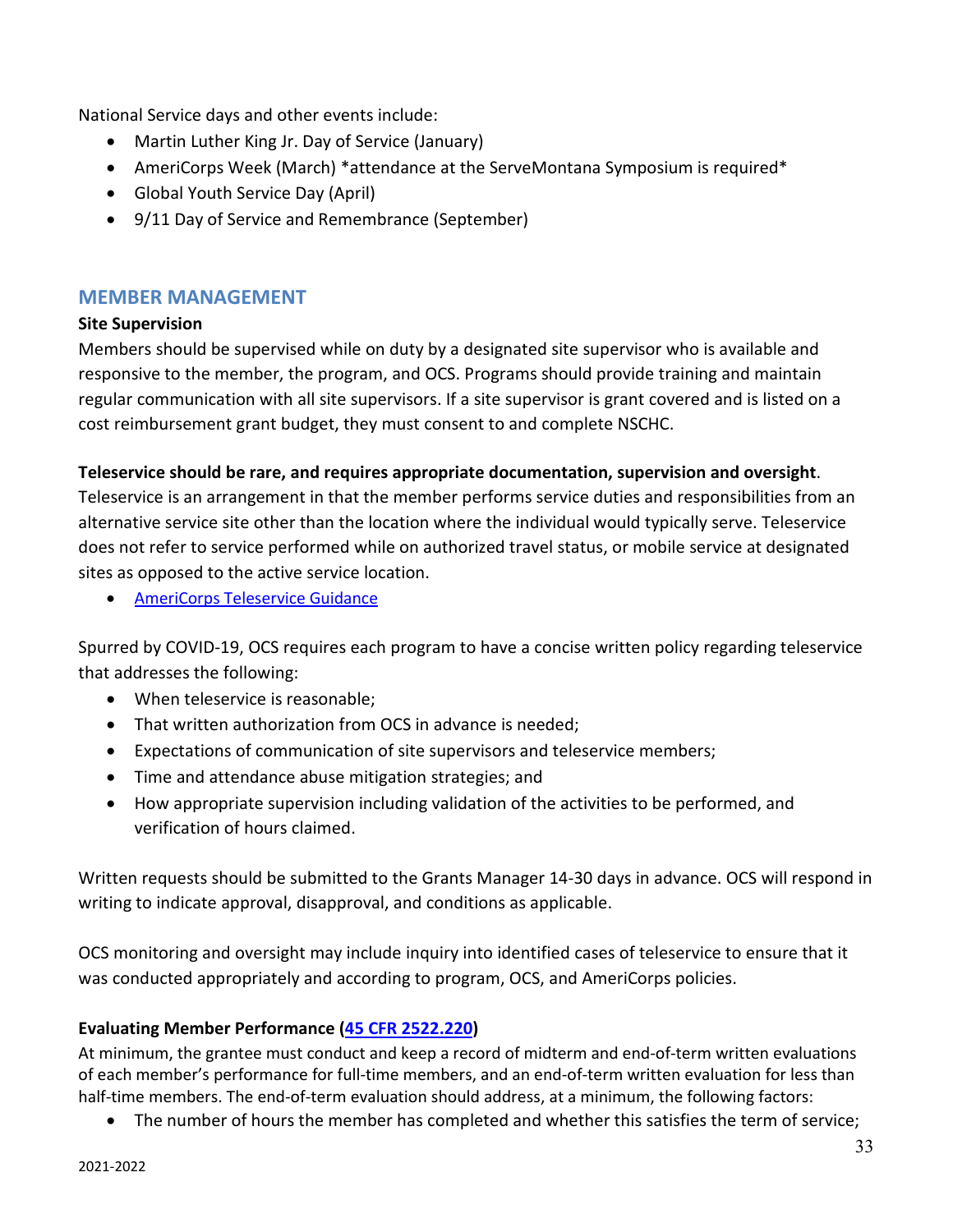- Whether the participant has satisfactorily completed assignments, tasks, or projects, making them eligible for the Ed Award; and
- Whether the participant has met other performance criteria that were clearly communicated both orally and in writing at the beginning of the term of service.

Under AmeriCorps regulations end of term evaluations are the key piece in determining a member's eligibility for additional terms of service. For this reason, all members, regardless of the status of their exit, must receive an end of term evaluation.

• Applicants must disclose previous terms of service when applying for an AmeriCorps position, so the program can contact the applicants former service program staff to request a reference and information on previous member evaluations.

#### **Member Safety**

Under grant terms and conditions, subrecipients must have appropriate risk management to ensure the safety of AmeriCorps participants and community volunteers. Members may not participate in projects or undertake service activities that pose a significant safety risk. Subrecipients should establish appropriate policies related to the supervision of members and provide specific training to minimize risks. While AmeriCorps members are not considered employees, they are eligible for worker's compensation. Workers compensation is an allowable grant expense. Refer to the Terms and Conditions for your appropriate grant and the MT Dept of Labor & Industry: [http://erd.dli.mt.gov/work-comp](http://erd.dli.mt.gov/work-comp-regulations)[regulations](http://erd.dli.mt.gov/work-comp-regulations)

#### **Voting**

Subrecipients should encourage all eligible members to vote and when appropriate allow members time during to vote during scheduled service hours.

#### <span id="page-35-0"></span>**Member Release from Participation, 45 CFR § [2522.230](https://www.ecfr.gov/cgi-bin/retrieveECFR?gp=&SID=c7a88f3c154b4d8c0f91d671ea3a8138&mc=true&r=PART&n=pt45.5.2522#se45.5.2522_1230)**

A program may release members from participation for two reasons: (a) for compelling personal circumstances; and (b) for cause. See  $45$  CFR § [2522.230](https://www.ecfr.gov/cgi-bin/retrieveECFR?gp=&SID=c7a88f3c154b4d8c0f91d671ea3a8138&mc=true&r=PART&n=pt45.5.2522#se45.5.2522_1230) for requirements and 2 CFR § [200.334](https://www.ecfr.gov/cgi-bin/text-idx?SID=0c128702391d78f7933c6232786b86f4&mc=true&node=se2.1.200_1334&rgn=div8) for record retention requirements.

Members exited without an Education Award, and those exited with partial Education Awards are typically selected for review during OCS/AmeriCorps compliance monitoring.

#### Member Release for Compelling Personal Circumstance

This circumstance allows a member to end the term of service early and receive a prorated Education Award. There are two qualifications: (1) the member must have completed at least 15% of the term and (2) they must demonstrate a compelling personal circumstance.

• It is the duty of the member to demonstrate the compelling personal circumstance and the AmeriCorps program to determine if the member's reason for leaving is legitimately a compelling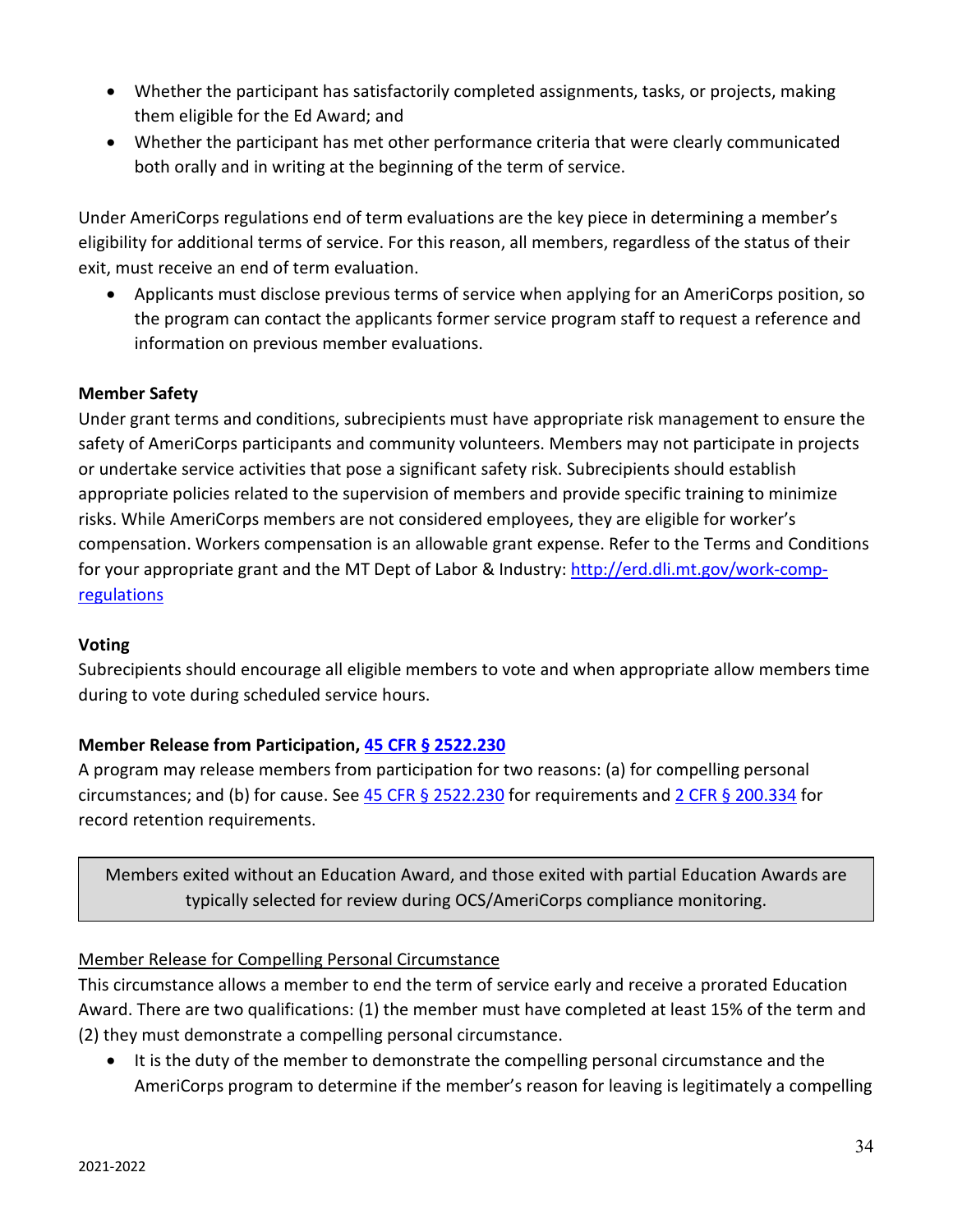personal circumstance. For additional guidance on whether a release for compelling personal circumstance is warranted the program should contact OCS Grants Manager.

Compelling personal circumstances are beyond the participant's control, such as, but not limited to:

- A participant's disability or serious illness;
- Disability, serious illness, or death of a participant's family member if this makes completing a term unreasonably difficult or impossible; or
- Conditions attributable to the program or otherwise unforeseeable and beyond the participant's control, such as a natural disaster, a strike, relocation of a spouse, or the nonrenewal or premature closing of a project or program, that make completing a term unreasonably difficult or impossible.

Other circumstances the Corporation, has for public policy reasons, determined as such, including:

- Military service obligations
- Acceptance by a participant of an opportunity to make the transition from welfare to work
- Acceptance of an employment opportunity by a participant serving in a program that includes employment among its participants in its approved objectives.

Compelling personal circumstances do not include leaving a program:

- To enroll in school;
- To obtain employment, other than in moving from welfare to work or in leaving a program that includes in its approved objectives the promotion of employment among its participants; or
- Because of dissatisfaction with the program.

45 CFR [2522.230](https://www.ecfr.gov/cgi-bin/text-idx?node=pt45.5.2522&rgn=div5#se45.5.2522_1230) (a)(6) As an alternative to releasing a participant, after determining that compelling personal circumstances exist, the program may suspend the participant's term of service for up to a year (or longer if approved by the AmeriCorps based on extenuating circumstances) to allow the participant to complete service with the same or a similar AmeriCorps program at a later time. Approvals are awarded on a case-by-case basis.

It is best practice for a program to receive or maintain documentation of a compelling personal circumstance (e.g. a statement from the member, doctor's note, etc.) but, it is necessary to document that the member was released for compelling personal circumstance (staff memo to file). It is recommended that programs maintain a policy on requirements for compelling personal circumstances that members can be trained on.

#### Member Release for Cause, [45 CFR 2522.230](https://www.ecfr.gov/cgi-bin/text-idx?node=pt45.5.2522&rgn=div5#se45.5.2522_1230)

A release for cause includes any circumstances other than compelling personal circumstances that warrant an individual's release*.* These circumstances may include anything from disciplinary removals pursuant to the program's service agreement with the member, to the member's exit prior to completing service hours.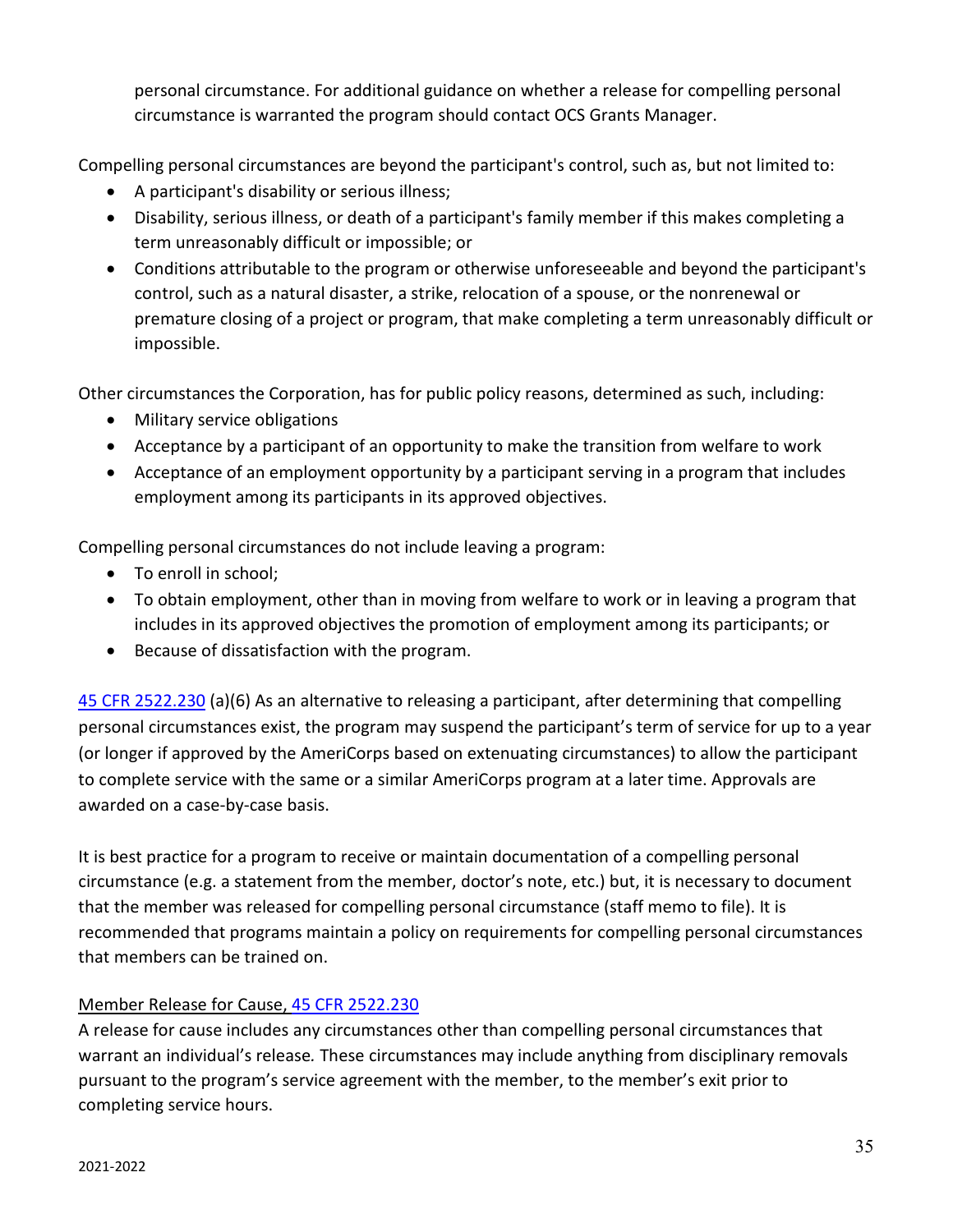In alignment with the Drug-free Workplace Act of 1988, AmeriCorps subrecipients must release for cause any participant who is convicted of a felony, the sale, or distribution of a controlled substance *during* a term of service. In either of these instances the program must notify the Governor's Office of Community Service within in 10 days of the infraction, prior to the member's release.

What are the consequences of releasing a member for cause?

- The member will not receive any portion of the Education Award or any other payment from the National Service Trust, including loan forbearance.
- An individual who is released for cause must disclose this fact in any subsequent applications to participate in AmeriCorps. Failure to do so disqualifies the individual for another Ed Award.

Regardless of the situation under which a member is released it is required they be exited in the eGrants system within 30 days and if they are receiving childcare benefits, the provider be notified immediately.

In addition to the regulations, the following applies: *No Automatic Disqualification if Released for Cause:* 

- A release for cause covers all circumstances in which a member does not successfully complete the term of service for reasons other than compelling personal circumstances. Therefore, it is possible for a member to receive a satisfactory performance review and be released for cause.
	- $\circ$  For example, a member who is released for cause from a first term–e.g. the individual has decided to take a job offer but who otherwise performed well, would not be disqualified from enrolling for a subsequent term if the individual received a satisfactory performance evaluation for the first period of service.
	- o In the exit form, there is a yes or no required response as to if the member satisfactorily completed the requirements of service. If 'no' is indicated, the member will be disqualified for future terms of service.

#### **Member Exit**

To officially end service, whether a member has successfully completed the term of service or not, members and programs must complete the exit process:

• Members must exit themselves in the My AmeriCorps Portal. If a member does not exit themselves and cannot be reached, the program should complete a National Trust Exit form, indicate the individual was not available to sign the form and add the documentation into the member file.

Programs must exit the member from eGrants within 30 days of the member's final hour served. Failure to comply with 30-day rule increases risk and may negatively impact program performance and future funding recommendations.

*Members cannot use their Education Awards until the exit process is complete.* See "Education Award Usage (42 U.S.C. 12604)" under "AmeriCorps Member Benefits" for more information.

#### **Replacing a Member - Slot Refill**

Except for recipients whose grant awards have special award conditions under [2 CFR § 200.207](https://www.ecfr.gov/cgi-bin/text-idx?SID=3b371265dd1856bdfdbd9286efce9a51&mc=true&node=se2.1.200_1207&rgn=div8) or [200.338,](https://www.ecfr.gov/cgi-bin/text-idx?SID=3b371265dd1856bdfdbd9286efce9a51&mc=true&node=se2.1.200_1338&rgn=div8) AmeriCorps State subrecipients that have fully enrolled the awarded member positions are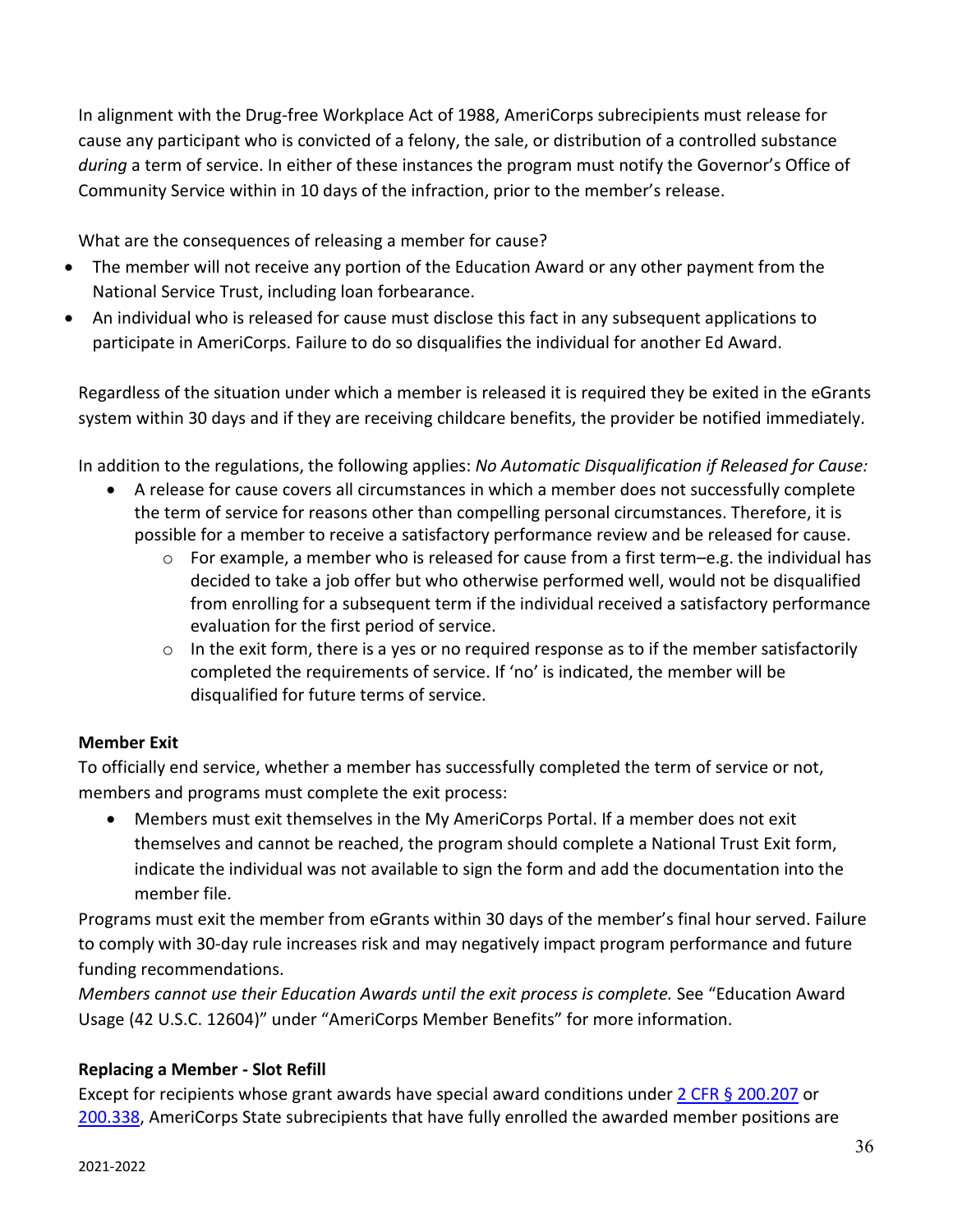allowed to replace any member who terminates service before completing 30 percent of the term *provided that the member who is terminated is not eligible for and does not receive a pro-rated Education Award.* This is known as a 'slot refill'.

• A slot being refilled does not necessarily need to be replaced with the same slot type. If the program is 100% enrolled there is the option to convert the refill slot. The resulting Education Award from the refill must be equivalent to what was originally awarded.

#### <span id="page-38-0"></span>**Changes in Member Service Year Member Positions - Slot Conversions**

As of November 13, 2006, subrecipients are allowed to convert one full-time position to up to three quarter-time positions. State Commissions are allowed to approve slot conversions from the approved budget to a configuration that maximizes utilization of the awarded MSY, under certain circumstances. This policy allows unfilled AmeriCorps slots to be converted in accordance with the grant award, therein increasing the number of slots in the program, within the awarded MSY. When converting a slot to one requiring fewer hours, the grantee is not limited to a one-for-one slot conversion and may increase the number of members accordingly. *However, the total number of MSYs and Education Award amounts in the grant may not increase because of the slot conversion.*

All conversion requests must be Trust neutral, (within the total Education Award amounts awarded to the grant), subject to availability of funds in the Trust and awarded MSY. Slot conversions may not leave .21 or greater MSY unused. Remaining MSY as a result of slot conversion may not be available later in the program year.

The OCS slot conversion request procedure is as follows:

- 1. [Program](https://serve.mt.gov/americorps/program-directors/) staff complete the slot conversion request template, available on the **Program** [Director's page](https://serve.mt.gov/americorps/program-directors/) of the ServeMontana website. Submit the completed request to the OCS Grants Manager, preferably a week prior to the needed change.
- 2. Grants Manager will review and approve and may request more information, such as a budget modification or assurance.
- 3. If not approved, no change.
- 4. If approved, the Grants Manager will communicate approval for the program staff to proceed in the program's slot table by making the changes, validating then saving in eGrants.
- 5. If another slot conversion is requested, the program should use the most recent slot configuration to propose the next change, not the original slot configuration.
- 6. Follow the process. Unauthorized changes in eGrants may result in compliance findings or unintended loss of MSY.

The total MSY & Education Award amounts *may not increase* from the slot conversion.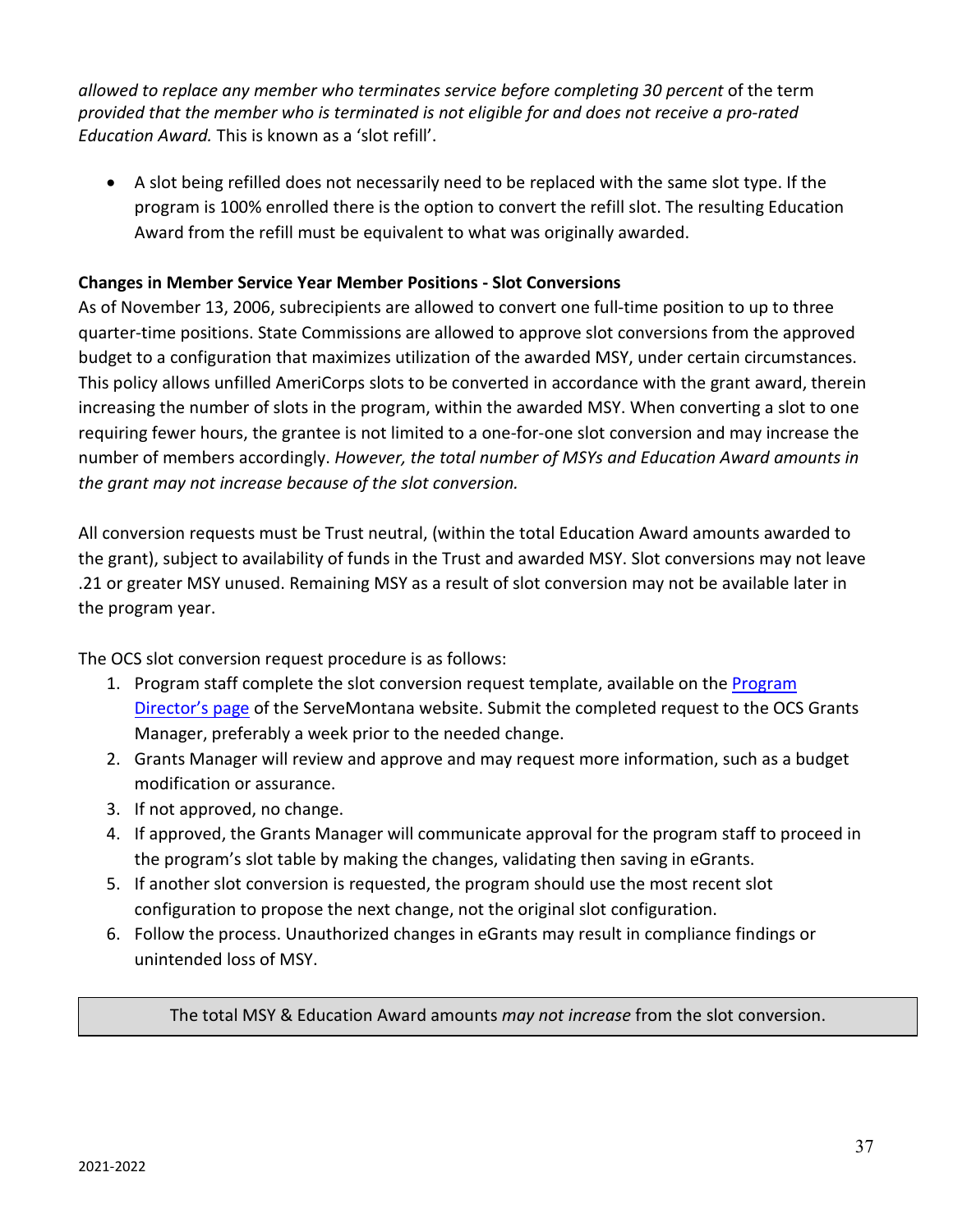#### **Site Visits**

AmeriCorps subrecipients are expected to visit active service locations annually or more often, depending on program design or the need to address unforeseen circumstances. Program budgets should facilitate staff travel for site visits.

- Staff should document the visit and use a written method to conduct the visits, for example a site visit questionnaire. Site visit tools should include questions designed to prevent, detect, and if needed, enforce instances of noncompliance.
- Many programs include a meeting with the member and the site supervisor during the visit. Some meet with them separately and then together.

AmeriCorps subrecipients should expect onsite and/or remote compliance monitoring and oversight visits from the Office of Community Service, and AmeriCorps. Grant monitoring is based on annual risk assessment determination and is not an audit. Site visits allow OCS/AmeriCorps staff to learn more about service and training activities, community partnerships, compliance with Corporation regulations, policies and grant provisions, progress of meeting performance measures, highlight best practices, and to provide technical assistance. All visits will be coordinated with organization leadership and program staff.

• OCS Risk Assessment and monitoring tools <http://serve.mt.gov/AmeriCorps/program-directors>

#### <span id="page-39-0"></span>**Team Leaders**

The National and Community Service Act, as amended, provides for approved National Service positions to include a "position involving service as a crew leader in a youth corps program or a similar position supporting a National Service program that receives an approved National Service position" 42 U.S.C § 12573(6). This language allows programs, in addition to youth corps, to use AmeriCorps members to provide an additional layer of member support and leadership under certain conditions. *Prohibited Activities* apply to AmeriCorps Team Leaders just as they do to all grant covered individuals.

Team Leaders are not permitted to act in a staff capacity or to supervise AmeriCorps members. Team Leaders must not be responsible for program development or coordination. They may assist by providing information and resources on best practices or by helping to develop portions of the program such as training events and curriculum. *Under no circumstances should an AmeriCorps member serving as a Team Leader be the individual legally responsible for the program or other AmeriCorps members.* A Team Leader position description should predominantly include activities that involve performing direct service and providing support to members engaged in direct service.

While Team Leaders are not to serve as the program's administrative staff, they may be engaged on a limited basis, in activities that support the administration of the AmeriCorps program. These include member recruitment and raising funds or in-kind contributions in direct support of specific AmeriCorps projects, such as service projects. See [45 CFR 2520.40](https://www.ecfr.gov/cgi-bin/text-idx?c=ecfr&SID=4193d25175e06a4c35ecfadf2e6252a0&rgn=div5&view=text&node=45:4.1.9.11.13&idno=45#se45.5.2520_140) for detail regarding members and fundraising.

#### Examples of *allowable* Team Leader activities:

• Serving alongside members performing direct service; as a model and to provide assistance;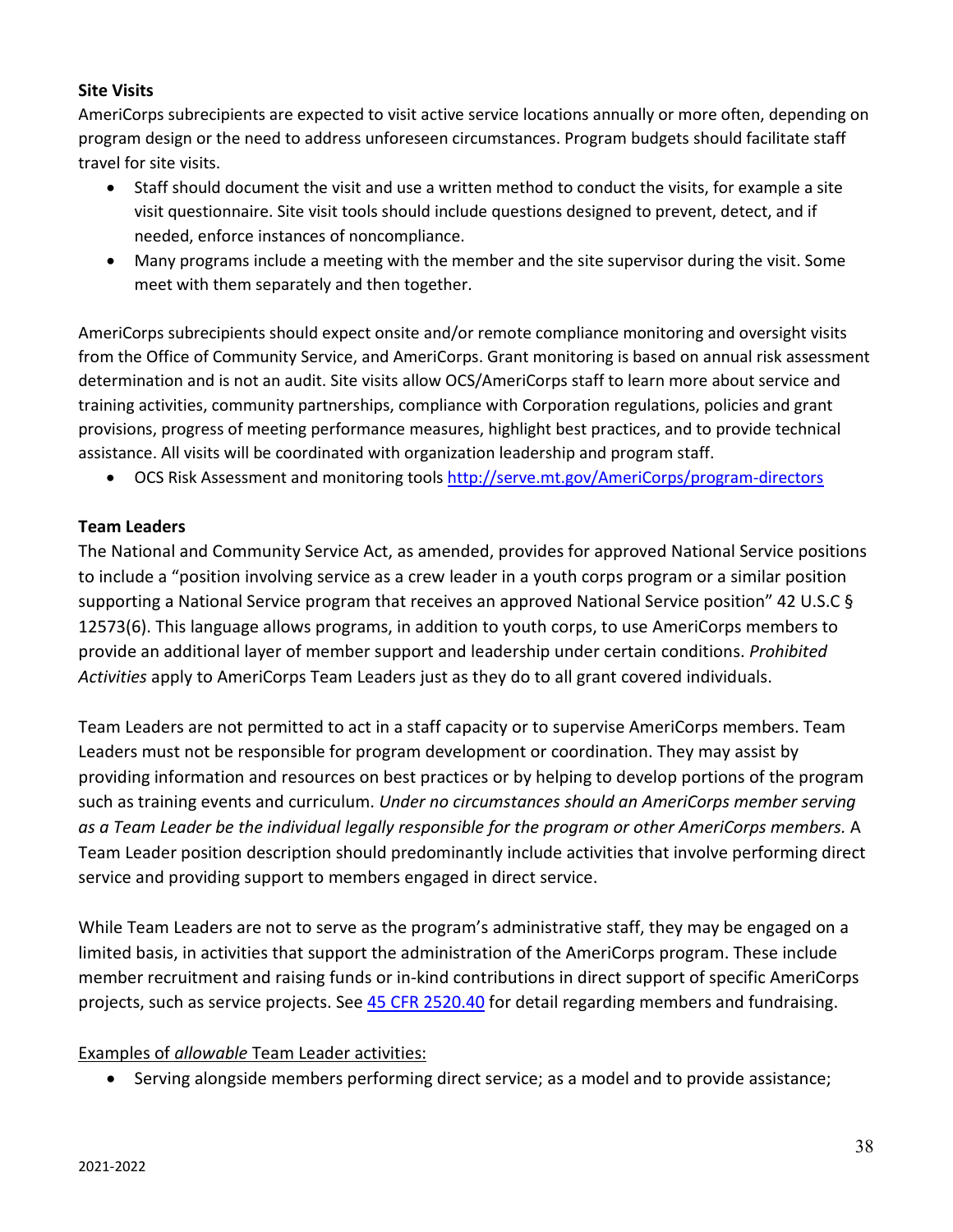- Training members, providing guidance and support to members, including reflection exercises, conflict resolution, advice for transitioning out of AmeriCorps, etc.
- Leading monthly/weekly meetings of members;
- Engaging with the community to develop partnerships, including community volunteers, that will support the members' projects; and
- Communicating with program staff, site supervisors, and other members to ensure the execution of a quality program consistent with the AmeriCorps provisions.

Examples of *unallowable* Team Leader activities:

- Signing member time sheets;
- Accessing another members' file;
- Managing payroll and budget;
- Evaluating member performance;
- Disciplining AmeriCorps members;
- Grant writing to CNCS; and
- Enrolling/dismissing AmeriCorps members.

#### <span id="page-40-0"></span>**AMERICORPS MEMBER BENEFITS**

#### **Living Allowance**

The National and Community Service Act of 1990, as amended, and the Serve America Act, requires AmeriCorps programs to provide full-time members with a living allowance. Each year the Corporation sets the minimum and maximum amount for member living allowance by slot type. The living allowance is not a wage as AmeriCorps members are not employees. Commission Staff continues to work with state and local agencies regarding the treatment of the member living allowance as income for purposes of determining eligibility for federal benefits programs.

#### **Health Care**

Health care benefits must be made available to all full-time members and meet the standards established by the grant Terms and Conditions for the specific grant year. Health care benefits may be provided to members serving less than full time, but Corporation funds may not be used to support the cost. An exception is made for less than full time members who are performing service on a normal fulltime schedule for a period of six weeks or more. These members are eligible for health care benefits and ASN funds may be used. Dependent coverage is not an allowable grant expense.

[https://americorps.gov/sites/default/files/document/20200604\\_2020ACSNProgramSpecificTC508.pdf](https://americorps.gov/sites/default/files/document/20200604_2020ACSNProgramSpecificTC508.pdf) page 17.

#### **Child Care**

Eligible members may be eligible to receive subsidized childcare through Gap Solutions while participating in National Service. For more information on childcare benefits, eligibility, application documents and FAQ visit<https://www.americorpschildcare.com/> or call 855.886.0687

#### Eligibility requirements for AmeriCorps Childcare benefits include:

• Must be an active member serving on a regular full-time schedule for at least six weeks.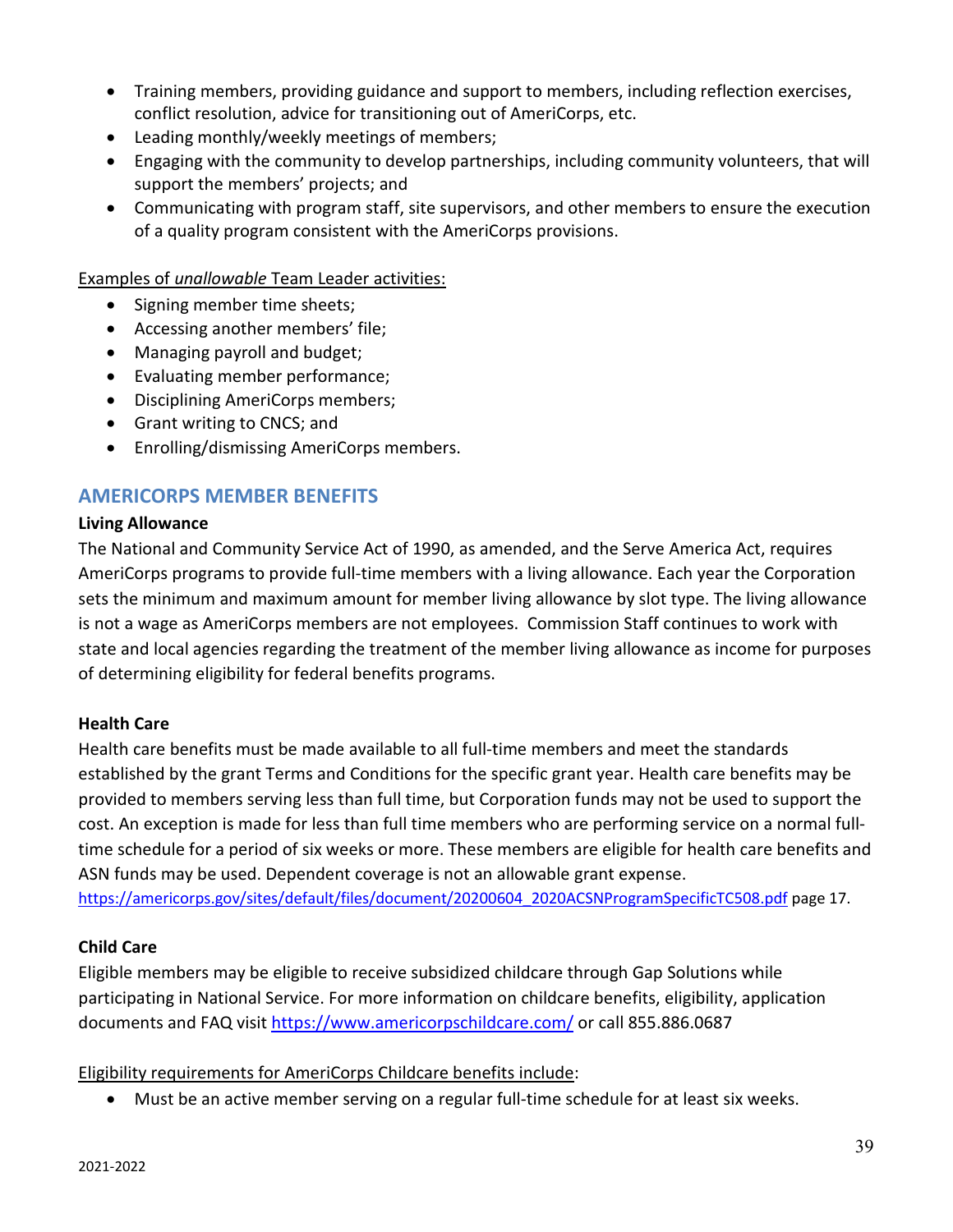- Member must need childcare services to participate in AmeriCorps.
- Member's household income must not exceed the maximum amount under the Child Care & Development Fund (CCDF) Block Grant rules established by the state or territory in which the childcare services are provided.
- The member must be a custodial parent or legal guardian of a child under the age of 13.
- The child must be living with the member.
- Once the member is approved and accepts the AmeriCorps childcare benefit, the member must not receive a childcare benefit for the same child from any other source.

Programs may choose to provide childcare benefits to less than full-time members from non-AmeriCorps sources of funds. Less than full-time members may be eligible for childcare subsidies available through state-administered childcare assistance. Various state childcare programs are available to families who are on TANF, "at risk" of going on TANF, or losing TANF due to the AmeriCorps living allowance.

#### <span id="page-41-0"></span>**Eli Segal Education Award**

The Serve America Act links the value of AmeriCorps Education Awards to the maximum value of the Pell Grant and therefore the amount changes annually. Education Awards amounts for each slot type are determined by the grant year the applicant was awarded. This may be different than the amount advertised on the AmeriCorps website. [https://americorps.gov/members-volunteers/segal-americorps](https://americorps.gov/members-volunteers/segal-americorps-education-award)[education-award](https://americorps.gov/members-volunteers/segal-americorps-education-award)

| Term                      | <b>Hours completed</b> |
|---------------------------|------------------------|
| Full-time                 | at least 1700          |
| <b>Three Quarter Time</b> | at least 1200          |
| Half time                 | at least 900           |
| Reduced half-time         | at least 675           |
| <b>Quarter time</b>       | at least 450           |
| Minimum time              | at least 300           |

#### **Requirements for Earning and Education Award [\(42 C.F.R. 2526\)](https://www.ecfr.gov/cgi-bin/text-idx?node=pt45.5.2526&rgn=div5)**

The eligibility of a member to receive an Education Award is based upon an end of term evaluation that *must be completed by a direct supervisor of that member*. OCS best practice is to have the site supervisor and the member sign the evaluation. The end of term evaluation must assess three basic points, which should also be spelled out in the member service agreement and position description. Has the member:

- Completed the required number of service hours for the term of service?
- Satisfactorily performed on assignments, tasks, or projects, and
- Met performance criteria as determined by the program and communicated to the member?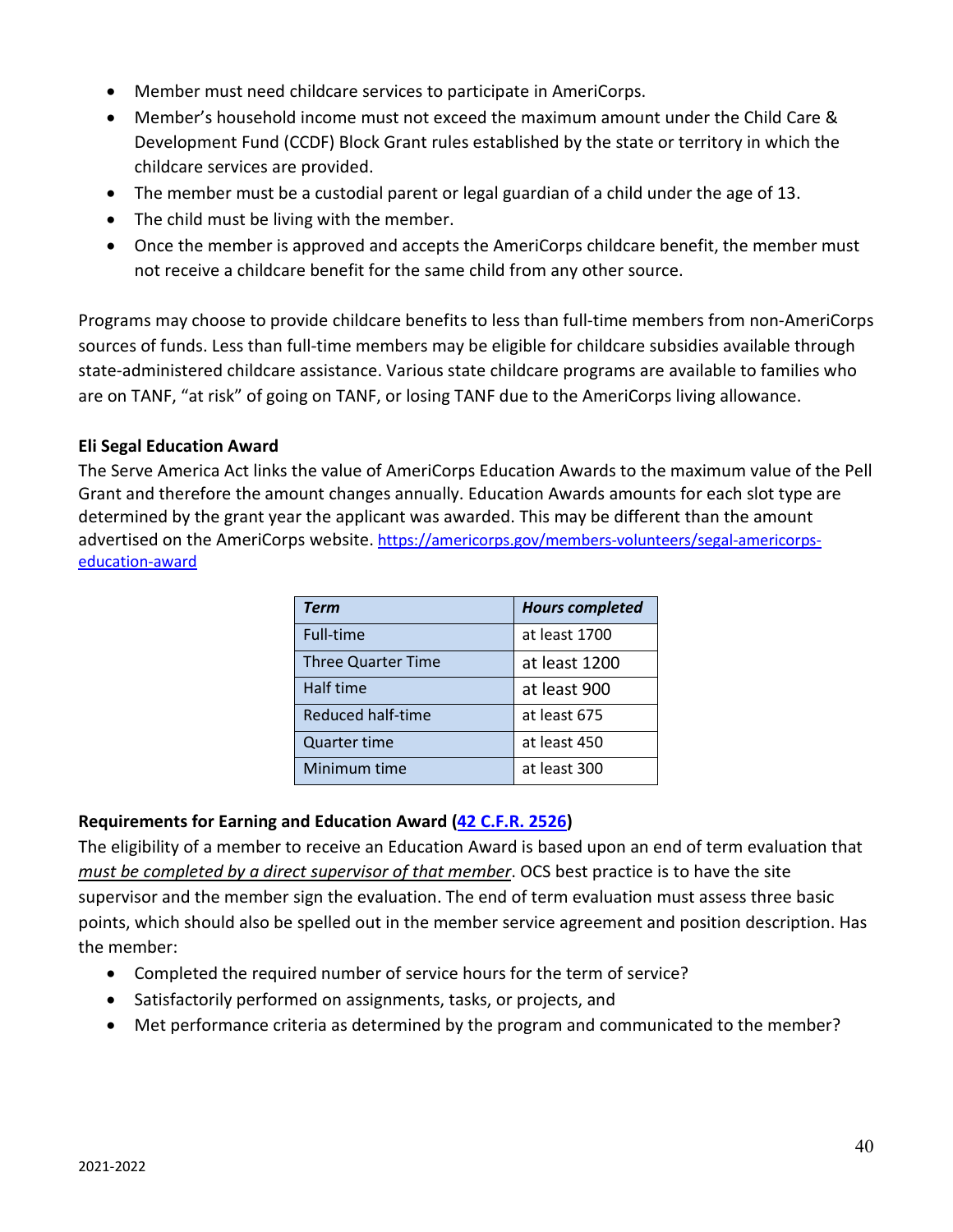It is each program's responsibility to determine and certify members' eligibility for an Education Award. As such, the organization's grievance procedure should contain language pertaining to a member who exits without an Education Award.

#### **Forbearance**

Individuals serving in an approved AmeriCorps or Silver Scholar position may be eligible to postpone repayment of qualified student loans through an action called loan forbearance. While a loan is in forbearance it continues to accrue interest however, at successful completion of a term of service the National Service Trust may pay all or a portion of the interest accrued on the loan.

• Requests for forbearance and student loan interest can be made online through [My AmeriCorps.](http://www.americorps.gov/for_individuals/current/myamericorps.asp)

#### **Education Award Usage [\(42 U.S.C. 12604\)](https://www.govinfo.gov/content/pkg/USCODE-2011-title42/pdf/USCODE-2011-title42-chap129-subchapI-divsnD-sec12604.pdf)**

The Education Award will become available for disbursal through My AmeriCorps Portal only after a member has completed a term of service and the exit has been certified by the program. (See "Member Exit" under "Member Management" for more information.) An individual has seven years from the end of service date to use the Ed Award. Not all schools and loans are eligible to receive Education Award payments. For eligible institutions se[e 42 U.S.C. 12604](https://www.govinfo.gov/content/pkg/USCODE-2011-title42/pdf/USCODE-2011-title42-chap129-subchapI-divsnD-sec12604.pdf) or contact the National Service Trust. <https://americorps.gov/members-volunteers/segal-americorps-education-award>

In general, the Education Award may be used:

- To repay qualified student loans (i.e. federally backed loans);
- To pay all or part of the cost of attendance or other educational expenses at a qualified institution of higher education;
- To pay expenses incurred in participating in an approved school-to-work program;
- To pay expenses incurred in enrolling in an educational institution or training establishment that is approved under [38 U.S.C chapter 36](https://www.govinfo.gov/content/pkg/USCODE-2010-title38/pdf/USCODE-2010-title38-partIII-chap36.pdf) or other applicable provisions of law, for offering programs of education, apprenticeship, or on-job training for which educational assistance may be provided by the Secretary of Veterans Affairs; and
- To pay interest expenses in accordance with regulations.

After completing service, members are considered Alumni/Alums. Alums may choose to split the Ed Award to pay a combination of any of the qualified educational expenses. The payment will be made directly to the school or loan holder designated by the individual.

#### **Allowable Education Expenses [42 U.S.C. § 12604\(c\)](https://www.govinfo.gov/content/pkg/USCODE-2011-title42/pdf/USCODE-2011-title42-chap129-subchapI-divsnD-sec12604.pdf)**

*Current educational expenses* include:

- "Cost of Attendance" for a degree- or certificate-granting program of study at a qualified school.
- Educational expenses for non-degree courses offered by qualified schools, such as continuing education courses.

The Education Award can be used at Title IV institutions of higher education (including graduate and professional programs), at the National Outdoor Leadership School (NOLS), and at qualified vocational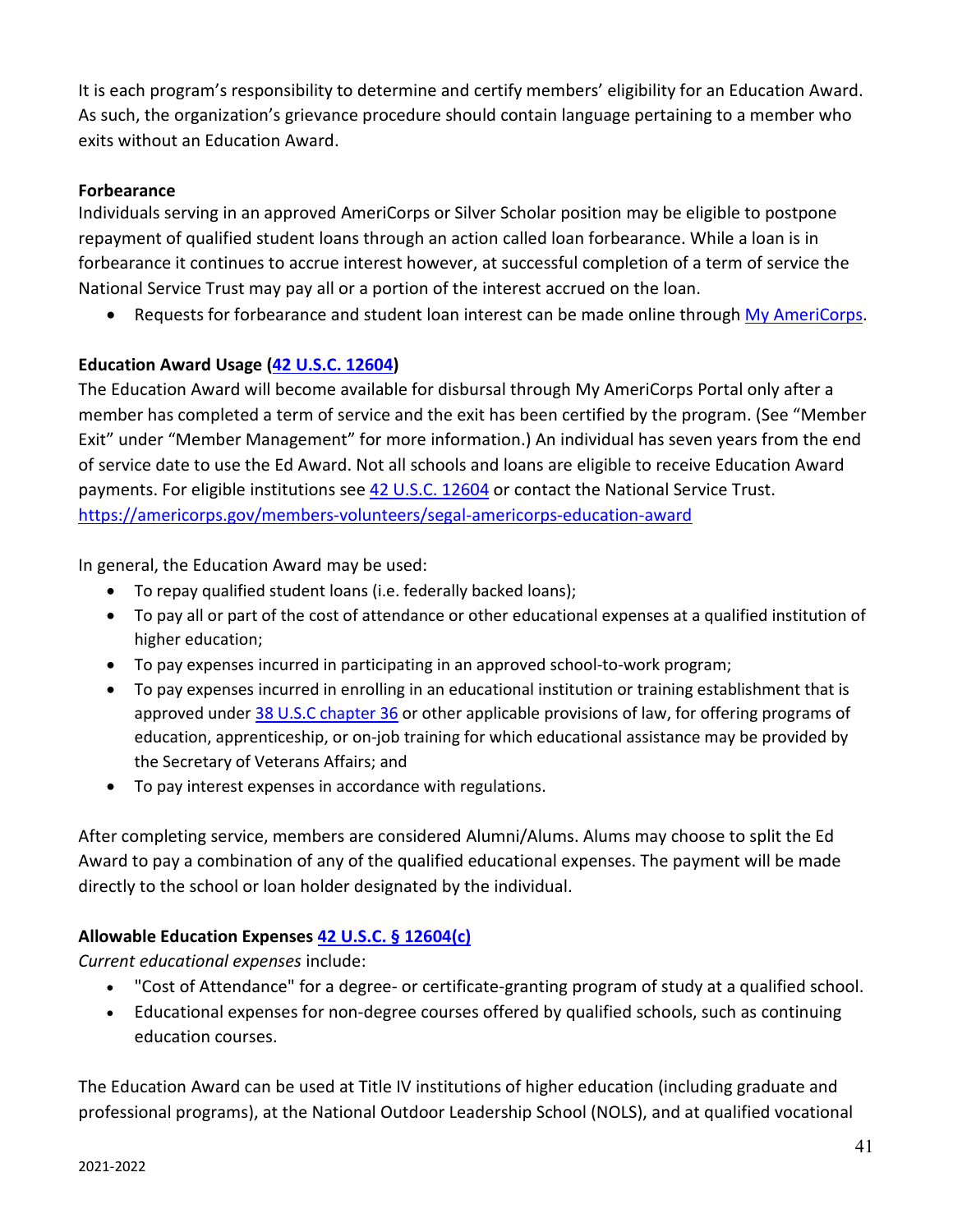schools. An institution is considered a Title IV school if it has an agreement with the U.S. Department of Education making its students eligible for at least one of the federally backed forms of financial assistance (*such as Pell Grants, Perkins Loans, Stafford Loans, National Direct Loans, and Federal Consolidated Loans*).

The Education Award can also be used at a program of education approved by the Secretary of Veterans Affairs. Beginning with terms of service that started on or after October 1, 2009, the Education Award may be used to pay expenses incurred in enrolling in an educational institution or training establishment that is approved under the GI Bill. To make sure the institution is qualified, check with the financial aid office or the National Service Trust.

#### **Education Award Matching**

Montana Campus Compact member institutions match the Education Award at varying levels,

• <https://mtcompact.org/awards-scholarships/segal-americorps-education-award-and-match/>

Nationwide list of institutions matching the Education Award; some match one to one.

• <https://americorps.gov/partner/partnerships/schools-national-service-search>

#### **Qualified Loans**

National Service legislation defines *qualified student loan* as a loan backed by the federal government under [Title IV of the Higher Education Act](https://www.govinfo.gov/content/pkg/USCODE-2010-title20/html/USCODE-2010-title20-chap28-subchapIV-partA-sec1070.htm) (except PLUS Loans to parents of students), or under [Titles VII](https://www.govinfo.gov/content/pkg/COMPS-8773/pdf/COMPS-8773.pdf)  [or VIII of the Public Health Service Act.](https://www.govinfo.gov/content/pkg/COMPS-8773/pdf/COMPS-8773.pdf) Education Awards may be used to repay a student loan made by a state agency, including state institutions of higher education. AmeriCorps Education Awards may not be used to repay any other type of loan, even if the loan was obtained for educational purposes. The Education Award may be used to repay defaulted student loans if the loans meet the definition of *qualified student loan*. For questions if a specific loan type is qualified, contact the National Service Trust 888.507.5962

#### **Interest Payments**

Individuals who have successfully completed a term of service in AmeriCorps or Silver Scholars are eligible to have the Trust pay as much as 100% of the interest accrued on their qualified student loan during their service. The portion the Trust will pay is determined by the type of service (full or part-time) and the length of service period.

The Trust will not pay interest if the member failed to complete the term of service unless there is a compelling personal circumstance and the member earned a prorated award. An interest payment will only be made after successful completion of service and the individual has been provided the Ed Award.

#### **Education Award Payments and Taxes**

Interest payments, and all payments made with the Education Award, are considered by the IRS to be taxable income in the year in which the payment(s) are made. When and how much of the Ed Award is redeemed will likely impact the individual's overall income tax liability. The Trust DOES NOT deduct taxes from Education Award or interest payments. If the Education Award and interest payments total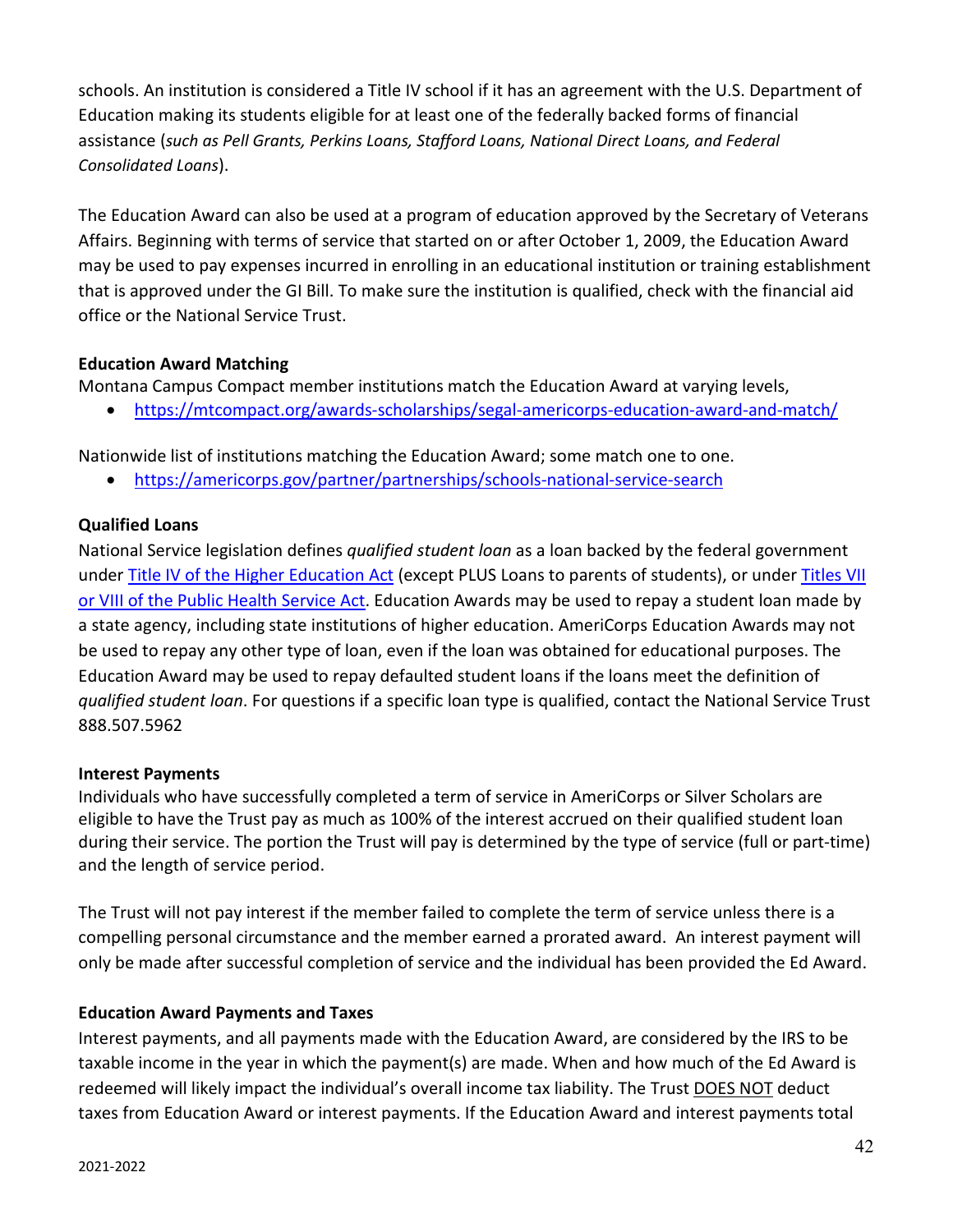more than \$599.00 in a calendar year, in January of the following year, the Corporation will issue a Form 1099 to be used in income tax return preparation. The total sum of interest payments and the Segal AmeriCorps Education Award payments are listed together on the 1099 form.

Since the Education Award is taxable, it is not a scholarship and should not be referred to as such. <https://americorps.gov/members-volunteers/segal-americorps-education-award/find-out-more>

However, members may be eligible for other tax relief through the Taxpayer Relief Act of 1997. For more information check the following resources:

- IRS<https://www.irs.gov/uac/about-publication-970> : IRS public contact = 800.829.1040.
	- $\circ$  To request IRS Publication 970, Tax Benefits for Higher Education, call (800.TAX.FORM (800.829.3676) or by download it from the IRS website

#### **Transferring an Education Award**

Legislation passed in 2009 allows eligible AmeriCorps Alums aged 55 years and older to transfer certain Segal AmeriCorps Education Awards to their eligible children or grandchildren. Learn more here[:https://americorps.gov/members-volunteers/segal-americorps-education-award/find-out-more](https://americorps.gov/members-volunteers/segal-americorps-education-award/find-out-more)

#### <span id="page-44-0"></span>**Outside Employment**

Outside employment is not a member benefit, however it is allowable at the program's discretion. The living allowance rate may influence an AmeriCorps member's inclination to seek outside employment. Outside employment must be at a location *other* than the AmeriCorps service site, or any other project related organization where the AmeriCorps member serves and must not interfere with successful completion of the Term of AmeriCorps Service.

Before accepting outside employment, the AmeriCorps member is expected to obtain approval of the site supervisor and program staff. It is best practice this approval be written and retained in the member file to ensure there is no conflict between the AmeriCorps service and the outside employment.

While in service, an AmeriCorps member may only accept outside employment for positions that:

- Are part time;
- Do not conflict with AmeriCorps service activities regularly scheduled service, and AmeriCorps program requirements (including prohibited activities); and comply with all federal, state and local laws, and regulations.

Counsel members seeking outside employment to be aware of the implications of an increased income, including public benefits eligibility, income taxes and other tax issues, health benefit coverage, and any others. The impact is unique to each individual's personal situation, so the member should be encouraged to weight outside employment carefully.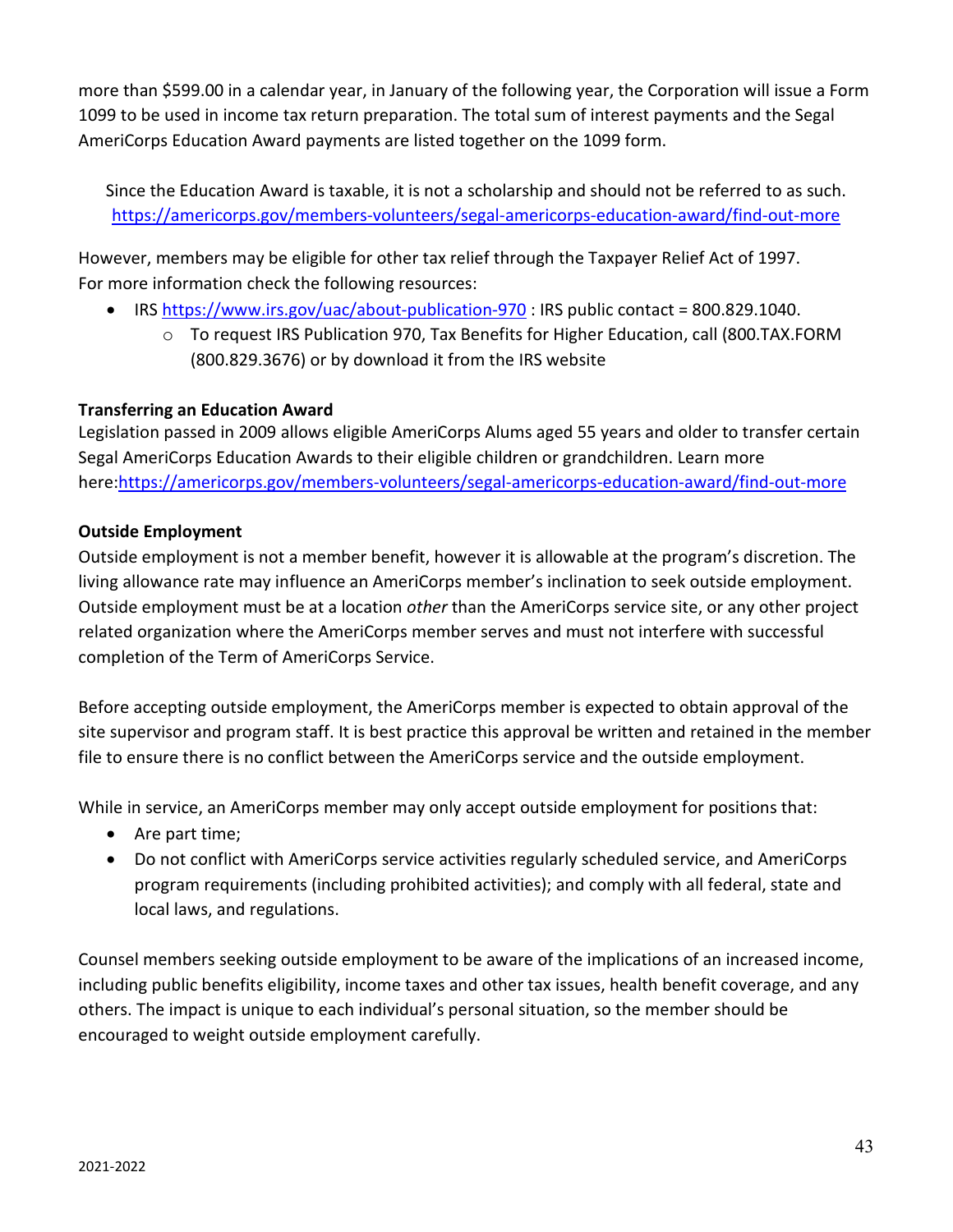While outside employment is best addressed with the member, the service site, and the program, OCS reserves the right to determine if an AmeriCorps member's outside employment is adversely impacting member's service commitment.

#### **Service Site Hiring AmeriCorps Members**

Montana AmeriCorps program staff work hard to recruit, select, and engage citizens into service with eligible organizations across the state. It is expected each program has a policy prohibiting service locations from hiring AmeriCorps members until after their term of service is completed and includes corrective action/consequence for those sites who do not comply.

- While OCS encourages all organizations to sign on as an [Employer of National Service,](https://www.nationalservice.gov/partnerships/employers-national-service) the expectation is the active Term of Service will be honored.
- If a site is known to hire one or more AmeriCorps members before the term of service is complete, the site may be ineligible to host an AmeriCorps member, or receive AmeriCorps service in the future.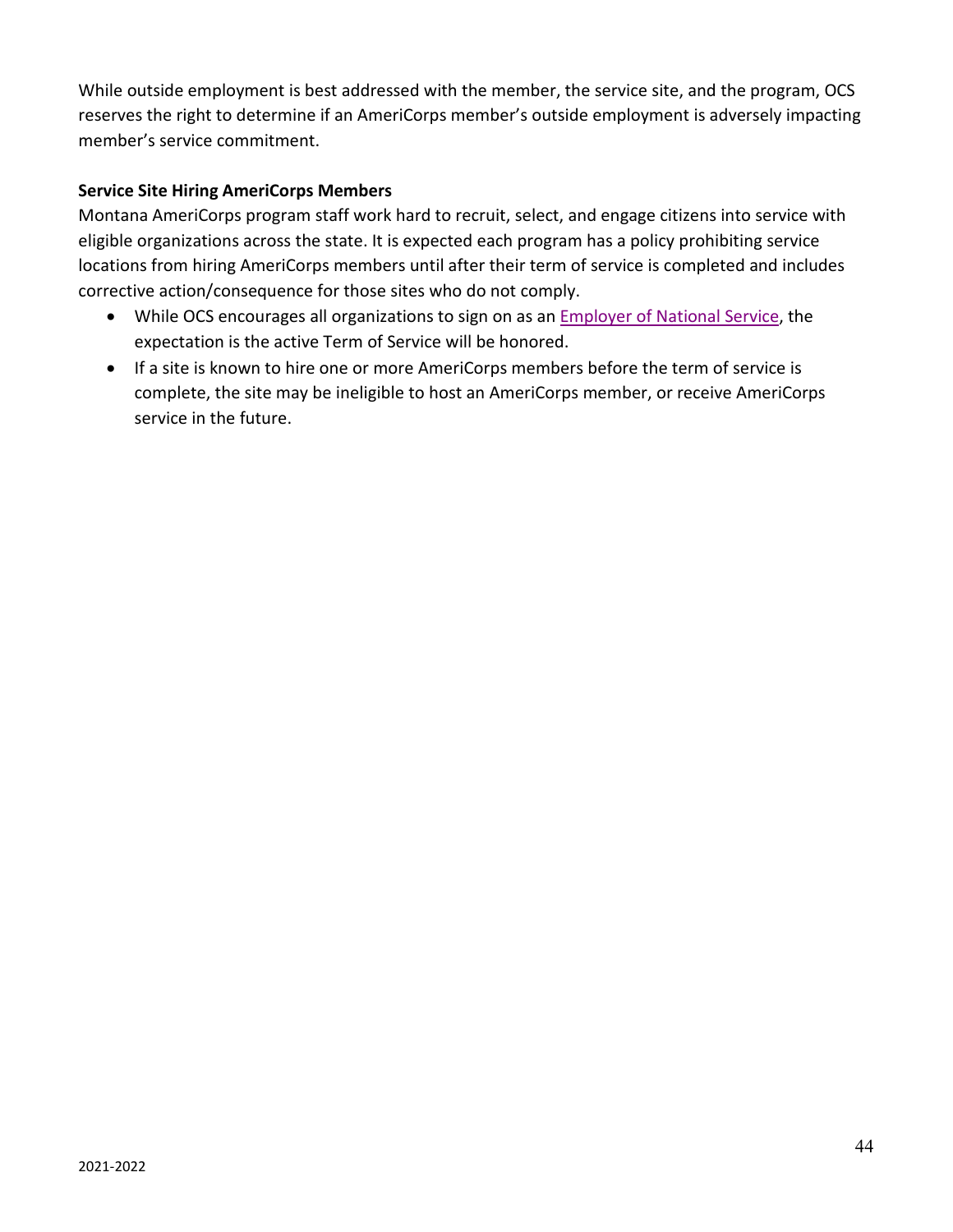# **Chapter Five** *Fiscal Management*

<span id="page-46-0"></span>The Notice of Grant Award and the Terms & Conditions contain many specific details for governing and managing the grant. The organization's financial officer and accountant should be familiar with the detailed financial and management requirements contained in AmeriCorps regulations, grant provisions, and the applicable Office of Management and Budget (OMB) Circular, 2 CFR [200.](https://www.ecfr.gov/cgi-bin/text-idx?tpl=/ecfrbrowse/Title02/2cfr200_main_02.tpl)

#### <span id="page-46-1"></span>**SETTING UP FINANCIAL SYSTEMS**

#### **The Basics of a Responsible Financial Management System**

It is expected organizations operating an AmeriCorps grant have the necessary tools to ensure all federal and match funds are properly allocated, documented, and accounted. Legal applicants must have policies and procedures related to financial management. Organizations should use Generally Accepted Accounting Principles (GAAP) with general ledgers and similar books of record, supported by source documentation that establishes a clear audit trail. Financial reports must clearly lead to ledgers and source documentation.

Individual time distribution records (time sheets) must be kept for all grant covered individuals, regardless of their status as exempt or non-exempt. Records must identify the individual source of funds to which time is being charged. This is especially important for staff who are partially funded under the grant and whose other duties would be unallowable under AmeriCorps funding, such as lobbying or fundraising activities.

As a best practice, grantees should segregate office financial duties to the best extent possible. This could include but is not limited to having one person sign the checks and another reconcile the bank statement, and ensuring employees are not allowed to sign their own paychecks. The checklist below will help your organization organize and fulfill the fiscal compliance expectations.

#### **Checklist for Financial Systems**

- $\checkmark$  Unique Accounts AmeriCorps resources must be separate accounts in the organization ledger or have a separate account numbers. All federal grant awards must be tracked separately, including AmeriCorps. The federal share and the match must also be tracked separately.
- $\checkmark$  eGrants to access eGrants, an organization's authorized representatives must create an account. This will automatically generate an e-mail for the eGrants administrator within the organization. When the administrator receives the e-mail, they may approve or deny the employees access and assign them appropriate access levels.
- $\checkmark$  Tracking In-Kind Match The program is responsible for tracking in-kind services from partners and from their own agency. This includes donated items and staff time. It is recommended that the program implement an in-kind donation tracking sheet to document each individual donation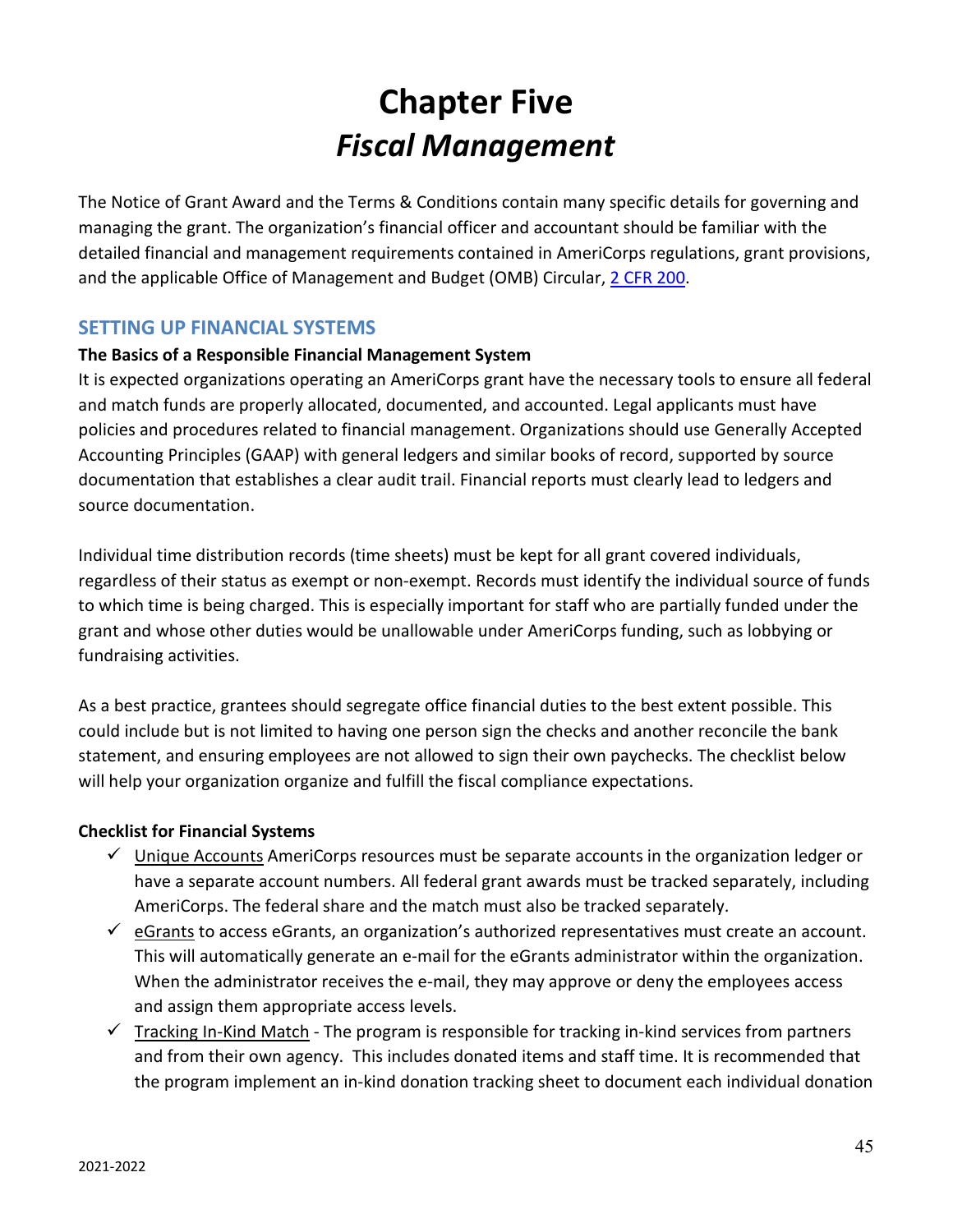that will be counted as match. This document should allow for the donor to estimate the value of the donated good or service as well as a place for listing the actual amount claimed as match.

- $\checkmark$  Tracking Cash Match A system must be developed to track the organization's cash match. Each program is expected to meet their budgeted match. If the budgeted match cannot be met, contact the Financial Manager. Cash match is held to the same allowability and documentation as federal funds.
- $\checkmark$  Disbursement of Member Living Allowance Members must receive the living allowance in equal installments over the term of service. The stipend is not dependent on the number of hours served in any service period.
	- o For members completing hours prior the completion of the term of service, they may be exited with an award, but may only receive a stipend for the period during which they were actively serving.
	- $\circ$  If a member serves no hours during a period they will still receive a living allowance. Time sheets are required to be current within 30 days. It is recommended that if a member goes 30 days without completing service hours, that the member be suspended or released. See the member management section for details on [member exits and](#page-35-0)  [suspensions.](#page-35-0)

#### <span id="page-47-0"></span>**PROGRAM INCOME**

Program income, defined in 2 [CFR 200.307,](https://www.ecfr.gov/cgi-bin/text-idx?node=pt2.1.200&rgn=div5#se2.1.200_1307) will typically be added to the budget to meet the grantee share stated in the approved grant application and budget. OCS grantees are encouraged spend program income at the time it is earned to ensure there is not excess program income at the end of the grant period.

Unexpended program income will be deducted from the AmeriCorps share as stated in the approved grant application and subaward agreement. Programs are required to report excess program income on the Periodic Expense Reports (PER) and Federal Financial Reports (FFR) to the Commission. Excess program income not expended or received after the end of the grant period shall be returned to the commission.

#### **Cost Matching Requirements for AmeriCorps Subrecipients for line item budgets**

Each subrecipient is responsible for meeting matching amounts in the grant award as per the approved budget. Based in your organization's proposal, the budgeted match amount will likely exceed the required minimum match. *Refer to NOFO and CFR match schedule***.**

#### **Valid Documentation of Cash and In-Kind Match:**

- Donations, letters/statements of costs that show the type of contribution, value, and frequency.
- Time and effort forms or others that show contribution of time to program by staff.
- In kind receipt/voucher forms, such as professional services, meetings held in donated space, public service announcements, and recognition events. Contact OCS Financial Manager with questions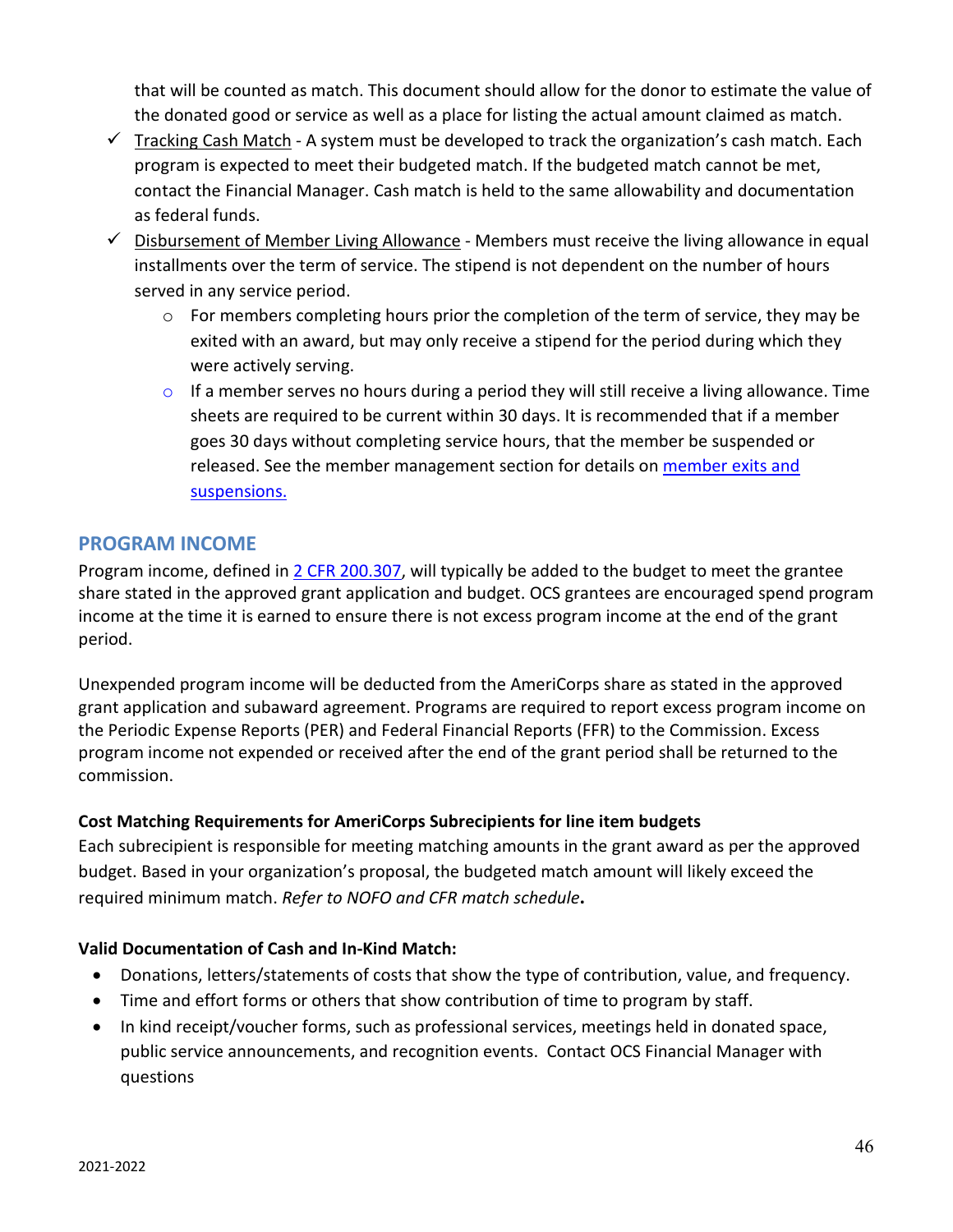As a general rule, it is unallowable to use federal funds as match for a AmeriCorps grant. However, the exception is if, "independent authority for a grantee to use other federal funds in connection with a National Service program" is documented by the other federal source, then other source of federal funds may be used as match. If your organization seeks independent authority, check in with OCS Financial staff to determine proper documentation.

#### **OMB Circulars**

The OMB circulars cited in the Notice of Grant Award and Terms & Conditions address many (but not all) details and specifics governing the management of a federal grant, including allowable expenses. For example, volunteer time generated by an organization may be counted as match under some federal grants but follows stricter guidelines under AmeriCorps regulation. Be sure to stay current on the grant's Terms & Conditions AND Pay attention to 2 CFR [200.](https://www.ecfr.gov/cgi-bin/text-idx?tpl=/ecfrbrowse/Title02/2cfr200_main_02.tpl) Contact OCS's Grant Manager and Fiscal Officer with questions.

#### **Tips to Avoid Disallowance**

The financial management of a program is monitored in three ways: monthly PER's, quarterly FFR's, and fiscal compliance monitoring. If an organization does not comply with the grant provisions and OMB requirements, costs that have been charged to the grant can be questioned and disallowed. A seriously inadequate financial management system may prompt OCS or AmeriCorps to withhold reimbursement payments, implement a manual hold, suspend funds for a duration, terminate the grant, recover funds, or take other legal action.

Avoid common problems by ensuring:

- Accounting practices are adequate;
- Internal controls are strong yet practical;
- Policies and procedures for documentation and record-keeping exist and are being followed;
- Financial status reports are accurate;
- All matching contributions, particularly in-kind are documented correctly.

#### **Allowable Costs**

*In general,* a cost is allowable if it meets the following criteria:

- It is reasonable and necessary for the performance of the grant award;
- It conforms to the limitations and exclusions in the award as to types or amounts of cost items;
- It is consistent with the policies and procedures of the grantee organization; and it is documented adequately.

#### **Pre-award Cost Requests**

Requests to spend federal or match prior to the budget period start date require advance, written approval by OCS. To request advance approval for preaward costs, read the grant Terms & Conditions, then submit a concise description of the cost, share of cost, and the amount on letterhead with a brief description of why the request is needed. Some preaward approvals may require AmeriCorps the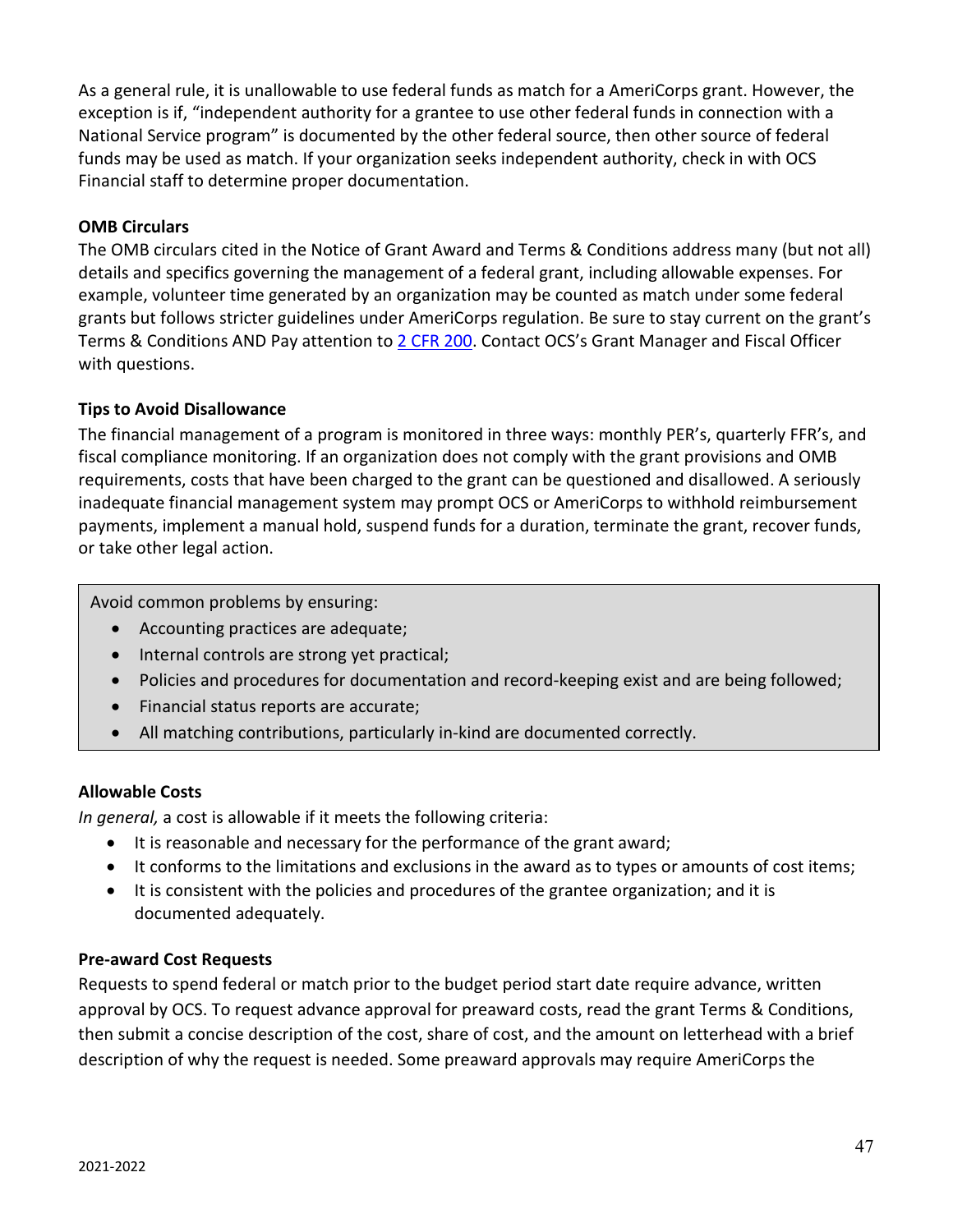agency's approval. OCS will respond in writing to approve, decline, or clarify the request. Be sure to include concise rationale and that the letter is signed by an Authorized Representative.

#### **Taxes**

Most subrecipients are required to pay FICA. Under federal law, the FICA payment rate is 15.3 percent of the living allowance. Half (7.65 percent) is paid by the program and half is deducted from the member's living allowance. FICA payments cover Social Security and Medicare benefits.

• In Montana, AmeriCorps members are not eligible for unemployment insurance.

#### **Income Taxes**

Under federal tax laws, income tax rules apply to member benefits. A living allowance is taxable as "compensation for services" and generally is subject to federal withholding. Room and board also may count as income subject to withholding, even though the members do not receive cash.

• Income eligible members may be able to claim an exemption from withholding if (1) they had no tax liability in the previous year, and (2) they expect to have no tax liability in the current year. State income tax withholding laws also apply.

Like all personal income taxes, taxes on the living allowance are the responsibility of the individual member. Members receiving a living allowance must complete a W4 form at the start of the term of service. At the end of each applicable tax year, subrecipients must provide each member a W2 form.

#### <span id="page-49-0"></span>**FUNDRAISING RULES FOR PROGRAM STAFF**

In general, AmeriCorps staff and members may not lead the organization's major fundraising efforts. AmeriCorps policy permits limited activities related to fundraising by grant covered staff, to the extent that such activities:

- Provide immediate and direct support to a specific and direct service activity;
- Fall within the program's approved direct service objectives;
- Are not the primary activity of the program; and
- Do not involve more than 10% of any individual member's time.

Under OMB Circulars it is not allowable to charge the grant for costs for "organized fundraising" or expenses incurred "solely to raise capital or obtain contributions" (*however it is allowable to apply an appropriate amount of indirect funds to these activities*).

#### *Examples of what grant covered staff may do with federal grant funds:*

- Develop and print materials such as brochures and annual reports to be used for educating the public, which includes potential board members, funders, community partners, and elected officials.
- Contact individuals and organizations (potential partners) who may assist in delivering services.
- Ask the board of directors and other volunteers to raise funds on their own time.
- Pay for a program evaluation to demonstrate the program's impact and effectiveness.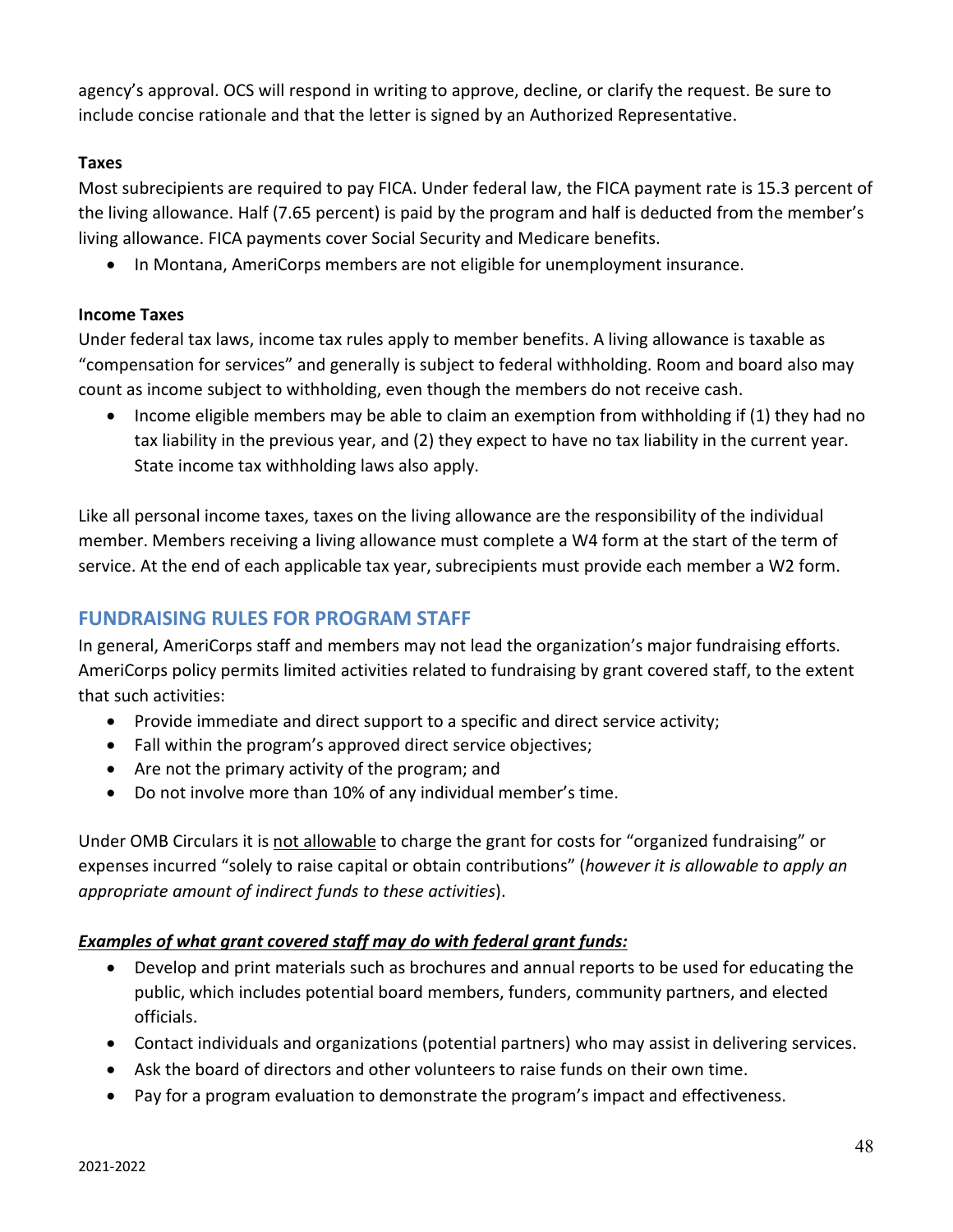- Solicit community involvement with or in-kind support for the program—e.g., seek volunteers to help with a project and donations of building supplies for a construction project.
- Coordinate community involvement in a day of service and other direct service activities that may have a fundraising element.
- Include members of the public (*including funders and other community partners*) on a general mailing list for newsletters or brochures and other general interest publications. (*Publications paid with AmeriCorps grant funds, federal or matching funds, should not solicit donations*).
- Include in the general-purpose newsletter a "wish list" of needed in-kind items.
- Invite members of the public, including funders, to make a site visit to the program.
- Seek advice from individuals with expertise who may be business or foundation staff regarding matters such as program development, training, and evaluation.
- Invite members of the public, funders and other community partners, to attend orientation, end of service ceremonies and other special events.
- Ask a local business to sponsor a recognition event for members or volunteers.

#### *Program staff may not:*

- Use AmeriCorps grant funds, including matching or other federal funds, to develop promotional materials solely targeted at prospective funders.
- Use AmeriCorps grant funds, including matching or other federal funds, to engage in a direct mail campaign to raise funds.
- Use AmeriCorps grant funds, including matching or other federal funds, to conduct capital campaigns or endowment drives.
- Hire a development consultant and charge fees to the AmeriCorps grant.
- Charge time spent by staff on fundraising to AmeriCorps or matching funds.

#### <span id="page-50-0"></span>FINANCIAL REPORTING

Typically, a monthly Periodic Expense Report (PER) is due to the OCS Financial Manager. The completed PER serves the expense report and request for reimbursement. Due dates are listed in the directions and are communicated by OCS staff. These reports are emailed to the organization's designated fiscal staff. Line item grant PER contains the full budget in eGrants categories and fixed amount grants report on member service hours.

Quarterly, line item grant recipients must complete and submit and FFR. The PER and FFR provide OCS information on program spending for desktop monitoring and serves as the request for AmeriCorps funds. And FFR must be submitted to the Commission each quarter by the  $20<sup>th</sup>$  day of the month following the reporting period. If the due date falls on a weekend or holiday the report will be due on the next business day. FFR reporting forms are included in the monthly reporting workbook, the PER.

On a semi-annual basis subrecipients are required to report any other sources of federal funds being used as match on the AmeriCorps grant.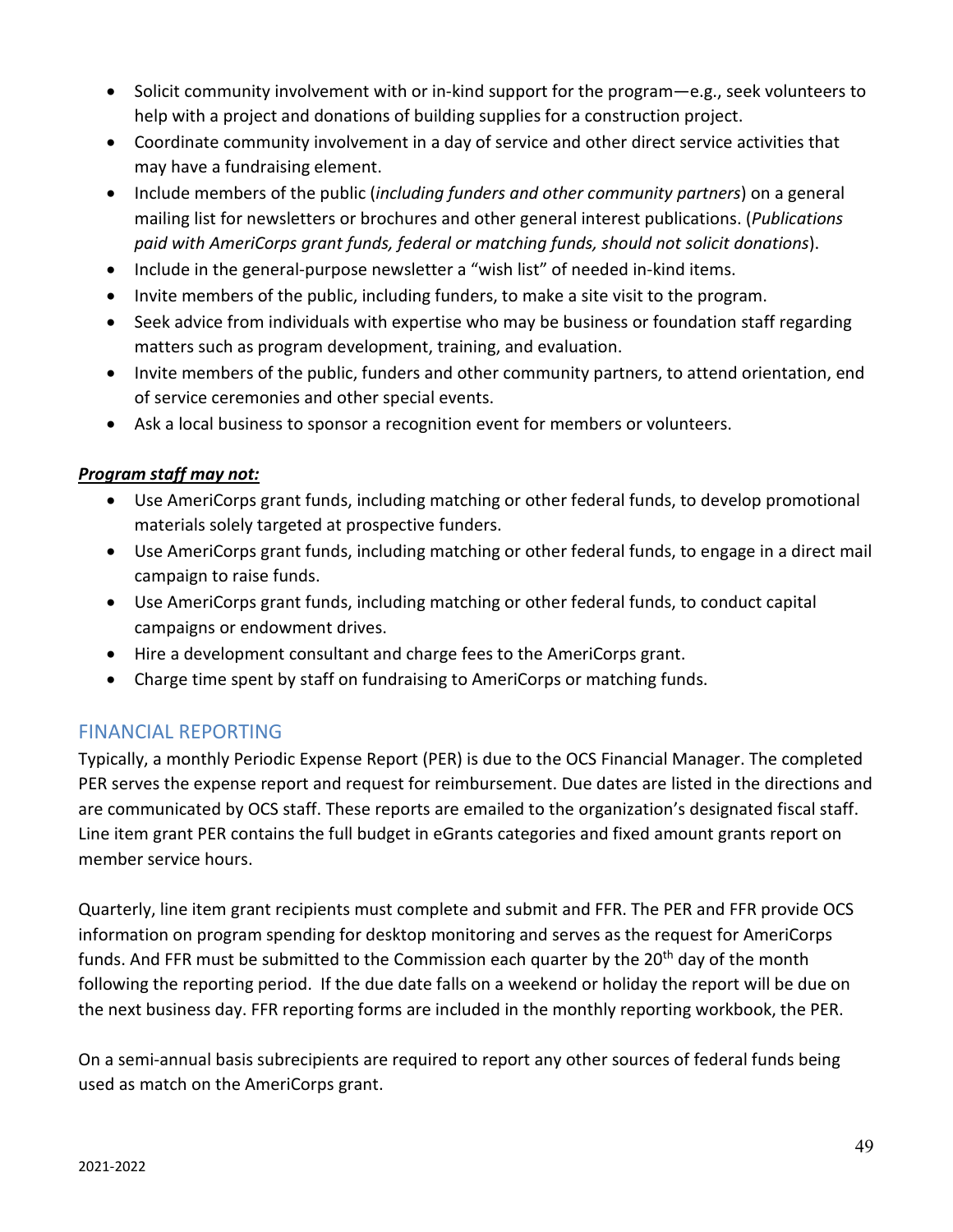At the end of the annual budget period, fixed award grantees must reconcile member service hours, partial terms and refilled positions.

#### <span id="page-51-0"></span>**GRANT MODIFICATIONS**

#### **Changes in the Grant Not Involving the Budget**

Examples of program changes that require prior written approval of OCS and/or AmeriCorps:

- Changes in the scope or goals of the program.
- Changes in member position types and service locations.
- Changes in the start and end dates of a grant.
- Decisions to sub-grant AmeriCorps activities not previously approved.
- See section on Chapter 2 subsection on **Slot Conversions** for information and process guidance.

#### **Changes in the Grant Involving the Budget**

Changes to the grant budget should be requested through the budget modification form found in the Periodic Expense Report (PER) supplied to the program. Examples of program changes that require prior written approval of OCS and/or AmeriCorps:

- Changes to the budget near, at, or above value of 10% of the full award.
- Purchases of equipment over \$5,000 unless specified in the grant award budget.
- Transferring funds from Member Support costs to Program Operating costs.

#### **Retention of Grant Records –** *2 CFR § [200.334](https://www.govinfo.gov/content/pkg/CFR-2014-title2-vol1/pdf/CFR-2014-title2-vol1-sec200-334.pdf)*

In general, all grant related records must be retained and safeguarded for the period of time described in the contract with OCS. If an audit is started prior to the expiration of the retention period, the records must be retained until the audit findings are resolved and the activity is officially closed. Read the contract with OCS to verify the record retention schedule; some contracts require up to 8 years!

**Tip:** be familiar with the retention periods of time and requirements of other entities as it pertains to (e.g. organizational policies, MTDOJ Criminal history checks). Records must adhere to the greatest standard required.

#### **Formula and State Competitive Award Member Position Transfers**

State commissions may not transfer member positions between competitive and formula subrecipients, or vice-versa. State commissions may not transfer funds among competitive subrecipients.

- With restrictions, a Commission, parent organization, or regional Program Officer may grant permission to transfer a member to another AmeriCorps State or AmeriCorps National program. It is required a member provide a compelling personal circumstance to justify the transfer.
- As a general rule, members may not transfer across different streams of service (e.g. from AmeriCorps State or National to AmeriCorps VISTA).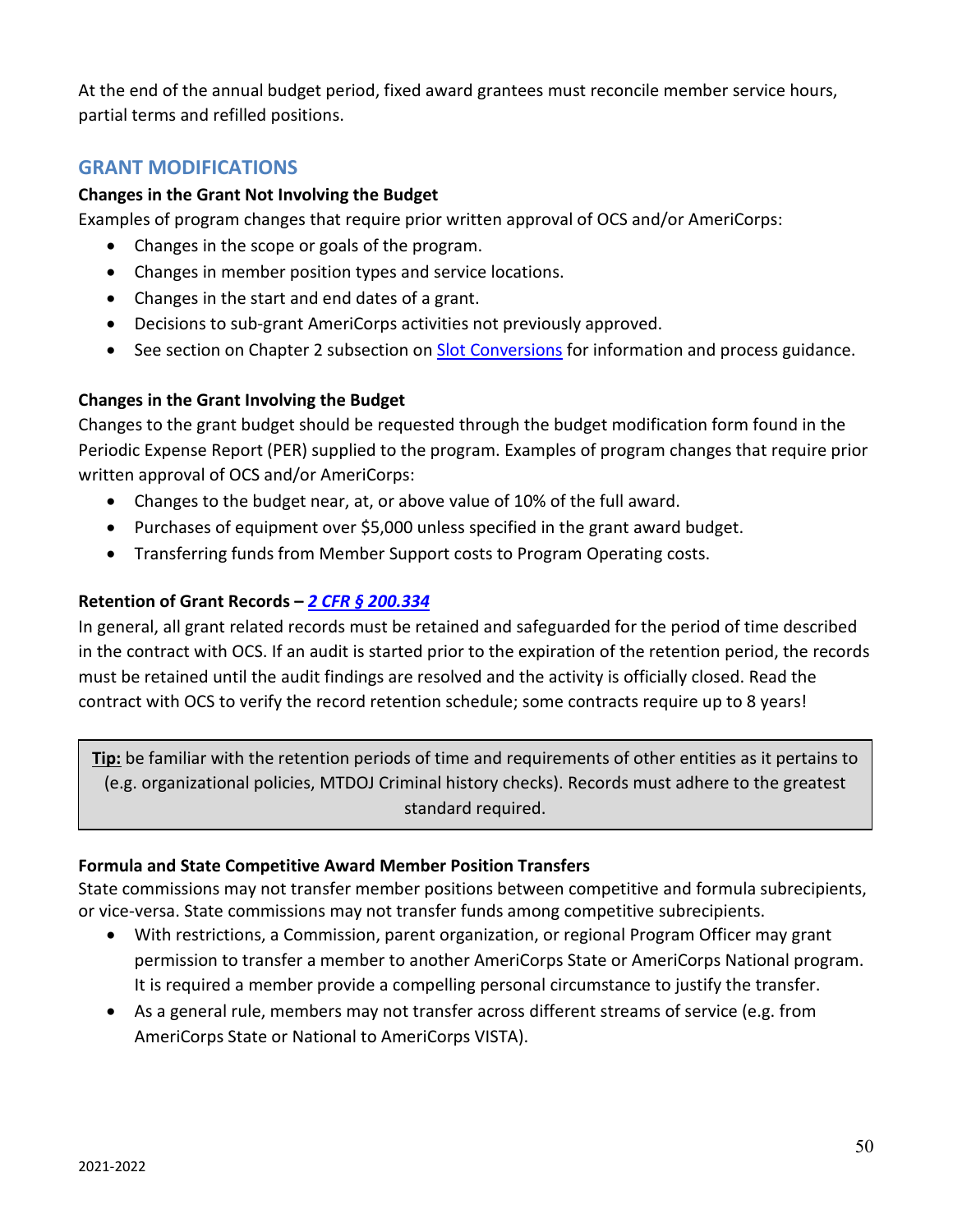#### **Audit Requirements**

As per 2 [CFR 200.501,](https://www.ecfr.gov/cgi-bin/text-idx?node=sp2.1.200.f#se2.1.200_1501) recipients of federal grant awards who spend \$750,000 or more in total federal awards are required to have audits performed in accordance with the organization type.

• If the legal applicant is subject to an audit, the report should be current on file with OCS.

#### **Closeout Process**

Grant Closeout is outlined in the AmeriCorps Terms & Conditions. All activity must conclude, and all members exited. All close-out documents are due to OCS at 5:00 pm MST, 45 days following the end of the grant period. Closeout forms are online: http://serve.mt.gov/AmeriCorps/program-directors

#### **The Role of AmeriCorps Office of the Inspector General (OIG)**

AmeriCorps' OIG is an independent office established to help improve the AmeriCorps' programs and operations. The OIG has the responsibility of keeping AmeriCorps' Chief Executive Officer and Congress informed about problems and deficiencies relating to programs and operations nationwide. The OIG conducts and supervises audits and investigations that prevent and detect fraud, waste, and abuse.

Per statute, the OIG has full access to all records, reports, and other available material to conduct this work. The OIG coordinates AmeriCorps' relationships on matters of fraud, waste, and mismanagement with other organizations, including federal, state, and local law enforcement agencies. Examples and cautionary tales: <https://www.americorpsoig.gov/>

#### **When to Contact the Office of the Inspector General**

There are two types of inquiries to the AmeriCorps OIG: general inquiries and hotline reports.

#### **General Inquiries** AmeriCorps OIG accepts confidential referrals,

<https://www.americorpsoig.gov/contact/general-inquiry> General inquiries may be submitted via the following methods:

- Telephone: 202.606.9390
- Fax: 202.485.0008
- Office of Inspector General Corporation for National and Community Service 250 E St. S.W. Suite 4100 Washington, DC 20525\*

\* Communication sent via the U.S. Postal Service will be delayed due to security screening measures. It is suggested you use email, facsimile, or private carrier.

**The OIG operates a fraud hotline** for concerned citizens, program participants, employees of AmeriCorps grant recipients, Volunteers, and others to report instances of fraud, waste, abuse of authority, and mismanagement.

Hotline reports should be made via the following methods: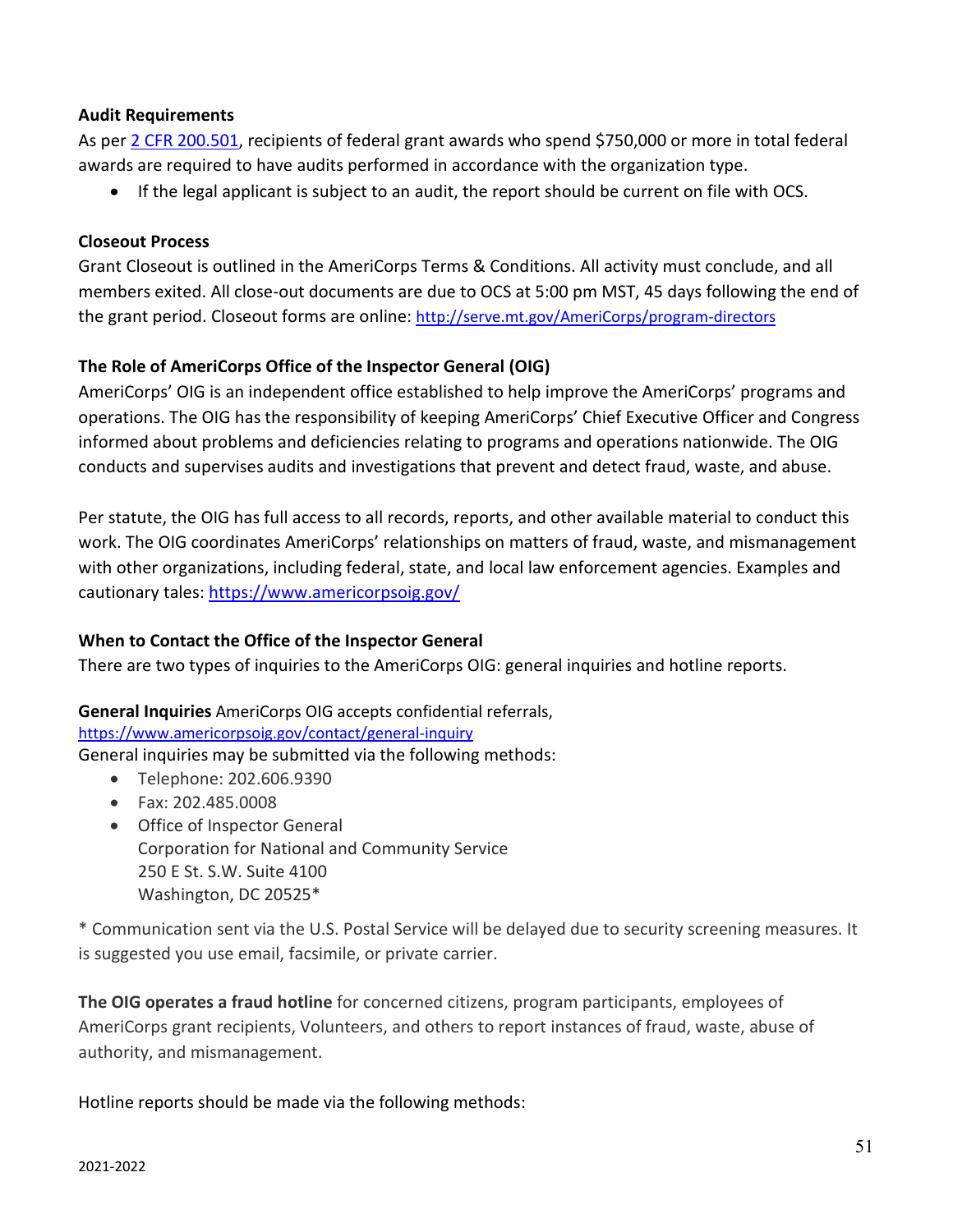- OIG Hotline telephone number: 800.452.8210
- Reports may be made via email to: [hotline@cncsoig.gov](mailto:hotline@cncsoig.gov)
- Or with the form on the OIG website:<https://www.americorpsoig.gov/hotline>

Subrecipients should contact the Office of the Inspector General whenever the organization discovers information indicating there may be waste, fraud, abuse, or any violation of criminal law at the program or service site. *Note: Montana Commission subrecipients may choose to contact OCS before, during, or after you make a report to the OIG. Please be encouraged to inform OCS so we are aware and can assist in navigating the situation.*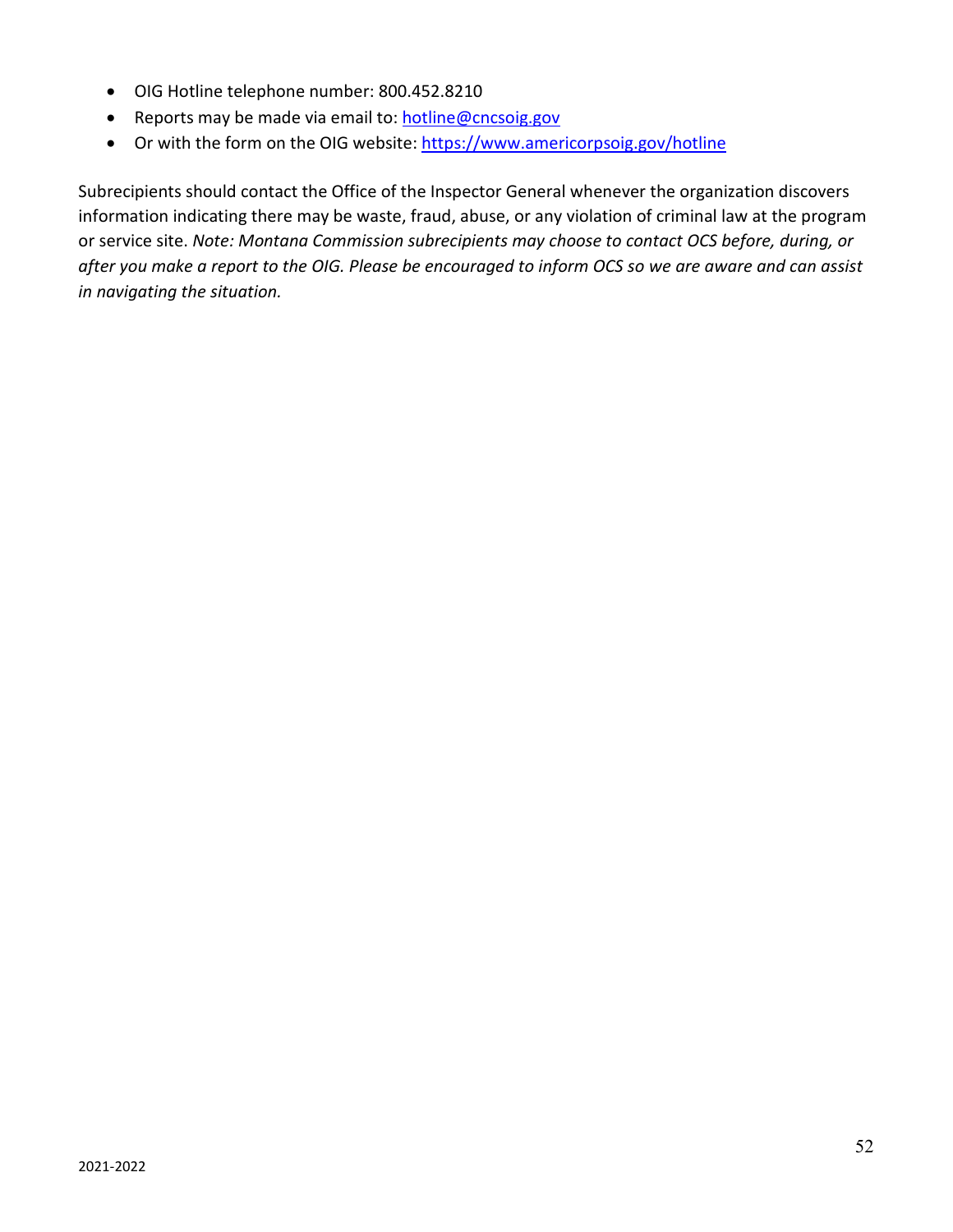# **Chapter Six** *Training and Technical Assistance*

<span id="page-54-0"></span>OCS is committed to providing quality assistance with the philosophy, "the success of Montana's AmeriCorps programs is our responsibility." OCS coordinates training, sponsors events, and provides information about local, regional, and national training opportunities for staff and members. We encourage program staff to partner and create a collaborative environment where best practices and challenges are commonly shared. Program staff are provided resources to attend training events that contribute to staff development and AmeriCorps expertise.

#### **TECHNICAL ASSISTANCE**

- **AmeriCorps Regulations and Guidance** subgrantees must become familiar with regulations, guidance, terms and conditions, and other governing documents related to administration of AmeriCorps grants. These documents are referenced throughout this guide and also can be found in summary in Chapter 7: [Additional Resources.](#page-57-1)
- **OCS Email Distribution List**  OCS staff strive to update subrecipients by email regarding: policy and program developments, important upcoming dates, AmeriCorps requests for input, upcoming training opportunities, and more. It is critical for program directors to review and share this information with program staff, members, and other relevant personnel and keep OCS updated about changes of contact information.
- **ServeMontana Newsletter**  The newsletter contains important information about national service and community volunteerism, upcoming trainings, National Days of Service, special events and more.

#### **TRAINING**

#### **AmeriCorps Program Staff Training Requirements:**

- $\Box$  Bi-monthly calls & August Convening (Program Directors)
- $\Box$  Staff Check-Ins; monthly for the first year
- $\Box$  NSCHC annual eCourse completion 2 staff per program
- □ [eCFR/](https://www.ecfr.gov/cgi-bin/ECFR?page=browse) 2CFR 200
- □ Professional Development Strategic Framework and Plan

#### **Professional Development Framework for AmeriCorps Staff**

The Program Developmental Framework incorporates an individual needs assessment with professional development goals. Each Montana AmeriCorps staff will complete a professional development needs assessment at least once per three-year grant cycle. The Framework was developed by OCS and program staff with guidance by Verve Exchange in August 2019.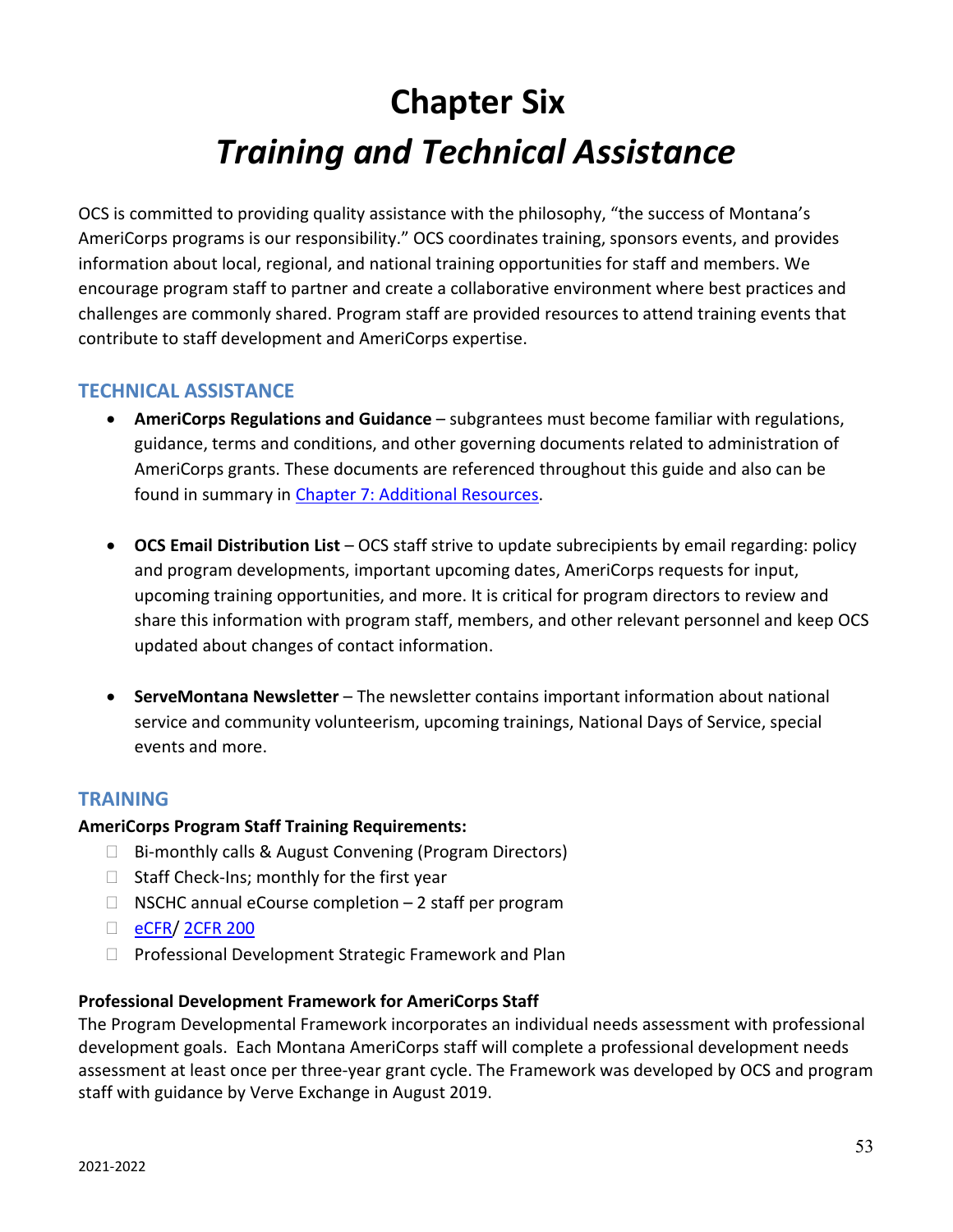The framework will be shared with OCS staff to review goals, necessary resources, and action plan. Goals and objectives may take more than one year to achieve and require OCS and/or subrecipient resources for staff training and/or travel.

• The Professional Development Framework is located on the "Training Resources" page of the ServeMontana website, [https://serve.mt.gov/americorps/training-resources.](https://serve.mt.gov/americorps/training-resources)

#### <span id="page-55-2"></span>**Professional Development Training Tracker**

Fill out the Training Tracker survey if you:

- Attend an OCS sponsored/required training event
- Attend any other training event that you would like to provide feedback on (i.e. you recommend OCS offers the training opportunity to other program staff, or you would *not* recommend the training to program staff)

Responses will help OCS and your National Service Community gather valuable information about what trainings are available and their quality and will be used when planning future events. [https://www.surveymonkey.com/r/PD\\_Training\\_Tracker](https://www.surveymonkey.com/r/PD_Training_Tracker)

#### <span id="page-55-0"></span>**Training and Technical Assistance Directory**

The OCS Training and Technical Assistance (TTA) Directory is a resource for Montana ASN and AmeriCorps VISTA program staff to connect with trainers and consultants across the U.S. Those included in the directory have established areas of expertise and commitment to local, state and national service programs. Look for the 2021-22 update in October 2021.

[https://serve.mt.gov/\\_docs/program-directors/TrainingDirectoryFinal.pdf](https://serve.mt.gov/_docs/program-directors/TrainingDirectoryFinal.pdf)

#### <span id="page-55-1"></span>**Staff Training Events: In-State**

- *Program Director Bi-Monthly Conference Calls* OCS hosts Program Director conference calls bimonthly. Attendance is required; if a program staff is unable to attend, they must submit a program update prior to the conference call. Calls are scheduled on the second Wednesday of every other month and typically begin at 2:00 pm. Topics of discussion on the call vary.
- *Annual Convening –* OCS and program staff come together for updates, professional development, and networking at the Program Directors Annual Convening. Each Program Director is expected to attend the annual event and notify OCS's Grants Manager and TTA Specialist if there is a substitution. The convening is typically held during the second week of August, in place of the bi-monthly program director call.
- *ServeMontana Symposium* This is OCS's signature event! This gathering brings all streams of AmeriCorps in Montana together to serve, learn, grow, reflect, and promote civic engagement.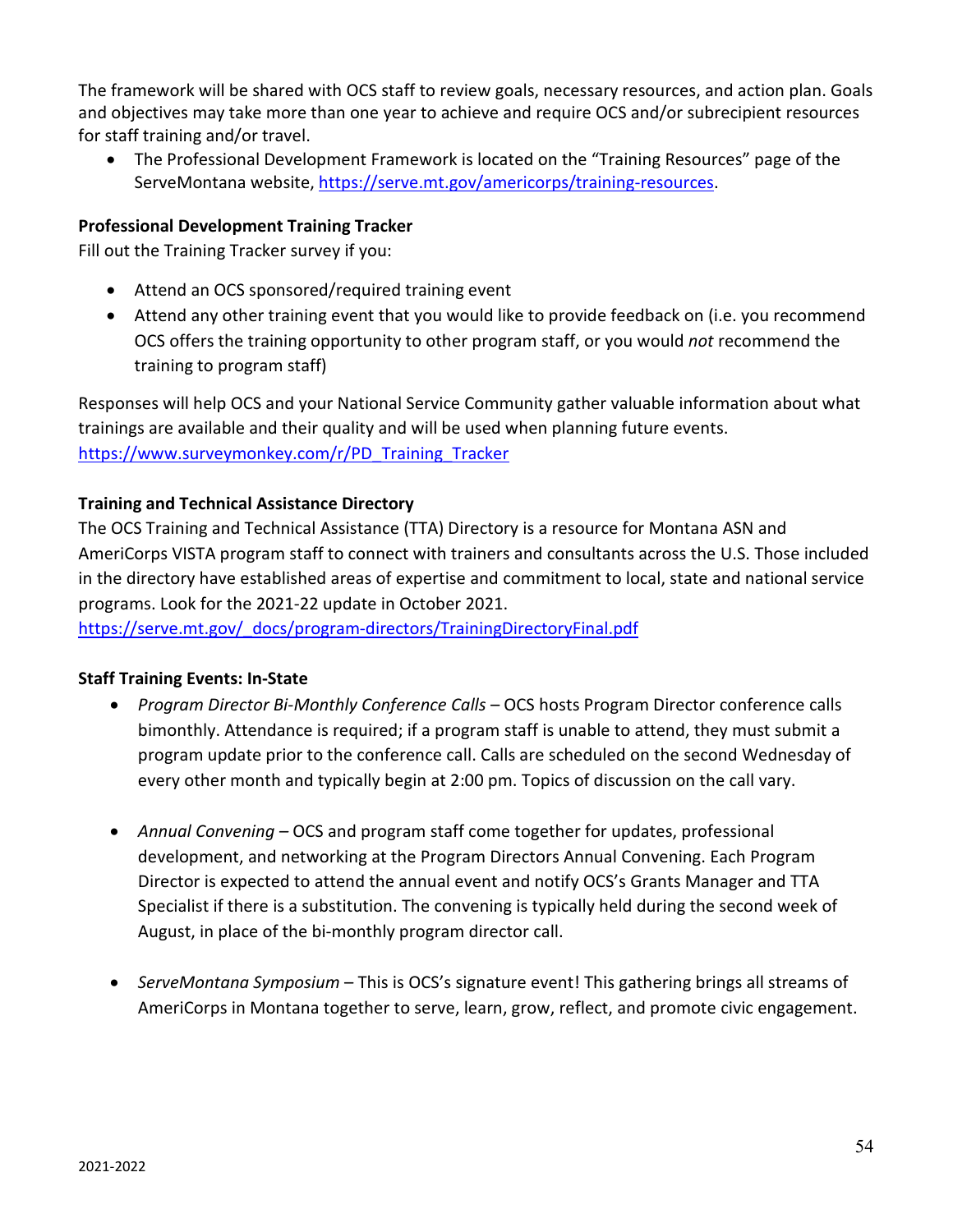Each program is required to plan and to attend this multiday event, which is held in March <https://serve.mt.gov/ServeMontana/servemontana-symposium>

- *State of Montana, Professional Development Center* The State Professional Development Center delivers high-quality training through research-based curricula, class participation, and instructor knowledge. <https://pdc.mt.gov/>
- *Community Building Institute (CBI)* CBI is based on a community-building framework, or "six steps," used as a model for sustainable community development. This web-based training includes six, one-hour sessions facilitated by community leaders. Participants interact with trainers and receive resources, support materials and a certificate upon completion. <https://mtcompact.org/training-resources-2/community-building-institute/>

#### **Staff Training Events: Out of State**

*Please contact OCS to see if there are resources available to support cost of attendance.* 

- America's Service Commissions' AmeriCorps Startup Program & Fiscal Boot Camps (fall)
- National Service Regional Training, Pacific/Southwest Region (spring) <https://www.nationalservicetraining.org/>
- Leadership Forum for National Service Executives, weeklong in Seattle, WA [http://servewashington.wa.gov/programs/americorps/subgrantee-resources/leadership-forum](http://servewashington.wa.gov/programs/americorps/subgrantee-resources/leadership-forum-national-service-executives)[national-service-executives](http://servewashington.wa.gov/programs/americorps/subgrantee-resources/leadership-forum-national-service-executives)
- Points of Light Foundation's Conference on Volunteering and Service <https://www.pointsoflight.org/points-of-light-conference/>

#### **OCS Sponsored Travel for Program Staff Training: Reimbursement Process**

When OCS reimburses an organization for program staff to travel and/or attend training, the legal applicant's organization should use *non-grant resources* to initially cover the costs. Because the event is not budgeted in the program grant and *is budgeted in OCS grants*, training funds should not come from the AmeriCorps grant budget.

- The process to submit a request for reimbursement is as follows:
	- 1. Traveler submits completed travel documentation to their organization's fiscal staff for reimbursement.
	- 2. The authorized organization staff submits a signed invoice to OCS, with the complete travel documentation included for review and reimbursement. Reimbursements are made to organizations, not individual staff.
- OCS sponsored travel is reimbursed *only* at state rates for mileage, lodging, and per diem.

OCS reserves the right to request reimbursement from subrecipients for any costs resulting from late registration, non-attendance by registered participants, or other actions by persons associated with the program staff or members. All costs relative to such requests must be paid from non-federal sources.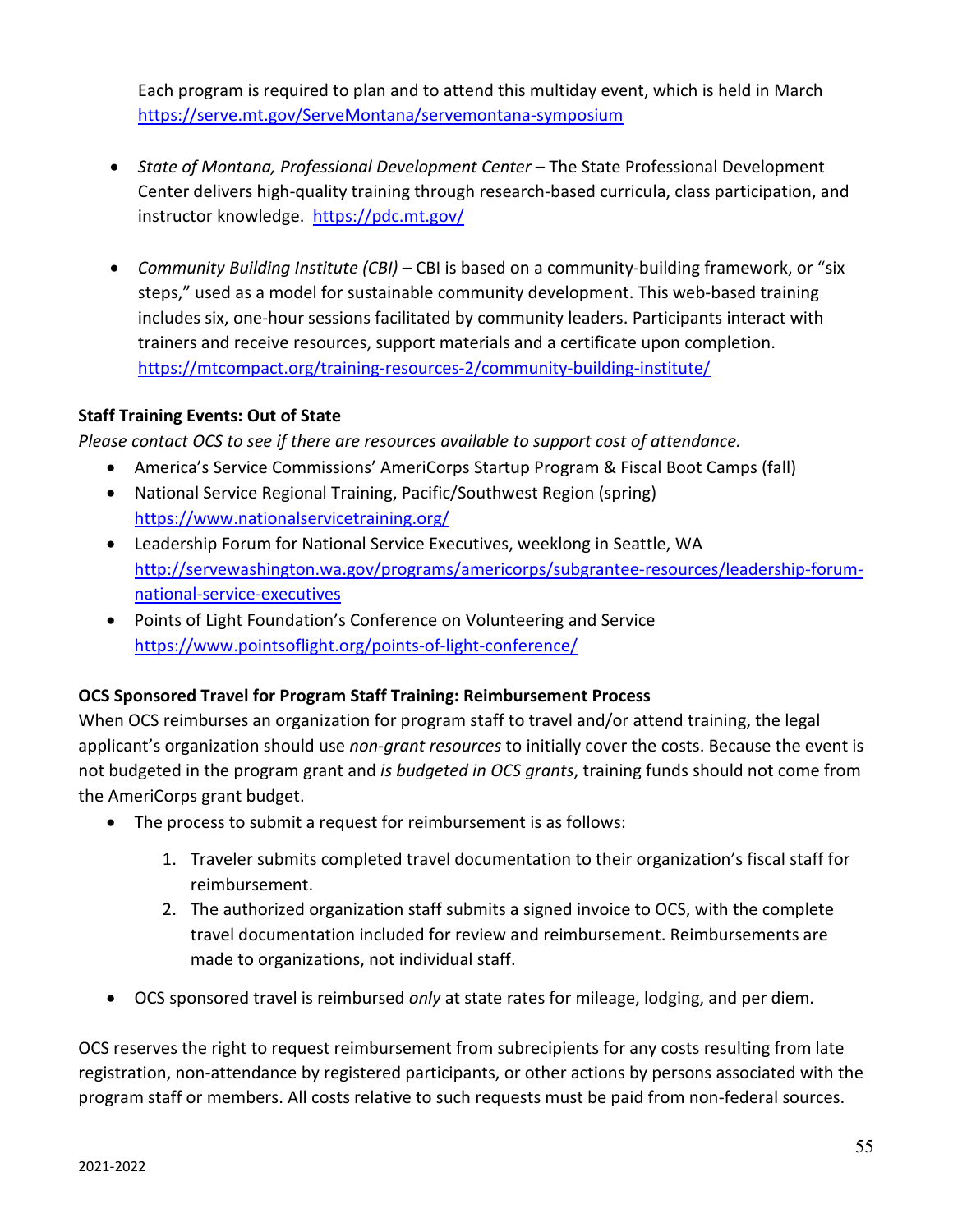# **Chapter Seven** *Additional Resources*

<span id="page-57-0"></span>**America's Service Commissions (ASC):** <http://www.statecommissions.org/>

- ASC state service partner memberships provide resources for program staff and the member assistance program for participants - <https://www.statecommissions.org/state-service-partner>
	- o ASC Member Assistance Program: [https://www.statecommissions.org/americorps](https://www.statecommissions.org/americorps-member-assistance-program)[member-assistance-program](https://www.statecommissions.org/americorps-member-assistance-program)

<span id="page-57-1"></span>**AmeriCorps Resources:** In the 2021 migration from nationalservice.gov to americorps.gov, many major changes took place in how and where to locate appropriate current guidance. This included the removal of outdated guidance and the AmeriCorps Knowledge Network that housed it. Program staff should become familiar with navigating and locating the Resources section of the respective Grantee type.

- Resources for Programs:<https://americorps.gov/grantees-sponsors/state-subgrantees> & <https://americorps.gov/grantees-sponsors/state-commissions> and scroll to bottom for filterable list of resources including:
	- o Terms and Conditions
	- o Governing Authorities and Guidance
	- o Program Tools
	- o eGrants Instructions
	- o Recruit, Enroll, and Manage Members
	- o Establish Performance Measures
	- o Evaluate my Program
	- o Managing my Budget and Drawdowns
- Official Guidance:<https://americorps.gov/about/agency-overview/official-guidance>
- Statutes and Regulations:<https://americorps.gov/about/agency-overview/statutes-regulations>

**AmeriCorps Alumni:** [www.americorpsalums.org](http://www.americorpsalums.org/)

**AmeriCorps Evaluation:** <https://www.americorps.gov/grantees-sponsors/evaluation-resources>

**AmeriCorps National Service Criminal History Checks (NSCHC):** [https://americorps.gov/grantees](https://americorps.gov/grantees-sponsors/history-check)[sponsors/history-check](https://americorps.gov/grantees-sponsors/history-check)

#### **AmeriCorps Office of Inspector General:** <https://www.americorpsoig.gov/>

#### **AmeriCorps Online Learning Site (Litmos):** <https://americorpsonlinecourses.litmos.com/account/login/>

• Litmos is where to access and complete the NSCHC eCourse; send certificate of completion to OCS.

#### **Education Award:**

• <https://americorps.gov/members-volunteers/segal-americorps-education-award>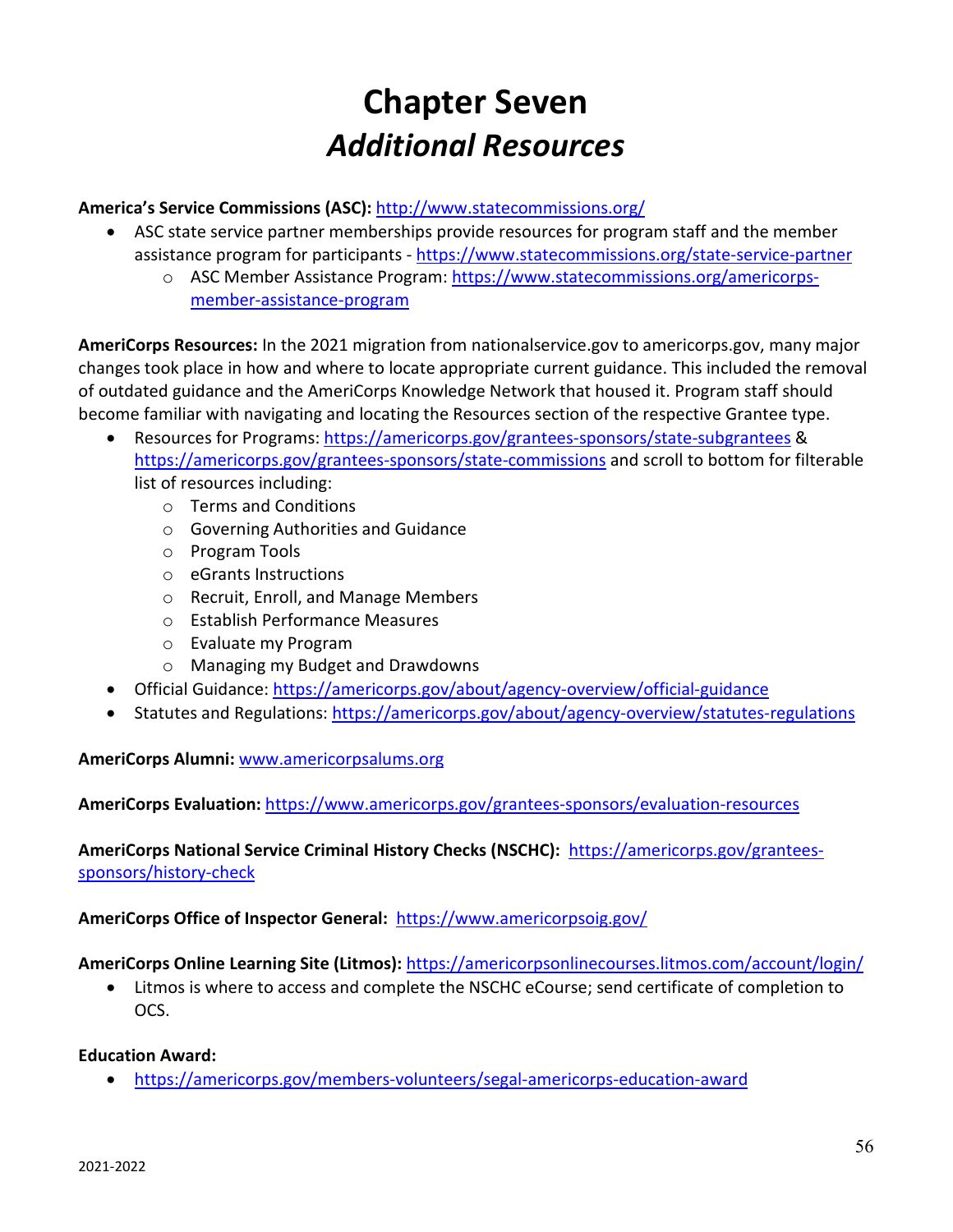• <https://mtcompact.org/awards-scholarships/segal-americorps-education-award-and-match/>

#### **Governor's Office of Indian Affairs:** <https://tribalnations.mt.gov/>

**Peace Corps:** <https://www.peacecorps.gov/>

#### **PsychArmor® Institute:** <https://psycharmor.org/>

• The PsychArmor® Institute provides resources to Americans so they can effectively engage with and better support military service members, veterans, and their families.

#### **7 Cups:** <https://www.7cups.com/>

• 7 Cups connects you to caring listeners for free emotional support.

**ServeMontana Program Directors' Page:** <http://serve.mt.gov/AmeriCorps/program-directors>

# <span id="page-58-0"></span>**KEY DISTINCTIONS, DEFINITIONS, AND ACRONYMS**

**America's Service Commissions (ASC) -** ASC is a nonpartisan, nonprofit organization representing and promoting state service commissions across the US and territories. ASC is a peer network of governor-appointed commissioners, along with staff from the state service commissions. ASC also offers program membership & benefits, learn more at:<http://www.statecommissions.org/state-service-partner>

**AmeriCorps –** The "doing business as" name and an umbrella term that refers to all programs designated by the Corporation as national service programs and the participants serving. AmeriCorps programs include AmeriCorps State & National, AmeriCorps VISTA (Volunteers In Service To America), and AmeriCorps NCCC (National Civilian Community Corps). AmeriCorps Seniors now refers to the programs formerly called Senior Corps.

**AmeriCorps Member** – An individual selected to serve and enrolled into an approved service position should be referred to as an AmeriCorps member, service member, or national service participant, not volunteers, workers, staff, participants, or employees. The word *member(s)* is lowercase.

**AmeriCorps National Service Network** – Refers to all the subrecipients affiliated with AmeriCorps—including AmeriCorps NCCC, AmeriCorps VISTA, AmeriCorps State and National, AmeriCorps Tribes and Territories, the AmeriCorps Education Awards Program (EAP).

**AmeriCorps NCCC (National Civilian Community Corps) –** A residential AmeriCorps program in which 18-24 yearold-members are housed and trained together on military bases and deployed in teams to service sites throughout the surrounding region.<https://americorps.gov/serve/fit-finder/americorps-nccc>

**AmeriCorps State & National –** Used when referring to grants or funding, AmeriCorps State grants are distributed through state service commissions; AmeriCorps National Direct grants are distributed to organizations directly from the Corporation for National and Community Service.

**AmeriCorps VISTA (Volunteers In Service To America) –** Full-time, National Service program for citizens ages 18 and older interested in developing sustainable solutions to poverty in communities across America. AmeriCorps VISTA members serve with nonprofit, faith-based, and community organizations and agencies to increase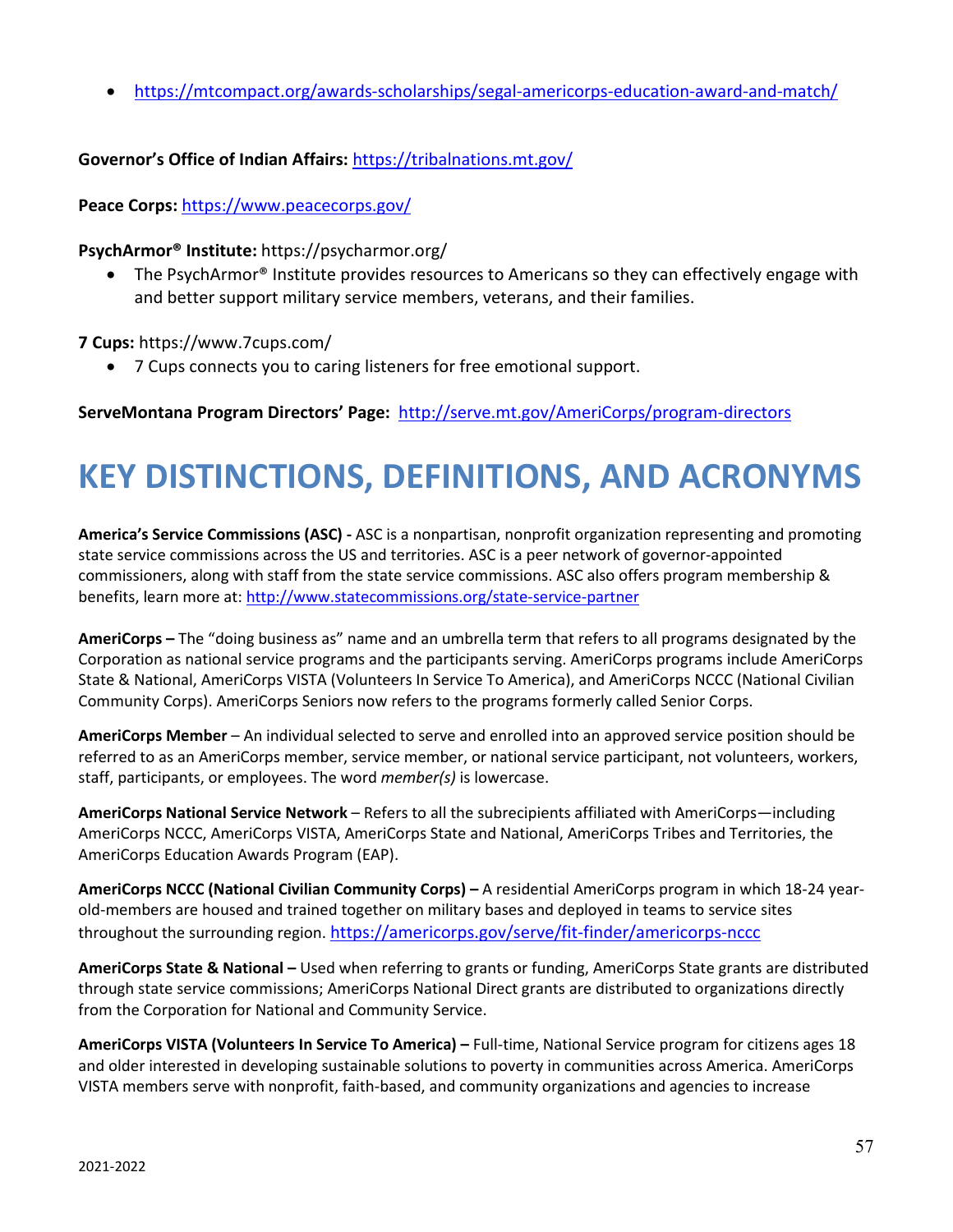capacity, develop infrastructure that expands services, strengthens programs, and empowers low income individuals. AmeriCorps VISTA is under the AmeriCorps umbrella and is administered by the Corporation.

**Audit –** An official inspection of an individual's or organization's accounts, typically by an independent body. An audit is not the same as compliance monitoring.

**Campus Compact –** A national organization of college and university presidents with numerous state affiliates committed to advancing service on their campuses.<http://compact.org/>

**Citizen –** A legally recognized subject or national of a state or commonwealth, either native or naturalized. A person who owes allegiance to and is entitled to the enjoyment of full rights in the United States.

**Civic Engagement –** The skills, knowledge, and actions one needs to live in a participatory society. Often involves working, serving, or volunteering to make a difference in one's community through both political and non-political processes.

**Code of Federal Regulations (CFR) –** [45 CFR 2520](https://www.ecfr.gov/cgi-bin/text-idx?SID=52ce1e7e6ec32b04bf3a9b3befee7370&mc=true&node=pt45.5.2520&rgn=div5) govern AmeriCorps use the link to search & locate important information.

**Community Based Organization (CBO) –** Any private non-profit organization (including faith-based organizations) that is representative of a community or a significant segment of a community and is engaged in meeting, human, environmental, or public safety needs.

**Commission Investment Funds (CIF) –** Funds provided to state commissions to facilitate increased Commission capacity and the ability to provide training and technical assistance to subrecipients. Funds vary from year to year as per Congressional appropriations. **Also known as Training and Technical Assistance (TTA) funds.**

**Consortia –** A group of organizations whose purpose is to collectively facilitate and support the work of a service program in ways that add material and human resources beyond those available to each organization individually.

**Compliance Monitoring –** A formal process that reviews all funded programmatic and financial grant components against federal and state requirements, organizational operations, governance, grant policies and procedures.

**Corporation for National and Community Service (CNCS) –** The legal name of the independent federal agency that encompasses the work and staff of two previously existing agencies, the Commission on National and Community Service and ACTION. The Corporation was created by the National and Community Service Trust Act of 1993.

**Domestic Volunteer Service Act of 1973 –** The Domestic Volunteer Service Act authorized VISTA, the Foster Grandparent Program, the Senior Companion Program, and the RSVP program. The legislation was amended in the early 1990's with the National and Community Service Trust Act which created the Corporation for National and Community Service, AmeriCorps and State Service Commissions.

**Education Award –** A post-service benefit earned by all AmeriCorps successfully completing a Term of Service. Alum can apply [The Education](https://americorps.gov/members-volunteers/segal-americorps-education-award) Award directly toward cost of attendance at a qualified educational institution graduate school or approved vocational training and may be used to pay off federally backed education loans.

**Education Award Program (EAP) –** An AmeriCorps program that receives a small administrative grant, member positions and Education Awards and uses nonfederal resources to pay the members' living allowance and support program costs.

**Edward M. Kennedy Serve America Act of 2009 –** [The Edward M. Kennedy Serve America Act](https://americorps.gov/newsroom/press-releases/2009/highlights-edward-m-kennedy-serve-america-act) reauthorizes and expands national service programs administered by the Corporation for National and Community Service (CNCS)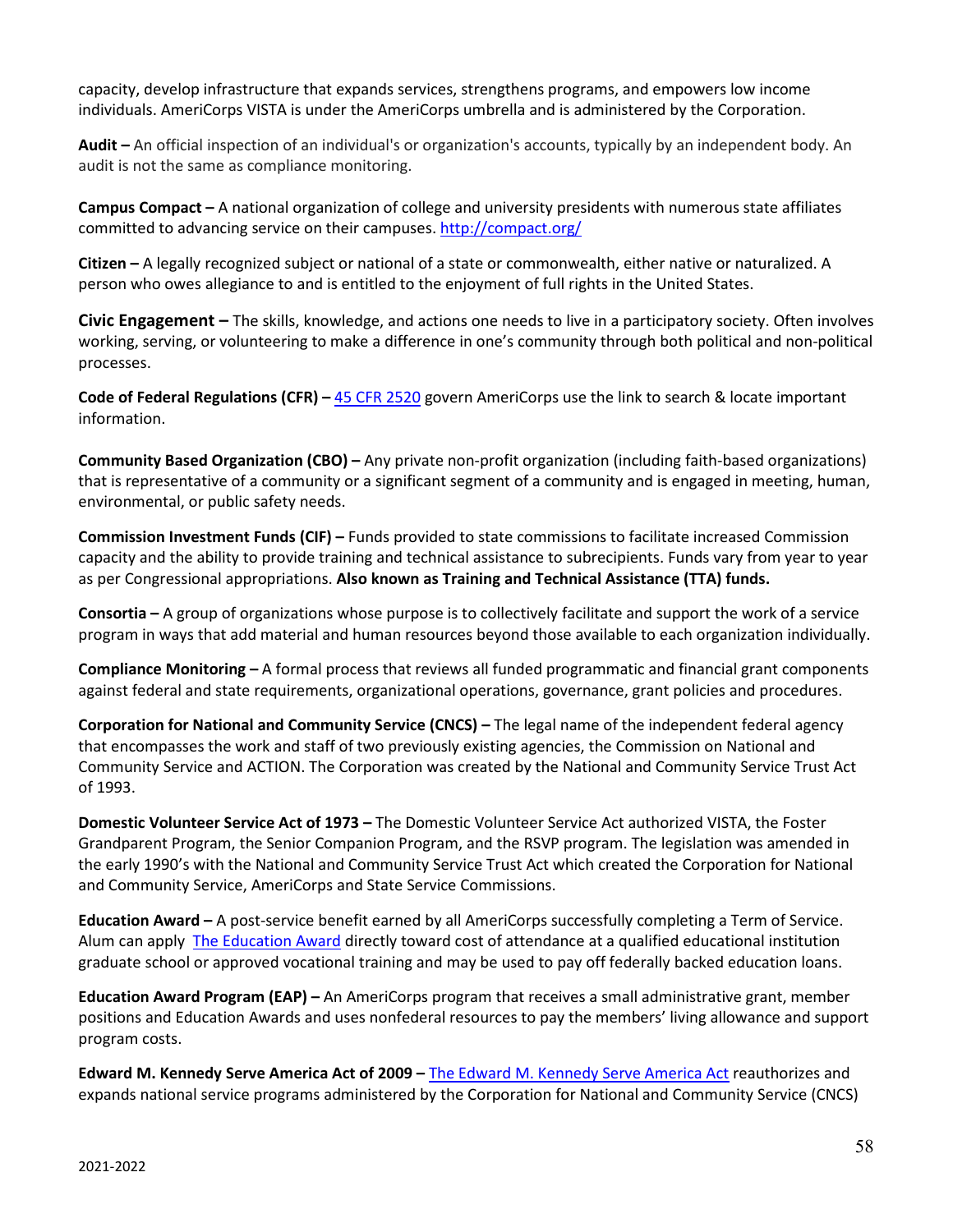by amending the National and Community Service Act of 1990 and the Domestic Volunteer Service Act of 1973. was signed by President Barack Obama on April 21, 2009. Also known as the Serve America Act.

**eGrants –** AmeriCorps's online grant management syste[m https://egrants.cns.gov/espan/main/login.jsp](https://egrants.cns.gov/espan/main/login.jsp)

**Employers of National Service –** An AmeriCorps special initiative to connect AmeriCorps alumni with employers from the private, public, and nonprofit sectors. Through this initiative, employers have increased access to a dedicated, highly qualified, and mission-oriented pool of potential employees, and National Service alumni have additional opportunities to apply their skills in the workplace.

<https://americorps.gov/partner/partnerships/employers-national-service>

**Evaluation –** Evaluation is the use of social science research methods to assess a program's design, implementation, and effectiveness.<https://americorps.gov/grantees-sponsors/evaluation-resources>

**Fiscal Year –** A period of 12 months during which a particular budget is to be expended and accounted for and reported. The Federal Fiscal Year begins on October 1 and ends September 30. The Montana State Fiscal Year begins July 1 and ends June 30.

**Fixed Amount Grant - A**llows organizations to apply for a fixed-amount per individual member service year (MSY). Organizations operate a standard AmeriCorps program with full-time members, or less than full time positions, serving in a full-time capacity only.

**Formula Funding –** The annual allocation awarded to each State Commission annually by CNCS. The formula allocation to each state accounts for the states populous. The Commission then solicits proposals for AmeriCorps formula funded programs and when feasible, planning grants.

**Foster Grandparent Program (FGP) –** One of the three AmeriCorps Seniors programs. Foster Grandparents devote their service to children with special or exceptional needs, and typically serve in schools.

**Generally Accepted Accounting Practices (GAAP) –** Refer to a common set of accounting principles, standards, and procedures issued by the Financial Accounting Standards Board (FASB).

**Grantee –** The direct recipient of a grant from the Corporation for National and Community Service (CNCS). In the AmeriCorps State model, the **Prime Grantee** is the state commission. AmeriCorps funds are granted directly to the state commission and are then subgranted to organizations that operate AmeriCorps programs. The prime grantee is ultimately responsible for ensuring AmeriCorps funds are used appropriately.

**Grant Covered Individual** – In reference to the NSCHC, these individuals are required to undergo the NSCHC prior to charging time to the grant. This includes members of all grant types, and staff that appear on a grant application budget for cost reimbursement grants.

**In-Kind –** Contributions and donations made in goods and services, not cash.

**Learn and Serve America –** Learn and Serve America was a US government program under the authority of the Corporation for National and Community Service. Its mission was to provide opportunities for students nationwide to participate in service-learning projects and gain valuable experience. In 2011 the United States House Appropriations Committee eliminated the entire budget for Learn and Serve America. As a result, Learn and Serve America, which annually funded service-learning for more than 1 million students in K-12 schools, community-based organizations, and higher education institutions for 21 years was eliminated.

**Living Allowance –** AmeriCorps members may receive a living allowance during the Term of Service. This is a benefit distributed incrementally to the participant, based on the term of service. A living allowance is separate from an end of service stipend (*see stipend.*) AmeriCorps members earn a **Living Allowance** - not a salary or wage.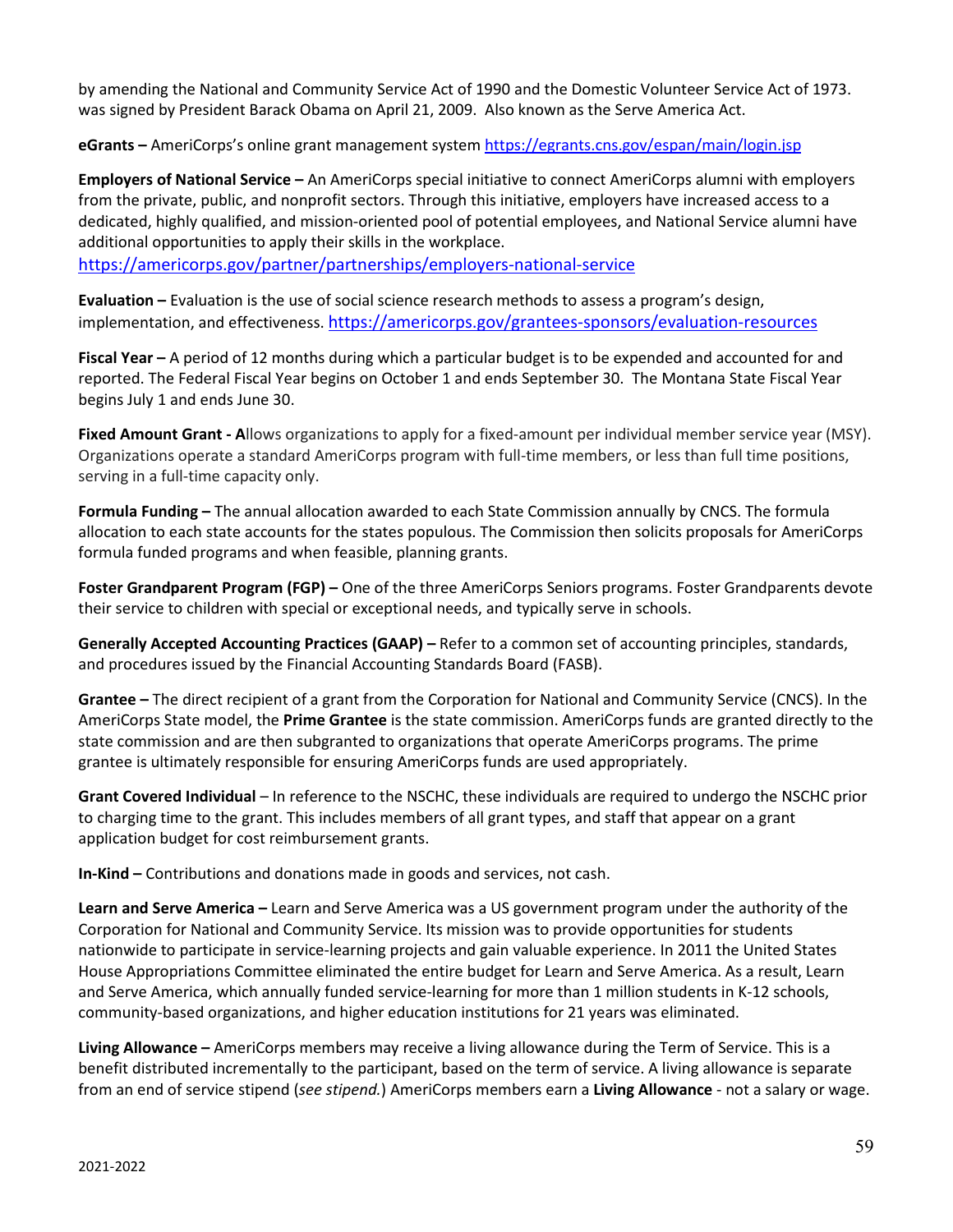**Matching Funds –** State commissions and the subrecipients they fund must meet certain specified match requirements as a condition to receive federal funding. For every dollar of federal funds, there is a designated percentage of nonfederal funds the state commission or other organizations must provide, this is the 'match'.

**Members –** Participants in AmeriCorps (AmeriCorps NCCC, AmeriCorps VISTA, and AmeriCorps State & National). AmeriCorps members *serve* with the AmeriCorps program; they are not employees who work or volunteers for AmeriCorps or the program and they are not employees. *[Montana Code Annotated \(MCA\) 39-51-204.](https://leg.mt.gov/bills/mca/title_0390/chapter_0510/part_0020/section_0040/0390-0510-0020-0040.html)* 

**Mission Statement –** A mission statement expresses and organization's or program's vision regarding National Service and indicates the ultimate impacts to be achieved. A program's annual objectives are typically closely connected to the mission statement, service activities and performance measures.

**National and Community Service Trust Act of 1993 –** The National and Community Service Trust Act of 1993 created AmeriCorps and the Corporation for National Service. The act authorized appropriations for AmeriCorps State & National, AmeriCorps NCCC, Learn & Serve America, the National Service Trust, and the Points of Light Foundation. The 1993 legislation amended the National and Community Service Act of 1990.

**National Competitive Funding –** An annual pool of funds against which state commissions may compete to fund AmeriCorps subrecipients in their states. Funds available are subject to Congressional appropriations.

**National Day of Service –** A project undertaken by a large group of participants often from many different programs and usually in conjunction with a special day to highlight service programs and their participants, such as Martin Luther King Day and Global Youth Service Day.

**National Directs (AmeriCorps National) –** AmeriCorps programs funded directly by the Corporation through multi-state nonprofit organizations that deploy members into more than one state.

**National Senior Service Corps (NSSC) –** The umbrella term that encompasses the three senior service programs: Foster Grandparents, Senior Companions, and the Retired Senior Volunteer Program (RSVP).

**National Service –** Results-oriented service by an individual or group of individuals that help meet the nation's needs in the areas of education, public safety, the environment, and other human needs.

**NOFA (Notice of Funds Available) –** A legal notification, published in the Federal Register, describing the intention of funding that is approved and available by Congress.

**NOFO (Notice of Funding Opportunity) –** A legal notification, published in the Federal Register, describing indicates the intention of funding that is subject to Congressional appropriations.

**NCCC (National Civilian Community Corps) –** Common term used to refer to AmeriCorps NCCC. Often pronounced "N Triple C" or "N Trips**."**

**Outside Employment –** A term used to describe when an AmeriCorps member established employee employment status with an entity other than the service location.

**Participant** – Term used to describe any individual enrolled in a program funded by the Corporation; the more specific term "member," refers to an individual enrolled in an AmeriCorps program.

**Partnership –** Two or more entities that have entered into a written agreement specifying the goals and activities of the relationship as well as the responsibilities, goals, and activities of each partner.

**Peace Corps –** The Peace Corps is a service opportunity for motivated citizens to immerse themselves in a community abroad, working side by side with local leaders to tackle the most pressing challenges of our generation[. https://www.peacecorps.gov/](https://www.peacecorps.gov/)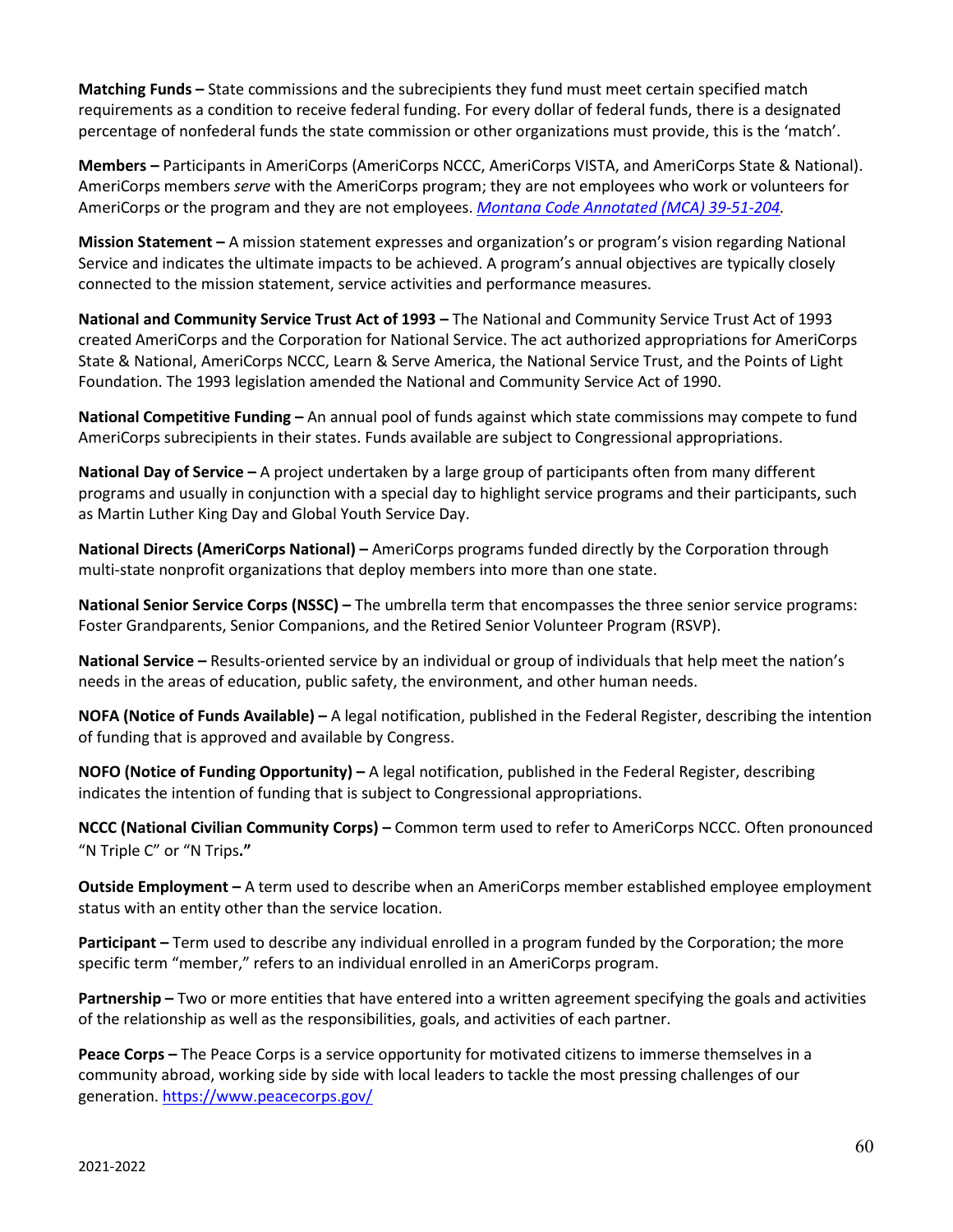**Presidents' Summit for America's Future –** This April 1997 historic gathering in Philadelphia where former Presidents Clinton, Bush, Carter, and Ford, and Secretary of State Colin Powell called for all Americans to find ways to ensure that all children have access to the fundamental resources they need:

- Caring adults in their lives, as parents, mentors, tutors, and coaches;
- Safe places with structured activities in which to learn and grow;
- A healthy start and healthy future;
- An effective education that equips them with marketable skills; and
- An opportunity to give back through their communities through their own service.

**Program –** A coordinated group of activities linked by common elements such as recruitment, selection, and training of participants, and staff, regular group activities, and assignment to projects organized for the purpose of achieving the goals of meeting needs with National Service; carried out with assistance provided under the Act.

**Project –** An activity, or set of activities, carried out though a program that receives assistance under the Act, resulting in a specific service or improvement that otherwise would not be done with existing funds, and does not duplicate the services or functions of the organization where participants are assigned.

**PSA –** Public Service Announcement.

**Request for Proposals (RFP) –** A term which some states or organizations use to describe the document which they solicit proposals from other organizations. This document can also be known as a grant application or bid. State commissions will use RFP's for AmeriCorps programs from non-profit organizations, local governments, higher education institution, Indian Tribes, and state agencies.

**Retired and Senior Volunteer Program (RSVP) -** One of three AmeriCorps Seniors programs created in 1972. <https://americorps.gov/serve/fit-finder/americorps-seniors-rsvp>

**Returned Peace Corps Volunteer (RPCV) –** A Peace Corps alumni.

**SEA –** State Education Agency, in Montana this is the Office of Public Instruction (OPI).<http://opi.mt.gov/>

**Senior Companion Program (SCP) –** One of three AmeriCorps Seniors programs. Senior Companions help other seniors live independently in their own homes and receive a stipend. [https://americorps.gov/serve/fit](https://americorps.gov/serve/fit-finder/americorps-seniors-senior-companion-program)[finder/americorps-seniors-senior-companion-program](https://americorps.gov/serve/fit-finder/americorps-seniors-senior-companion-program)

**Service-Learning –** A method by which students improve academic learning and develop personal skills through structured service projects that meet community needs. Service-learning builds upon students' service activities and providing them with opportunities to learn by preparing, leading, and reflecting on the service experience.

**Service Location** – Is the primary location where the AmeriCorps member contributes most of their service. The site is typically an eligible organization selected to provide a placement for participant(s), either as a primary service location or a short term project. Qualifications and responsibilities of service locations vary between subrecipients and should include oversight to ensure member activities are allowable and service hours are verified. *Upon enrollment, each member must be assigned to an active primary service location in eGrants within 8 days.*

**Service Recipient** – A community, person, or group who benefit from AmeriCorps service, also referred to as beneficiaries.

**State Commission –** A 15-25 member, independent, bipartisan body appointed by a Governor to implement service in a state. Duties of a State Commission include developing a unified State Plan for service and volunteering in the state, submission of the state's AmeriCorps application, administration of the competition for AmeriCorps State programs, oversight and monitoring of funded AmeriCorps programs, and reporting to the Corporation[. http://serve.mt.gov/commission/](http://serve.mt.gov/commission/)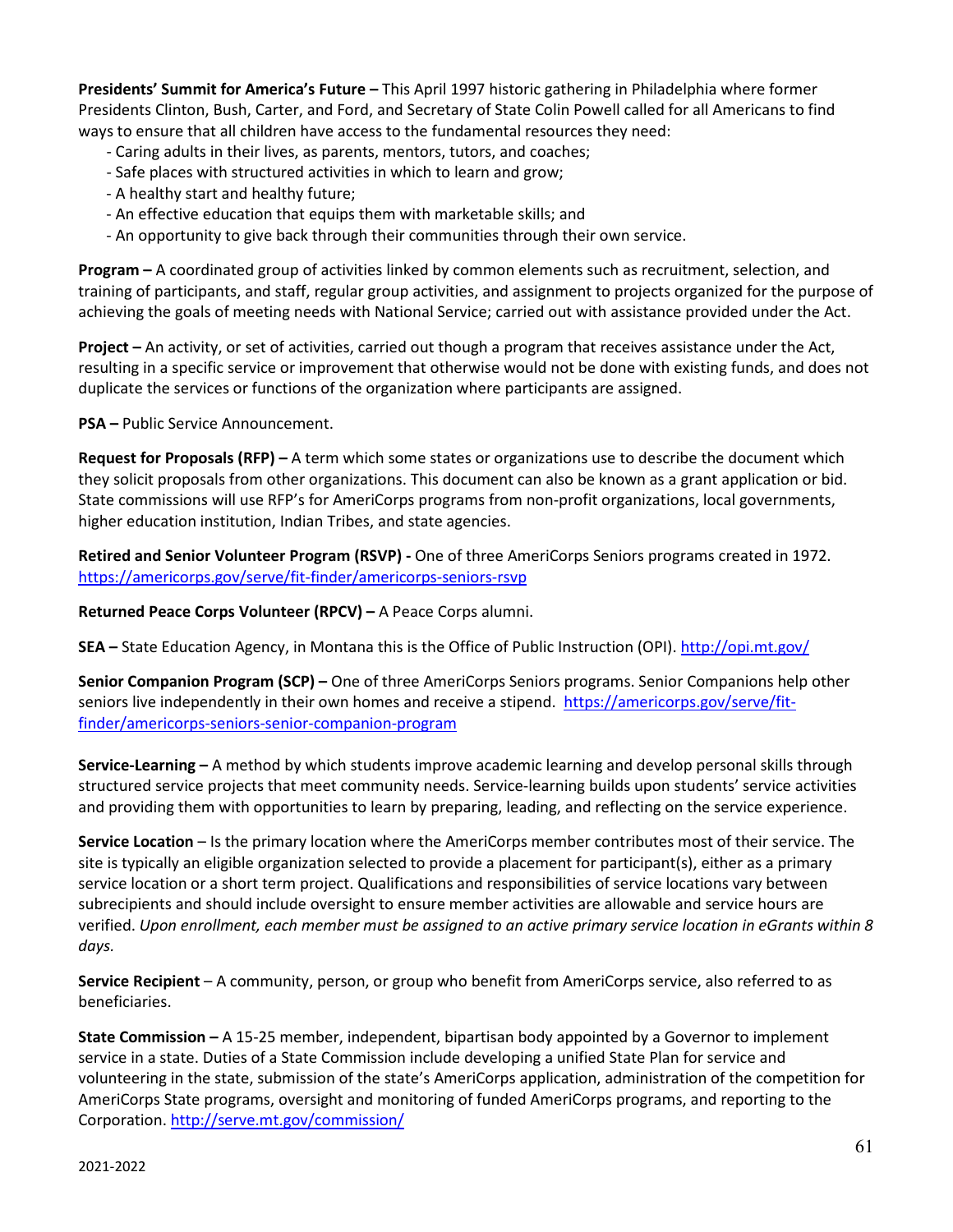**State Service Plan (SSP) –** A three-year plan developed by each state commission in partnership with CNCS, the State Education Agency, and other organizations in the state. The State Service Plan describes the vision, goals, and objectives for promoting National Service and volunteering and for building a solid portfolio of high-quality programs and support services in the state.<https://serve.mt.gov/ServeMontana/state-service-plan>

**Stipend –** An end of service cash benefit that is an alternative to the Education Award – an option only for AmeriCorps VISTA members. The term is *not* synonymous with living allowance. (*See living allowance.*)

**Stream of Service –** A term referring to the distinct types of service programs. For example, AmeriCorps State and National stream of service. This includes the major National Service programs under CNCS, AmeriCorps, VISTA, and AmeriCorps Senior (Foster Grandparents, Senior Companion Program, and RSVP). When there are joint activities the term 'cross stream' is commonly used.

**Student Ownership –** The notion students can make important contributions to their schools and communities.

**Subrecipient/Subgrantee -** The eligible organization granted CNCS resources from OCS. An entity responsible for recruiting, selecting, and training members, providing benefits and support services, engaging regular group activities, and service assignments. The subrecipient is responsible for the AmeriCorps program and appropriate management of federal funds but may or may not necessarily oversee the daily activities of AmeriCorps members, as determined by program design.

**VISTA –** See AmeriCorps VISTA.

**Youth Civic Engagement –** The process of engaging youth in affecting policy and acting on issues in their communities.

**Youth-Led Service –** The involvement of young people leading and providing service to schools and communities. This term should not be confused with "youth services," which refers to programs where youth are the recipients of service.

Remember to check the Mandatory Supplemental Guidance, aka the Glossary, associated with the Notice of Funding Opportunity that the program was funded through, for more terms and definitions. See AmeriCorps grants on [www.serve.mt.gov,](http://www.serve.mt.gov/) then locate the correct year, funding type, and documents.